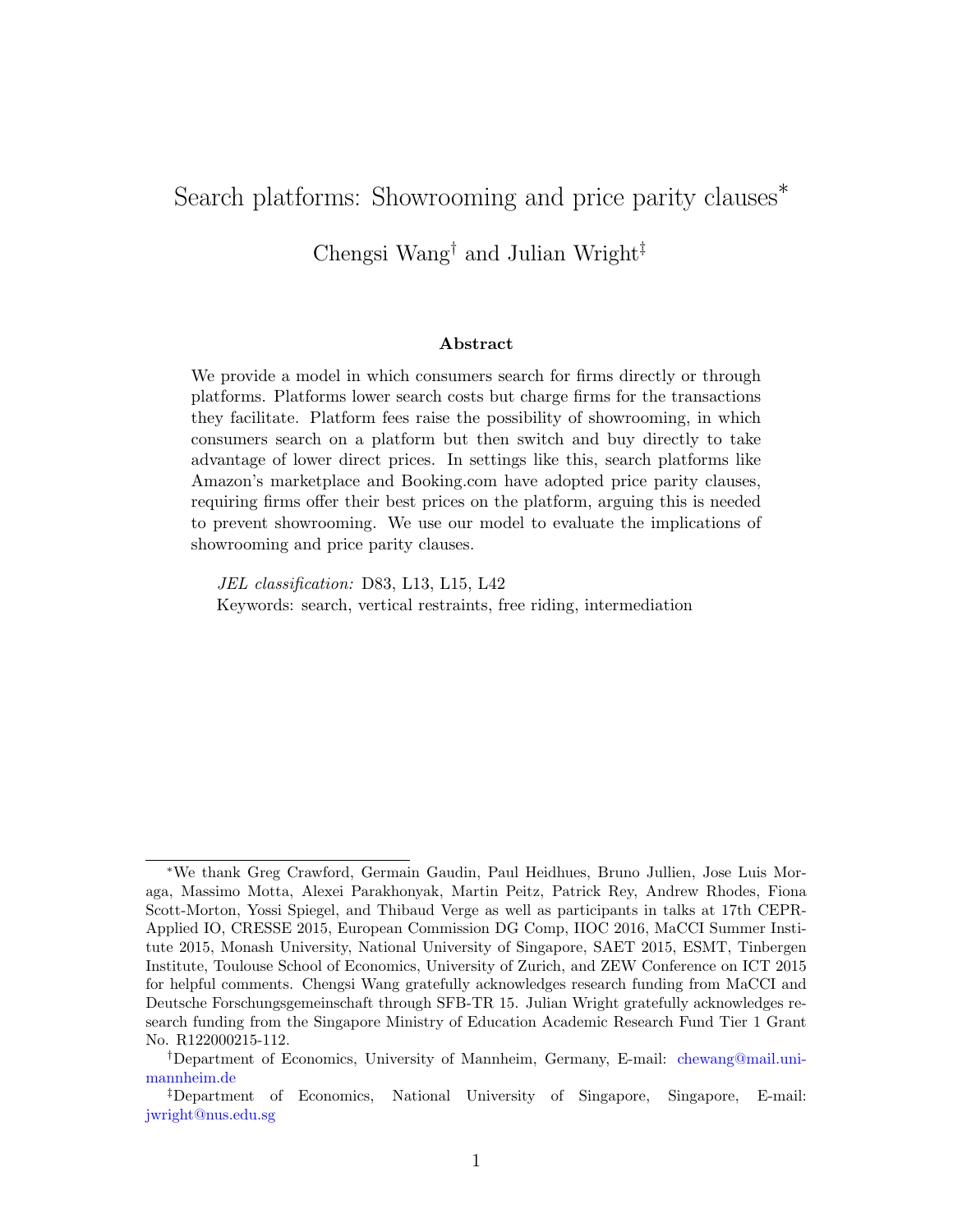## 1 Introduction

A growing number of intermediaries act as platforms over which firms sell to consumers. Well known examples include third-party marketplaces such as Amazon.com, online travel agencies such as Expedia, and hotel booking services such as Booking.com. Key features of these platforms are that (i) firms set prices on the platforms; (ii) consumers search for firms and complete their purchases through the platforms; and (iii) when consumers complete a purchase through a platform, firms pay a commission fee to the platform. Many booking and reservation systems including global distribution systems and restaurant booking services also share these features, as do some price comparison websites (e.g. for automotive insurance in the U.K.). An additional feature of most of the markets in which these platforms operate is that firms can also sell to consumers directly, potentially setting different prices. Consumers can therefore search directly for firms instead of on a platform, or they can search on the platform and then switch to purchase directly. This paper provides a theory that matches these features.

Our interest in modeling these markets stems from recent policy investigations into the use of price parity clauses by platforms. Two types of clauses are relevant. A wide price parity clause requires that the price a firm sets on the platform be no higher than the price the same firm charges for the same good through any other channel, including when it sells directly and when it sells through a rival platform. A narrow price parity clause requires only that the price a firm sets on the platform be no higher than the price the firm sets when it sells directly. These types of restrictions are also known in policy circles as "across platform parity agreements", "third-party MFNs" and "best-price clauses".<sup>[1](#page-1-0)</sup>

Price parity clauses have been used by platforms in most of the markets we are interested in. For example, Amazon's General Pricing Rule requires that the item price and total price of an item a seller lists on Amazon.com must be at or below the item price and total price at which the seller offers the item via any other online sales channel. In 2012, German and U.K. authorities investigated Amazon's rule, and Amazon responded by removing the rule from its marketplace contracts in Europe from 2013, although it has kept the rule in place elsewhere. Similarly, in 2015, after investigations by several European authorities into their use of price

<span id="page-1-0"></span><sup>&</sup>lt;sup>1</sup>These restrictions do not mean a customer is necessarily getting the best price from the firm compared to other customers (i.e. is most favored). Airlines and hotels commonly discriminate across customers based on the customer's history, when the customer books and other criteria. This is why we prefer not to use the "MFN" terminology.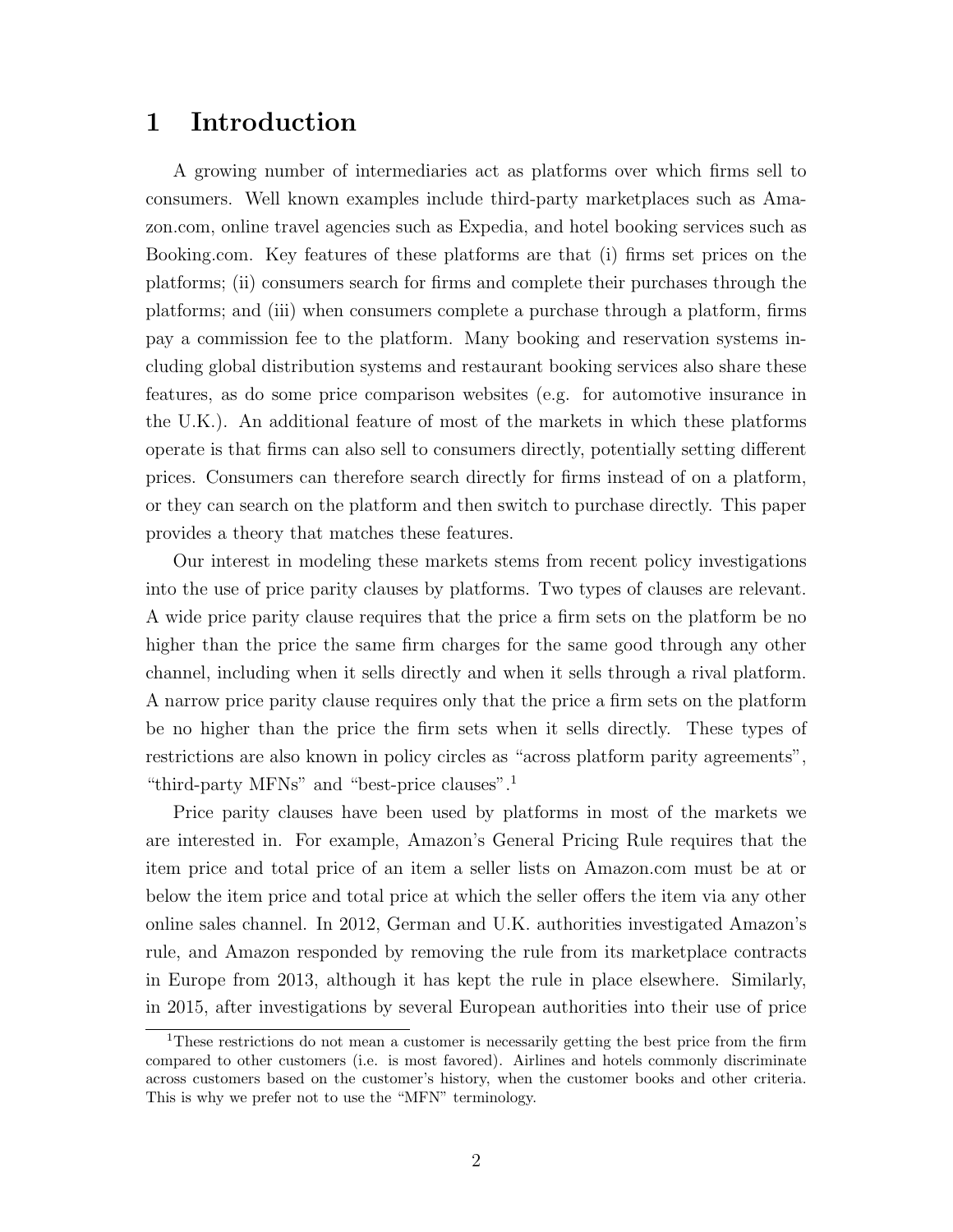parity clauses, Booking.com and Expedia, the two largest booking platforms for hotels, made commitments to remove their clauses in Europe preventing hotels from having a lower price on rival platforms but retained their clauses to prevent hotels offering lower prices when selling directly online. However, the Austrian, French, and Italian parliaments have each passed laws making both types of price parity illegal, while a German court has upheld a similar ruling with respect to Booking.com and local competitor HRS, although not yet Expedia.<sup>[2](#page-2-0)</sup>

The main defense put forward for price parity clauses is that they are needed to prevent "showrooming". Consumers might use the platform to search for a suitable firm but then complete their purchase on the firm's own website if the firm offers a lower price when it sells directly to avoid the platform's fees. Showrooming, which is a form of free-riding, may therefore undermine a platform's ability to operate. A price parity clause (either narrow or wide) eliminates the restriction on fees implied by such showrooming.

In this paper we develop a theory of search platforms that is used to explore the implications of showrooming and price parity clauses. Consumers search sequentially for firms directly or through a platform. Search reveals information on a firm's match value and price. Consumers can complete purchases on the channel they search on, or can switch channels to complete a purchase. The platform lowers search costs and provides convenience benefits to consumers but charges firms for the transactions it facilitates. Among the questions we address are whether showrooming provides a legitimate defense for price parity clauses, and the effect of narrow and/or wide price parity clauses on consumers. We address these questions first for a monopoly platform and then in the context of competing platforms.

We first consider the case without showrooming or any price parity clauses. We show there is an equilibrium in which consumers and firms trade on the platform. Lower search costs on the platform lead to higher expected match values for consumers and more intense price competition among firms. Despite this, equilibrium prices end up higher on the platform. This reflects the high fees the monopoly platform charges firms, which get passed through into consumer prices. These fees not only offset the lower margins obtained by firms due to more intensified competition on the platform but also the higher match values consumers expect when they search on the platform and the convenience benefits consumers obtain from completing transactions on the platform.

High on-platform prices give rise to showrooming once switching between chan-

<span id="page-2-0"></span> $^{2}$ See Hviid (2015) for other examples and further details.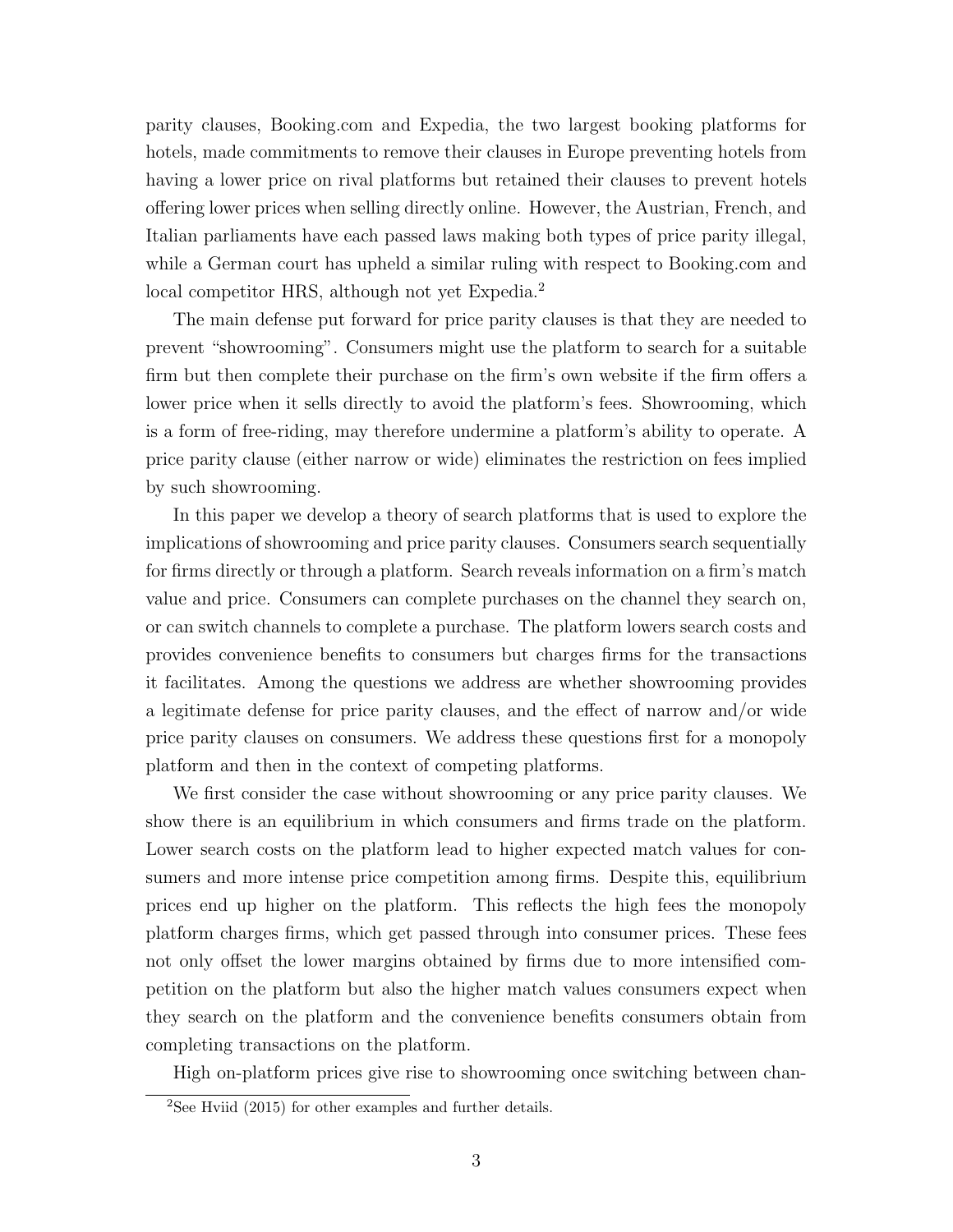nels is allowed. Indeed, we find firms will want to set direct prices below on-platform prices whenever platform fees exceed consumers' convenience benefits, leading to showrooming. Such showrooming can be good for consumers by restricting the fees set by a monopoly platform. Even if showrooming makes the monopoly platform unviable, we find showrooming does not make consumers worse off.

A price parity clause, which requires firms to offer their best prices when selling through platforms, might appear pro-competitive at first glance. Indeed it ensures the platform is viable by removing the restriction on its fees implied by showrooming, thereby ensuring consumers have no incentive to switch to purchasing directly after searching on the platform. When the platform's viability depends on eliminating showrooming, this increases total welfare provided the search and convenience benefits generated on the platform exceed the platform's costs. However, price parity also removes the restriction on the platform's fees implied by the direct market alternative. Consumers always prefer to search on the platform given prices are never higher, regardless of the fees charged to firms. The platform's fees are only restricted by consumers obtaining non-negative surplus from search. Thus, in the end, prices are driven up through high fees to the point where consumers expect no surplus from trade. Despite this, firms are still willing to join the platform since otherwise consumers, who prefer searching on the platform, will not find them. Consumers are therefore made unambiguously worse off when a monopoly platform introduces a price parity clause.

The effect of a price parity clause, depending on its form, can be pro-competitive when platforms compete with each other. Platform competition can act as an alternative constraint on platform fees. Allowing competing platforms to retain a price parity clause with respect to direct sales but not with respect to each other (i.e., a narrow price parity clause) ensures the constraint implied by platform competition still applies, even though the constraint implied by the possibility of direct sales is eliminated. This is good for consumers if the platforms' viability depends on eliminating showrooming, provided platform competition is sufficiently effective. On the other hand, consumers are worse off with wide price parity under competing platforms since wide price parity removes the constraint on fees implied by platform competition as well as the constraint implied by showrooming. Thus, while our model predicts wide price parity is always bad for consumers, consumers can be better off with narrow price parity.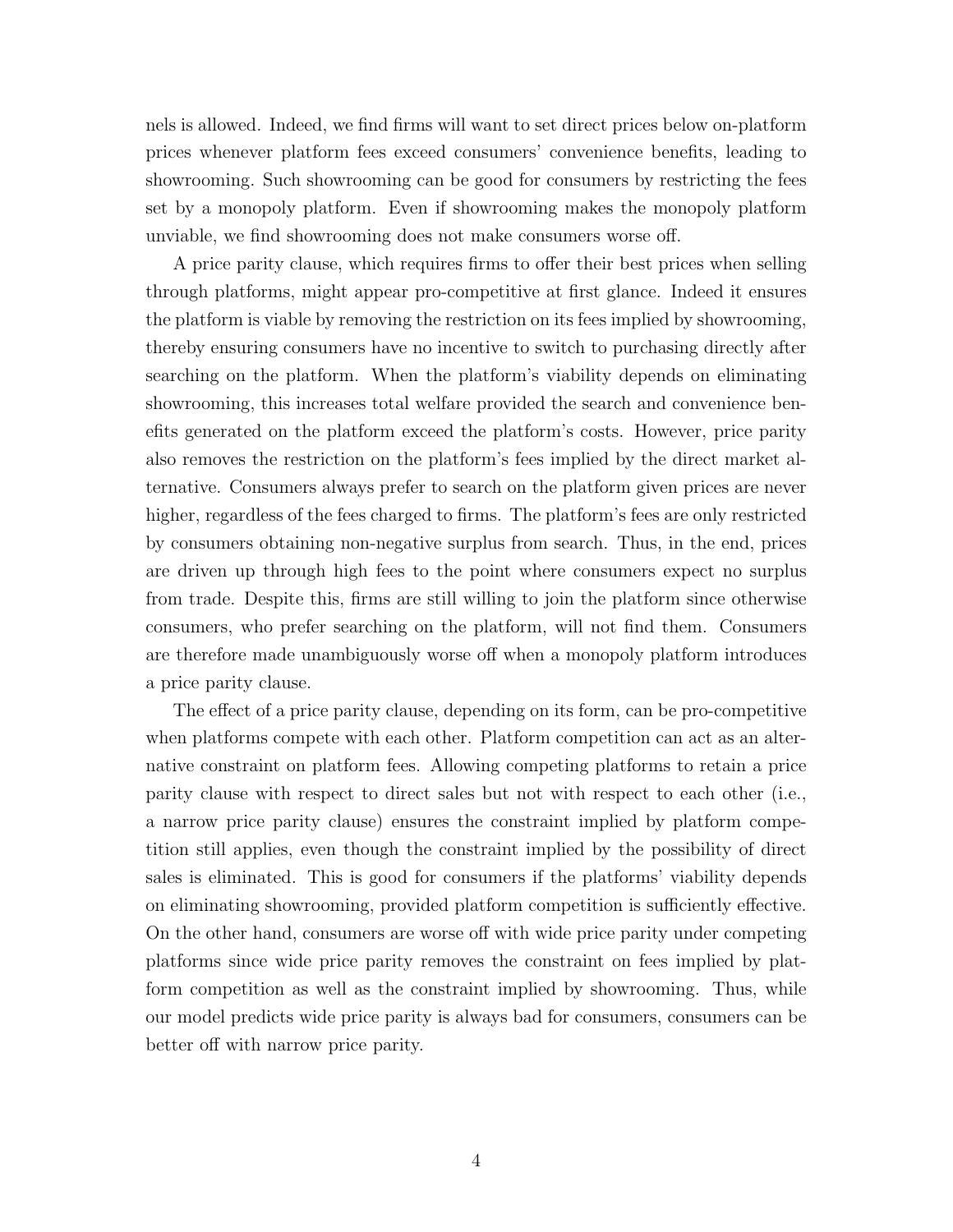### 1.1 Related literature

Our paper is closely related to some recent papers that also study price parity clauses. Edelman and Wright (2015) model consumers that can purchase from competing firms directly or through a platform that can add some value to transactions. The platform can impose the equivalent of wide price parity (which they call "price coherence"). They show how wide price parity allows the platform to raise the price of purchasing directly or through other platforms by setting high seller fees, using these higher fees to provide rebates and other benefits to consumers, resulting in an excessive number of consumers joining and using the platform and an over-investment in the provision of platform benefits. The fees in their setting are limited by the benefits consumers enjoy from purchasing through the platform. In our setting, firms are willing to pay much more to join a platform since otherwise consumers searching on the platform won't find them, resulting in even higher fees and prices in equilibrium. Indeed, with price parity, we find a monopoly platform can fully extract consumers' expected surplus from trade.

Boik and Corts (2016) and Johnson (2016) also study the effects of wide price parity clauses (which they refer to as MFNs) in the context of competing platforms and show how these clauses can result in higher fees and prices. They adopt a more traditional vertical approach, in which consumers must purchase through one of the platforms, and participation of consumers and firms is therefore taken as given. Wide price party results in firms setting a uniform price across platforms so that each platform's demand becomes less responsive to its fees, resulting in higher equilibrium fees and prices. This mechanism also holds in our paper whenever there are competing platforms, albeit in a stronger form since demand will be unresponsive to a platform's fee with wide price parity in our setting until fees reach a point where consumers no longer want to search at all.

A key difference between our theory and these existing works, is that we assume consumers have to search for price and match information, and platforms facilitate this search. Facilitating search is a key feature of many of the platforms (booking websites, marketplaces, and price comparison websites) that have applied price parity clauses. Moreover, we use this search framework to explore the effects of showrooming and distinguish between narrow and wide price parity clauses, which these previous works did not.

In modelling the platform's role in facilitating search, our article is closer to the seminal article of Baye and Morgan (2001). They consider an intermediary that operates as a price comparison site. Consumers can either register with the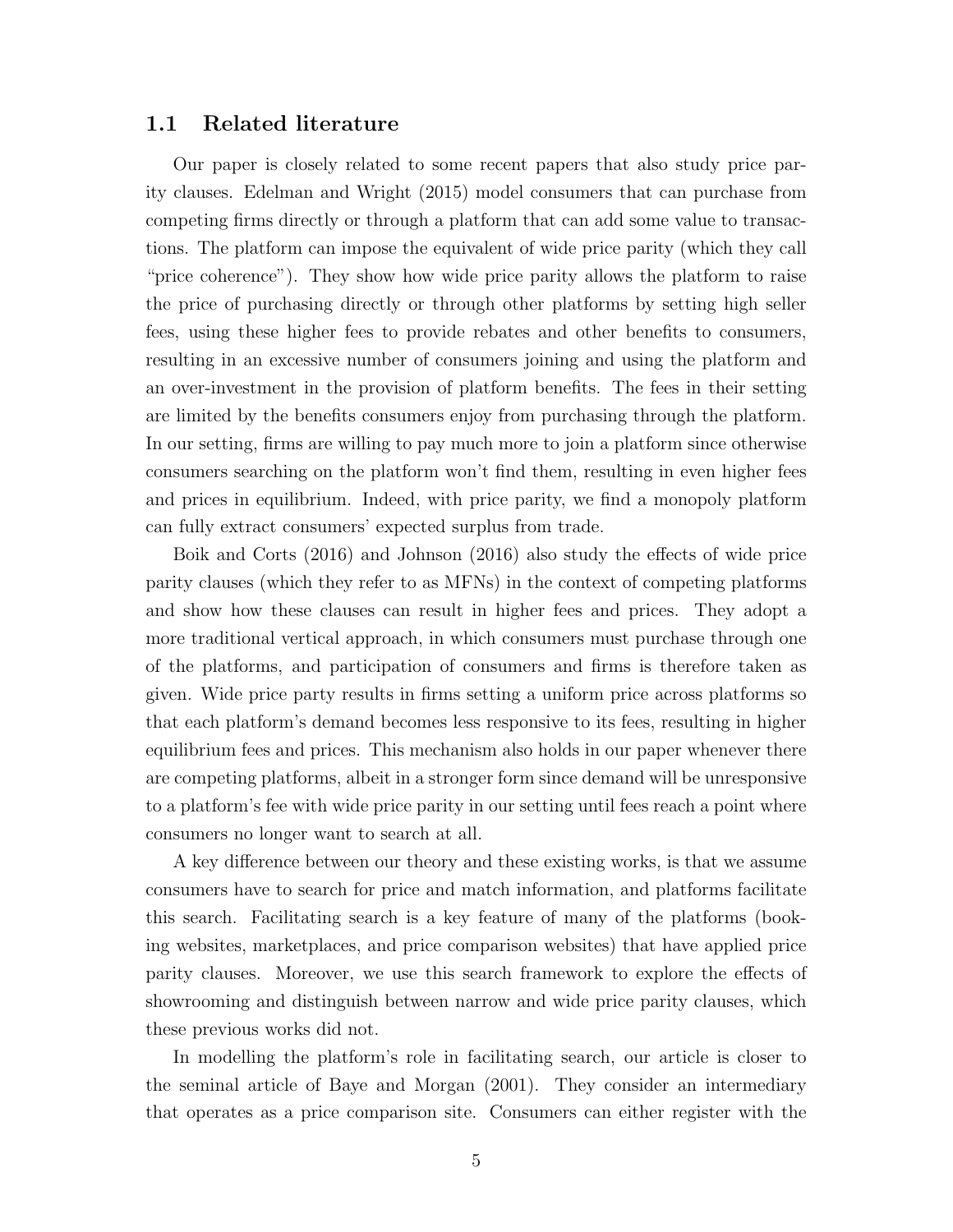platform (for a fee) and obtain all the registered firms' prices, or they can just buy from their local firm. Their focus is on how price dispersion can arise in such an environment, in which firms sell a homogenous product, rather than the implications of price parity. Extending Baye and Morgan's framework to a setting where firms offer horizontally differentiated products, Galeotti and Moraga-Gonzalez (2009) and Moraga-Gonzalez and Wildenbeest (2012) discuss the implications of prices being the same on the platform as in the direct market. However, in their settings, they note that the single price assumption is innocuous. This reflects that in these papers, consumers cannot search among firms unless they go through the platform and the platform therefore can anyway extract all rents through fixed fees. Our assumptions that consumers can search directly and that platforms use fees based on completed transactions lead to different results, and arguably better match the markets we are interested in.

Other recent works (e.g. Athey and Ellison, 2011, de Corniére, 2016, Eliaz and Spiegler, 2011, Hagiu and Jullien, 2011, and Renault, 2014) have developed search models in which platforms such as search engines or shopping malls affect the way in which consumers obtain firms' price and/or match information. These works focus on the case platforms charge either registration fees or per-click fees that do not depend on transactions being completed. Moreover, these models do not allow consumers to buy from firms without going through the intermediary. In this sense, they share the same two key differences with our setting as the price comparison site literature. On the other hand, they explore interesting design choices faced by platforms which we do not consider.

Our model of search builds on the classic works of Anderson and Renault (1999) and Wolinsky (1986) by introducing search with switching. Our article also fits into the burgeoning literature on multi-sided platforms (Armstrong, 2006, Caillaud and Jullien, 2003, and Rochet and Tirole, 2003), although it is closer in spirit to the specific two-sided models of Bedre-Defolie and Calvano (2013), Belleflamme and Peitz (2010), Gomes (2015), Hagiu (2009), Karle et al. (2016) and Wright (2012), who model the micro structure of the interactions between consumers and firms.

# <span id="page-5-0"></span>2 The Model

There is a continuum of consumers (or buyers) denoted B and firms (or sellers) denoted S, of measure 1 in each case. Each firm produces a horizontally differentiated product. We normalize the firms' production cost to zero. In the baseline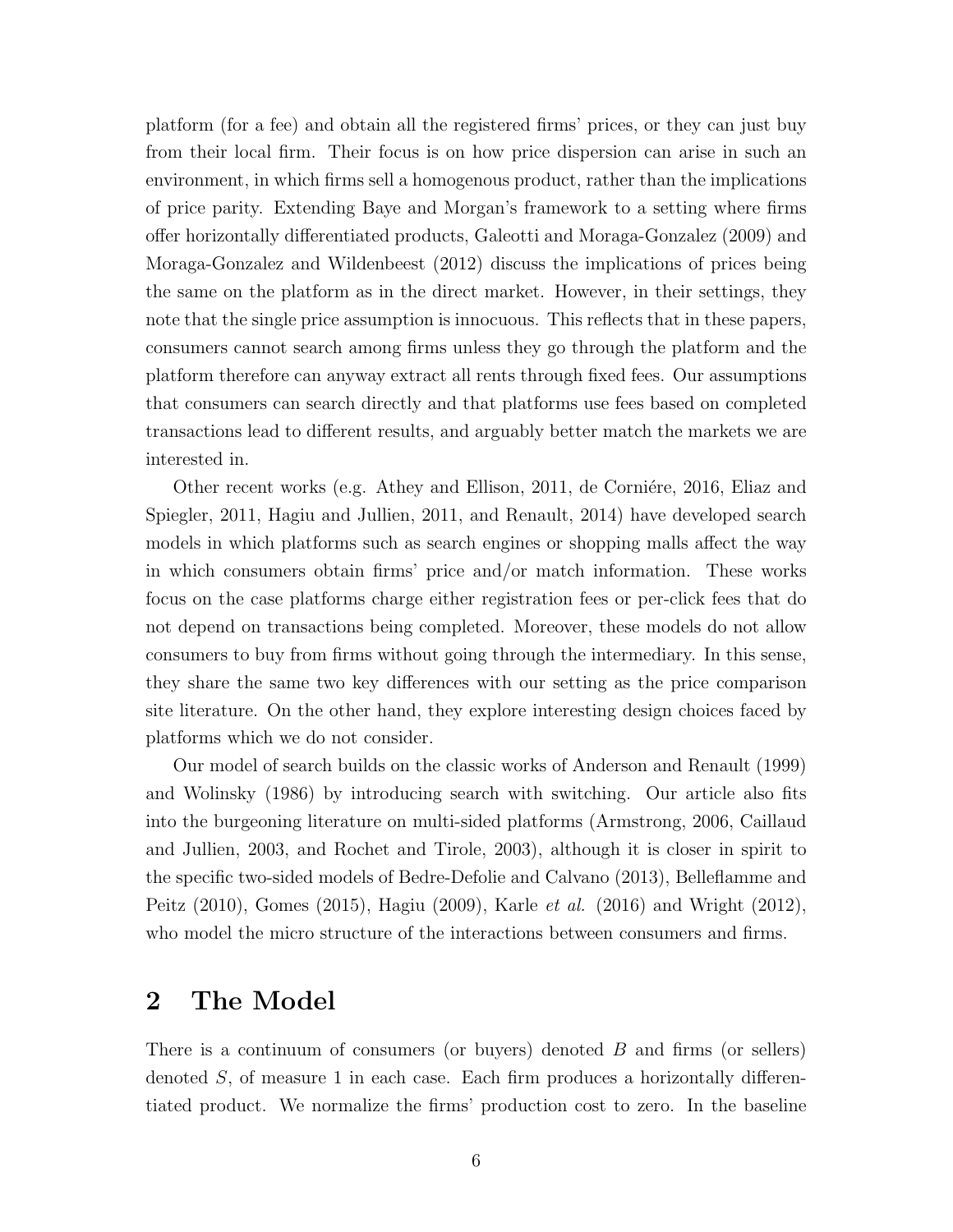setting, there is a single platform  $(M)$  which facilitates trades between the firms and consumers.

 $\Box$  **Preferences**. Each consumer l has a taste for firm i (i.e. to buy one unit of its product) described by the gross utility (ignoring any search cost) of the form

$$
v_l^i-p^i
$$

if she buys from i at price  $p^i$ . The term  $v^i_l$  is a match value between consumer l and firm i. This match value is distributed according to a common distribution function G over  $[\underline{v}, \overline{v}]$  for any l and i. It is assumed that all match values  $v_l^i$  are realized independently across firms and consumers. We assume G is twice continuously differentiable with a weakly increasing hazard rate and a strictly positive density function g over  $[\underline{v}, \overline{v}]$ . Increasing hazard implies  $1 - G(\cdot)$  is log-concave, which together with other assumptions will imply a firm's optimal pricing problem is characterized by the usual first-order condition.

 $\square$  Consumer search. All firms are available for consumers to search even if the platform is absent. For consumers who search directly (not via  $M$ ), they incur a search cost  $s_d > 0$  every time they sample a firm. By sampling firm i, a consumer l learns its price  $p_d^i$  and the match value  $v_l^i$ . We interpret the search cost as the cost of investigating each firm's offerings, so as to learn  $p_d^i$  and  $v_l^i$  (e.g. a hotel's location, facilities, feedback, room type and prices for particular dates; or an airline's flight times, fares, connections, aircraft type, cancellation policy and baggage policy). Note this is not the cost of going from one link to another on a website, which is likely to be trivial. Consumers search sequentially with perfect recall.

The utility of a consumer  $l$  is given by

$$
v^i_l - p^i_d - k s_d
$$

if she buys from firm i at price  $p_d^i$  at the kth firm she visits. We assume the search cost  $s_d$  is sufficiently low that consumers would want to search directly if this were their only choice (This assumption will be formalized in the next section).

 $\Box$  Platform. A platform M provides search and transaction services to consumers. If a firm i also sells over the platform, its price on the platform is denoted  $p_m^i$ . When consumers search via  $M$  instead of directly, we assume search works in the same way<sup>[3](#page-6-0)</sup> but their search cost reduces to  $s_m < s_d$ . Thus, we assume the platform

<span id="page-6-0"></span><sup>&</sup>lt;sup>3</sup>By sampling firm *i* on *M*, a consumer *l* learns its price  $p_m^i$  and the match value  $v_l^i$ .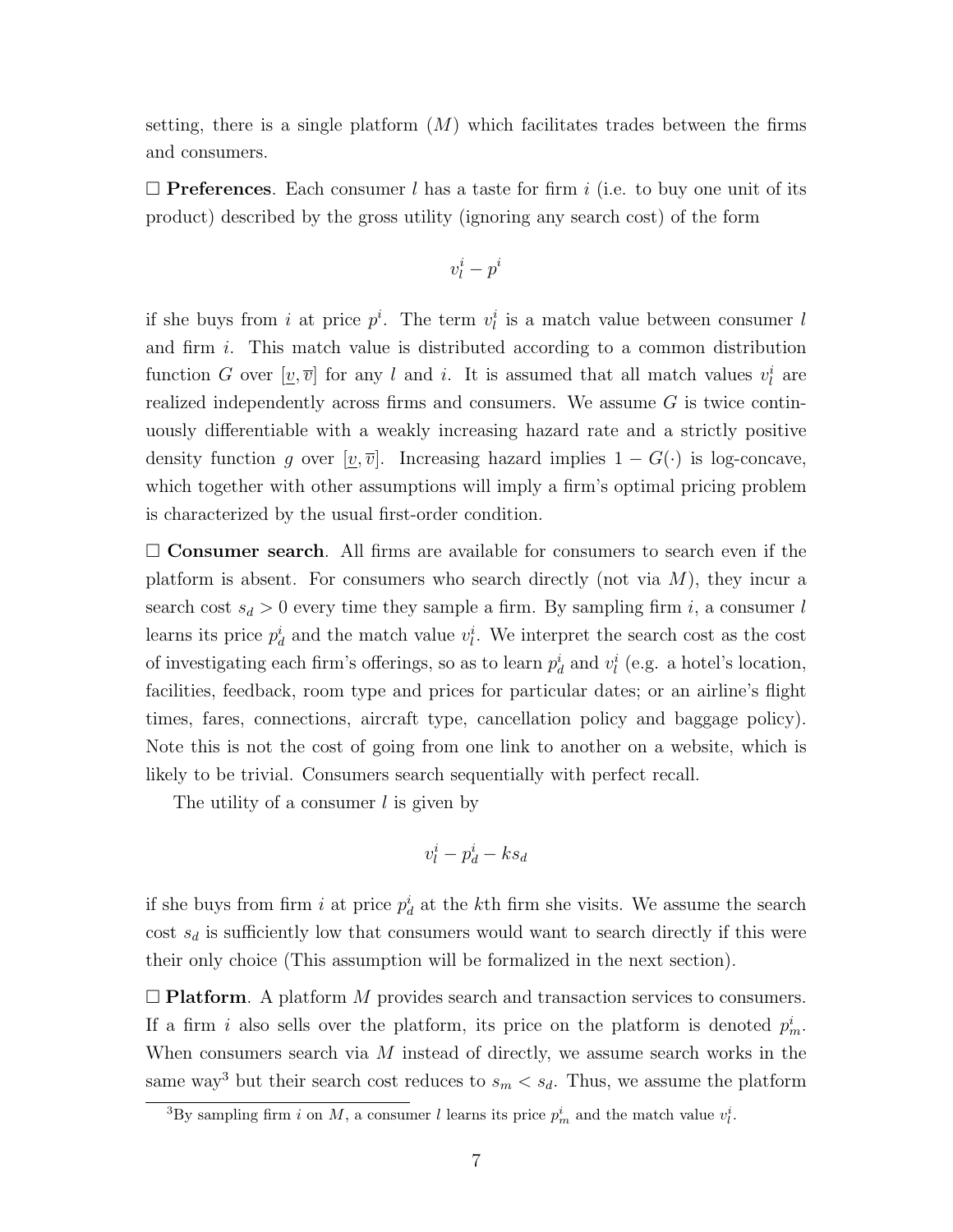provides a less costly search environment for consumers (e.g. because it standardizes the relevant information on each product). Our theory admits the possibility that  $s_m = 0$  (so search on the platform allows a consumer to instantly find the best match), although we think  $s_m > 0$  is more realistic given that even on a platform, consumers need to spend some time investigating each firm's product, which they still do sequentially.

When consumers complete a transaction on the platform we assume they also obtain a convenience benefit of  $b \geq 0$ . This captures that the platform may make completing a transaction more convenient (e.g. with respect to payment and entering customer information) and may provide superior after-sale service (e.g. tracking delivery, manage bookings, etc). For instance, large platforms like Amazon, Booking.com and Expedia have created their own consumer apps to provide such benefits. The assumption allows that there is no such convenience benefit.

We assume M incurs a cost  $c \geq 0$  for each transaction it mediates.<sup>[4](#page-7-0)</sup> We assume  $c$  is not too high so that the platform is viable when it charges its monopoly fees and consumers cannot switch to buy directly (i.e. without showrooming). Formally, this requires

<span id="page-7-2"></span>
$$
c \leq \Delta_s + \Delta_m + b,\tag{1}
$$

where  $\Delta_s$  and  $\Delta_m$  represent the increase in consumer surplus from the platform lowering search costs and from the platform intensifying price competition when the platform's fees are held constant (these terms will be defined precisely later).

 $\square$  Showrooming. We are interested in the case that consumers want to search through the platform for a good match and then buy directly, if the direct price is low enough. We call this showrooming. It is possible only if consumers can observe a firm's identity when they search on the platform.<sup>[5](#page-7-1)</sup> To be as general as possible, we allow consumers to also switch in the other direction, in that they can search directly but having identified a good match, switch to buy on the platform. When consumers switch (in either direction), they can choose to stop and purchase from the firm (or any previous firm they have already searched) or continue to search on the channel they have switched to, or switch back again. We assume that having identified a firm and its match value, there is no cost to the consumer of such

<span id="page-7-0"></span> $4$ All our existing results with a monopoly platform continue to hold if  $c$  is instead interpreted as a fixed cost for the platform to operate. This is because the number of transactions in equilibrium will not depend on c unless c is so high that M is not viable, which is also the only way c would matter if  $c$  is interpreted as a fixed cost. With platform competition, we consider the case in which  $c$  is a fixed cost in Section [5.1,](#page-28-0) in which platform competition is imperfect.

<span id="page-7-1"></span><sup>&</sup>lt;sup>5</sup>Otherwise, switching would involve starting the search over again.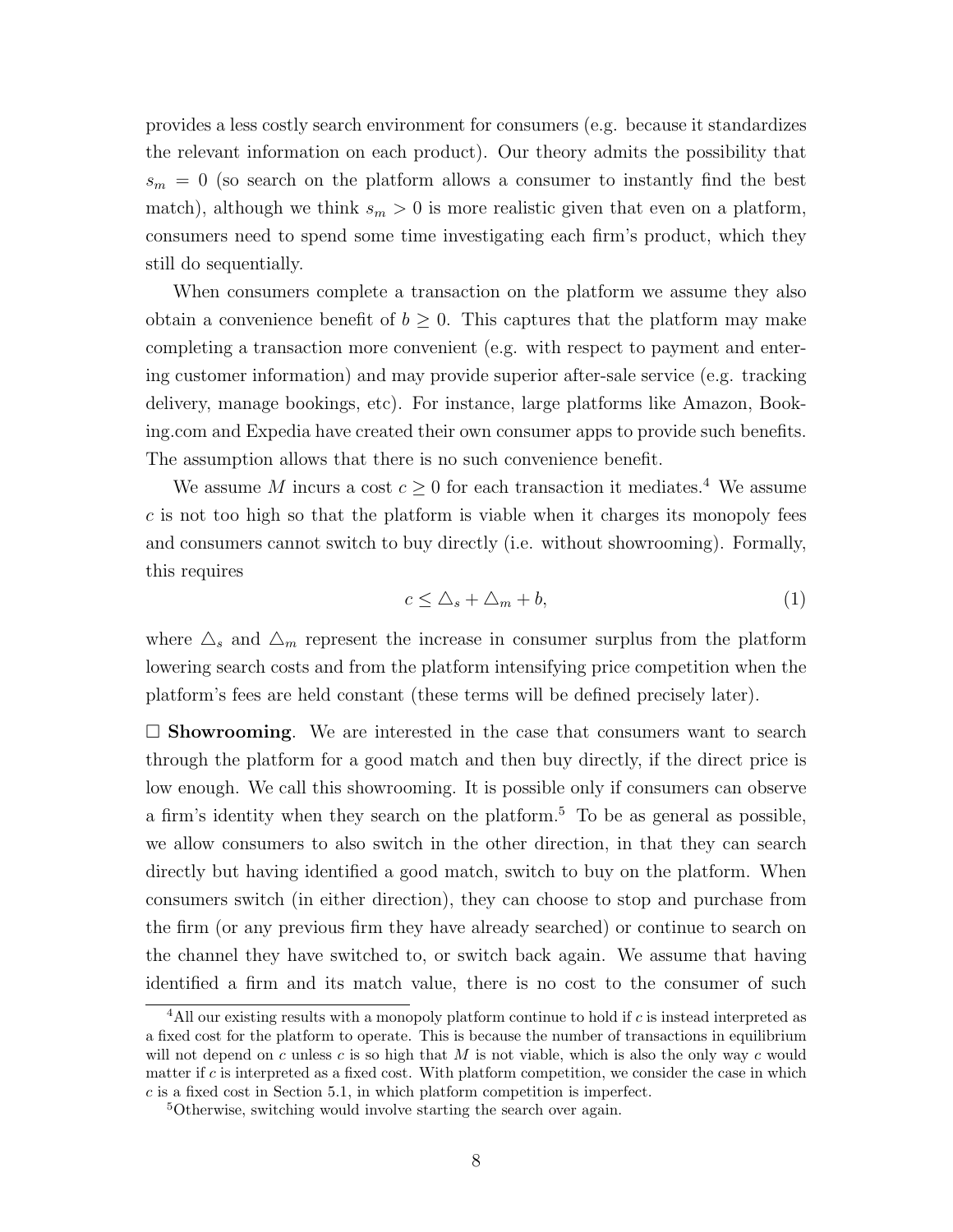switching. In practice, any such cost is likely to be trivial in the case where the purchases are all online.<sup>[6](#page-8-0)</sup> Costless switching ensures consumers can switch back to buy on the platform in case they find the direct price is higher than expected. The implication is that having incurred the search cost to identify and evaluate a particular firm on one channel, consumers can costlessly observe the firm's prices on all channels, including its direct channel. This is consistent with consumers being able to costlessly switch to a metasearch site that can show all the available prices for any particular firm and allow consumers to access the respective offers with a single click.

 $\Box$  Instruments. We allow the platform to charge non-negative per-transaction fees  $f_B$  for consumers and  $f_S$  for firms when they make a transaction through M. All the platforms discussed in the Introduction charge firms fees when they sell through the platform. The fees are either fixed per transaction or are a percentage of the value of the transaction. In our framework, for expositional simplicity, we assume platforms use fixed per transaction fees.[7](#page-8-1) Typically, platforms do not charge consumers anything for their services, which is consistent with our equilibrium results. We rule out negative fees. Costly rewards can easily be incorporated along the lines of Edelman and Wright (2015) by allowing for investment in increasing b. In practice, platforms also do not generally charge users registration fees for joining. This is consistent with our equilibrium analysis if registration fees result in the trivial equilibrium being selected where firms and consumers do not join the platform, since they do not expect others to join. This seems particularly likely if there are competing platforms. We discuss the possible role of registration fees, per-click fees and referral fees in Section [5.3.](#page-31-0)

#### $\Box$  Timing and equilibrium selection. The timing of the game is as follows:

- 1. The platform decides whether to operate, and if it does, sets fees  $f_B$  and  $f_S$ to maximize its profits. Firms and consumers observe these fees.
- 2. Firms decide whether to join M and set prices.
- 3. Without observing firms' decisions, consumers decide whether to search on M or search directly (possibly switching search channels along the way), and carry out sequential search until they stop search or complete a purchase.

<span id="page-8-0"></span><sup>&</sup>lt;sup>6</sup>We consider the case with a positive switching cost in an [online appendix](https://sites.google.com/site/wrighteconomics/home/research) which is also available at [http://profile.nus.edu.sg/fass/ecsjkdw/,](http://profile.nus.edu.sg/fass/ecsjkdw/) where we discuss an associated selection effect that leads to a holdup problem which makes the analysis intractable.

<span id="page-8-1"></span><sup>&</sup>lt;sup>7</sup>In the [online appendix,](https://sites.google.com/site/wrighteconomics/home/research) we show the results under percentage fees are qualitatively the same as under fixed per transaction fees, provided firms face positive production costs.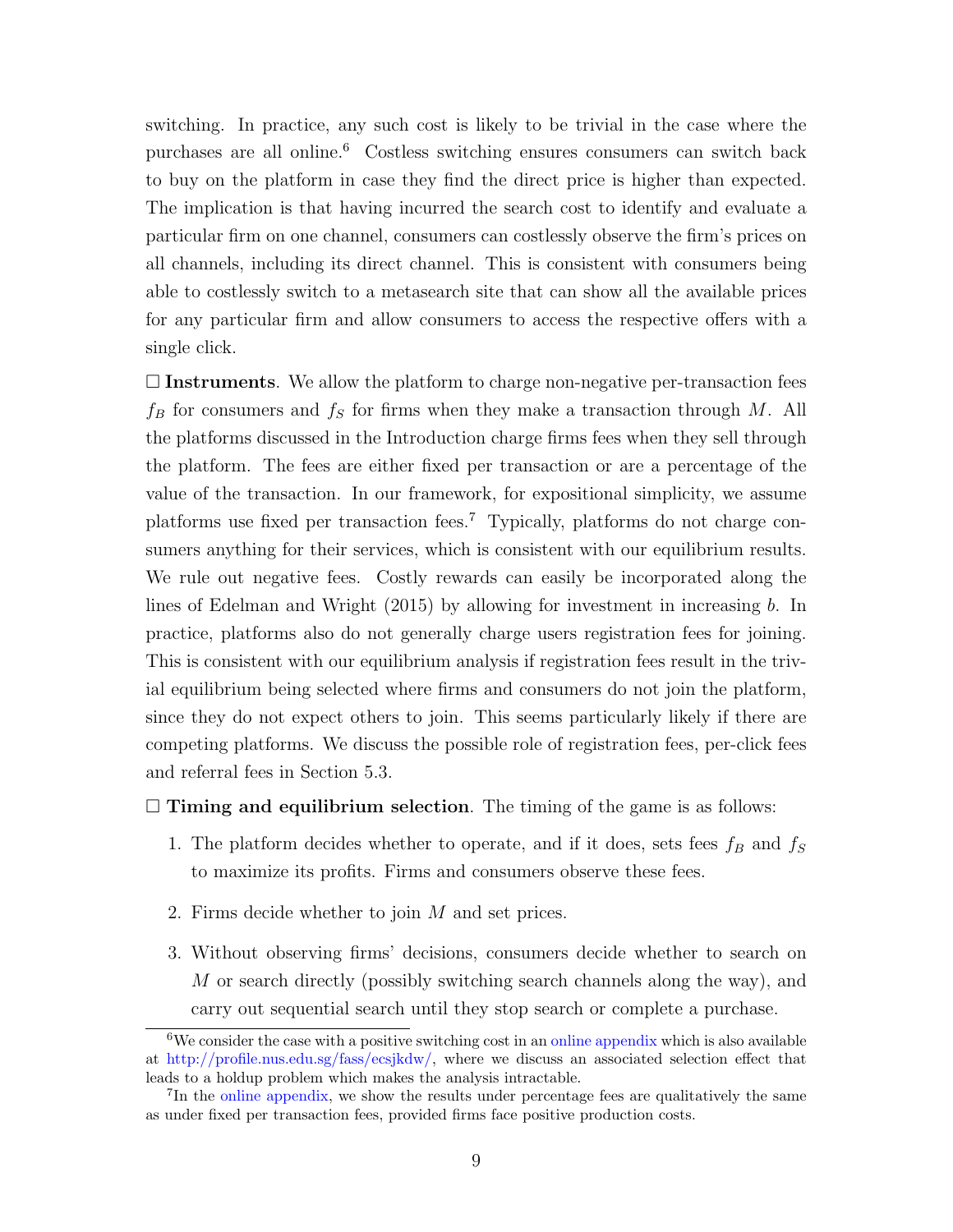We assume a platform that is indifferent about operating and not, operates if and only if it can attract positive demand without incurring a loss in the (possibly hypothetical) case it is a monopolist. This tie-breaking rule applies both to a monopoly platform and to a platform facing competition. With this tie-breaking rule, a monopoly platform that can just cover its costs and attract transactions will operate despite obtaining no profit whereas the same platform would not operate if it cannot attract any transactions at fees that cover its costs (for example because of showrooming). This assumption also ensures that with competing platforms, the usual asymmetric Bertrand logic applies—a less efficient platform can still operate and therefore help constrain a more efficient platform's fees despite not obtaining any transactions or profit in equilibrium (provided the inefficient platform does not operate at a loss and would be profitable without competition).

We focus on symmetric perfect Bayesian equilibrium where all firms make the same joining decisions and set the same prices. We adopt the usual assumption that consumers hold passive beliefs about the distribution of future prices upon observing any sequence of prices. This is natural since all firms set their prices at the same time. Note there will always be a trivial equilibrium in which consumers do not search through the platform because they expect no firms to join, and firms do not join because they do not expect any consumers to search through the platform. To avoid this trivial equilibrium, in any user subgame (i.e. the subgame starting from stage 2), we select an equilibrium in which all firms join the platform and set the same prices if such a symmetric equilibrium exists.<sup>[8](#page-9-0)</sup>

# 3 Monopoly platform

In this section, we analyze the model in which there is a single platform. In Section [3.1](#page-10-0) we consider a benchmark setting in which showrooming is not possible. Section [3.2](#page-17-0) relaxes this assumption by exploring the possibility of showrooming.

<span id="page-9-0"></span><sup>&</sup>lt;sup>8</sup>We can rule out asymmetric equilibria in which only some firms and consumers join  $M$  by imposing the mild assumption that consumers are strictly better off by the existence of the platform when its total fees equal its cost c. Suppose only some of the firms join the platform. Given there are a continuum of ex-ante identical firms, the fact only some join will not change their equilibrium pricing strategies in stage 2. For only some consumers to use  $M$ , they must be indifferent about using  $M$  given they are ex-ante identical. But, in this case,  $M$  can profitably lower its fees by an infinitesimal amount to attract all consumers to use  $M$ . This deviation would only not be profitable if consumers remain indifferent about using the platform even though the platform charges a total fee equal to c, which the mild assumption rules out. As a result, any equilibrium other than the trivial equilibrium will involve all consumers using  $M$  and all firms joining  $M$ , since otherwise a firm that does not join obtains zero profit as opposed to the positive profit it obtains by joining.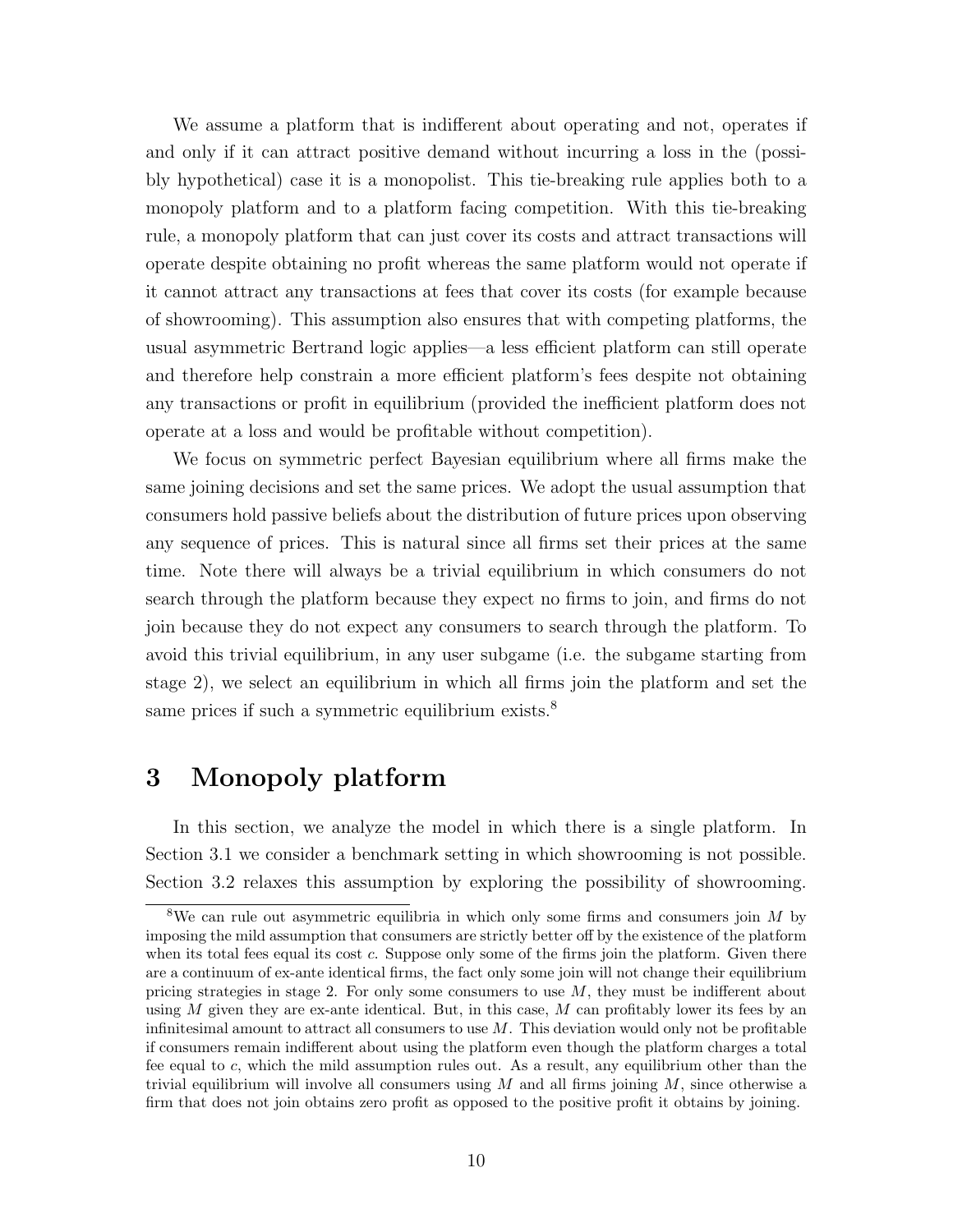Section [3.3](#page-19-0) considers a price parity clause. Section [4](#page-21-0) allows for competing platforms.

## <span id="page-10-0"></span>3.1 Benchmark case

Initially, we consider the simplest possible setting in which consumers cannot observe a firm's identity when they search on the firm via the platform, thereby ruling out the possibility of consumers switching to buy directly from a firm they have found by searching on M. Indeed, sometimes platforms deliberately conceal or obscure such information for this reason.

 $\square$  Consumer search. Under our setting, consumers are free to search directly, or search through  $M$ , or switch search channel at any point (in either direction). For expositional purposes, we first separately study the cases where consumers only search and make purchases directly and where consumers only search and make purchases through M, and later combine these to study consumers' searching and purchasing patterns when both channels are available.

Define the reservation value  $x_d$  for a consumer that only searches and buys directly such that

<span id="page-10-1"></span>
$$
\int_{x_d}^{\overline{v}} (v - x_d) dG(v) = s_d,
$$
\n(2)

so that the incremental expected benefit from one more direct search is equal to the search cost. We assume  $s_d$  is sufficiently small so that  $\int_v^{\overline{v}} (v - \underline{v}) dG(v) > s_d$ . This, together with the fact the left-hand side of  $(2)$  is strictly decreasing in  $x_d$  and equals zero when  $x_d = \overline{v}$  ensures a unique value of [\(2\)](#page-10-1) exists satisfying  $\underline{v} < x_d < \overline{v}$ .

Denote the equilibrium direct and on-platform prices as  $p_d$  and  $p_m$  respectively. It is well understood from Kohn and Shavell (1974) and Weitzman (1979) that the optimal search rule in this environment is stationary and consumers use a cutoff strategy. When searching and buying only directly, each consumer employs the following cutoff strategy: (i) she starts searching if and only if  $x_d \geq p_d$ ; (ii) she stops and buys from firm i if she finds a price  $p_d^i$  such that  $v_l^i - p_d^i \ge x_d - p_d$ ; and (iii) she continues to search the next firm otherwise. The rule for stopping and buying from firm i says that a consumers' actual gross utility from firm i (i.e.  $v_l^i - p_d^i$ ) must be at least equal to this cuff-off (i.e.,  $x_d - p_d$ ). After each search, expecting that firms charge symmetric prices  $p_d$ , a consumer's search ends with probability  $1-G(x_d)$  and continues with probability  $G(x_d)$ . A consumer's expected search cost is therefore  $\frac{s_d}{1-G(x_d)}$ . Given that there is a continuum of firms, each consumer will eventually buy a product with value  $v \geq x_d$  at price  $p_d$ . The expected match value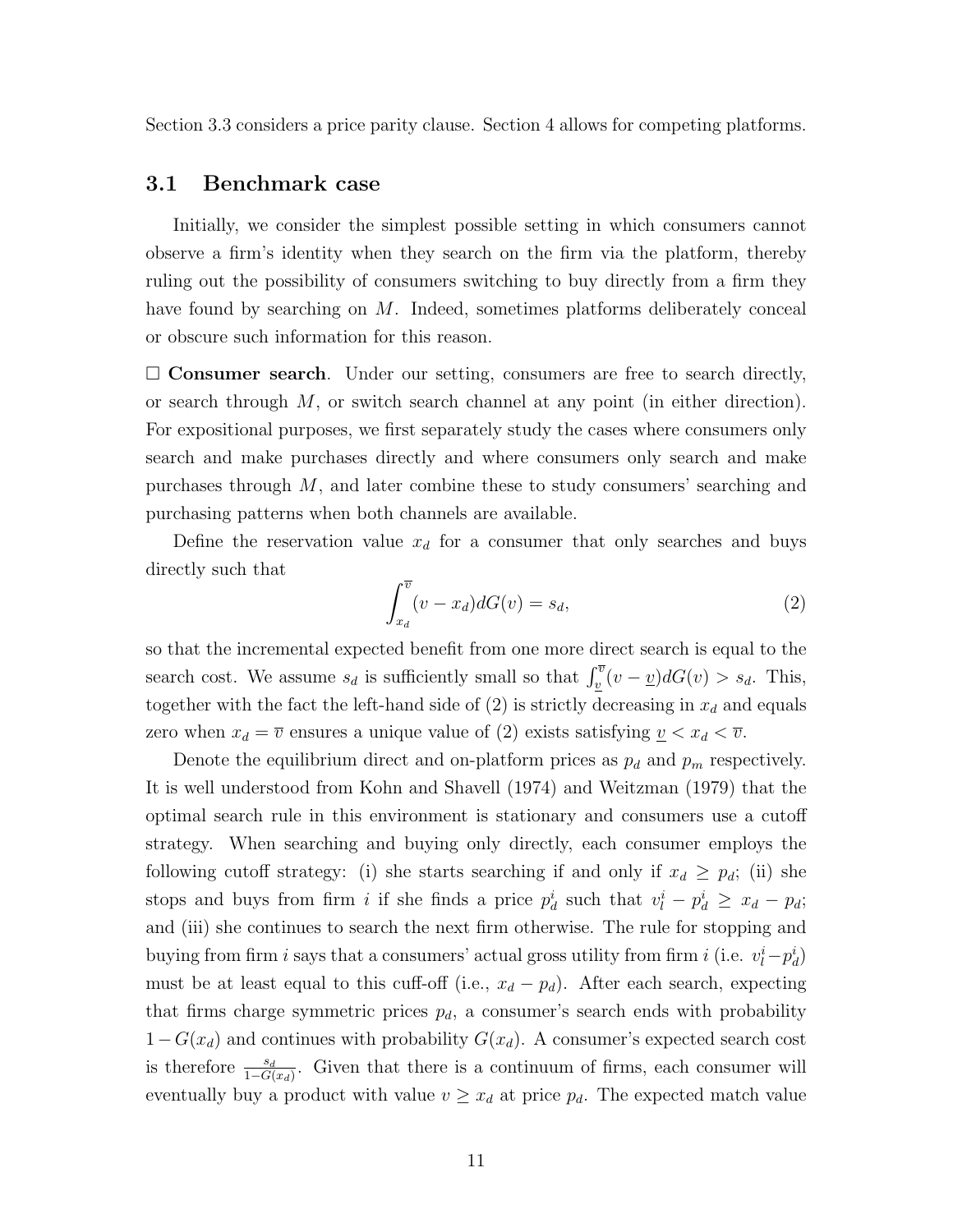is  $\mathbb{E}[v|v \geq x_d]$ . The consumer's expected value of initiating such a search is therefore

$$
\frac{\int_{x_d}^{\overline{v}} v dG(v)}{1 - G(x_d)} - p_d - \frac{s_d}{1 - G(x_d)} = x_d - p_d.
$$

The equality is obtained by using [\(2\)](#page-10-1). Note that  $x_d$  is a consumer's gross surplus (including search cost) from searching and buying in the direct market only.

With all firms available on  $M$ , the optimal stopping rule for a consumer searching and buying only on M is the same but with the reservation value  $x_m$  defined by

$$
\int_{x_m}^{\overline{v}} (v - x_m) dG(v) = s_m
$$

to reflect the lower search costs  $s_m$ , and with the prices  $p_d^i$  and  $p_d$  replaced by  $p_m^i$ and  $p_m$  respectively, where  $p_m$  is the symmetric equilibrium price on M. Consumers would start such a search if and only if  $x_m \geq p_m + f_B - b$  since  $f_B$  is an additional fee they have to pay and b an additional benefit they obtain when they make a purchase through M.

Since  $s_m < s_d$  and the left-hand side of [\(2\)](#page-10-1) is decreasing in  $x_d$ , we have  $x_m > x_d$ . Consumers tend to search more when using  $M$  due to the low search cost; i.e. they hold out for a higher match value. We denote this difference in the gross surplus from searching through the platform and directly as

$$
\triangle_s = x_m - x_d
$$

and call it the *surplus differential* of the platform. It reflects the additional surplus consumers enjoy from being able to search at a lower cost on the platform, ignoring any difference in prices. Note that if

<span id="page-11-0"></span>
$$
c < \Delta_s + b,\tag{3}
$$

the platform's costs of mediating transactions is less than the sum of the surplus differential and convenience benefit created by the platform. Thus, [\(3\)](#page-11-0) is a condition for the efficiency of the platform. If this condition does not hold, the platform is inefficient and a planner would not want it to operate.

Finally, consider the case both M and the direct market are available. During their search, consumers are free to switch to continue searching on the other channel. The absence of a showrooming possibility implies that consumers can only complete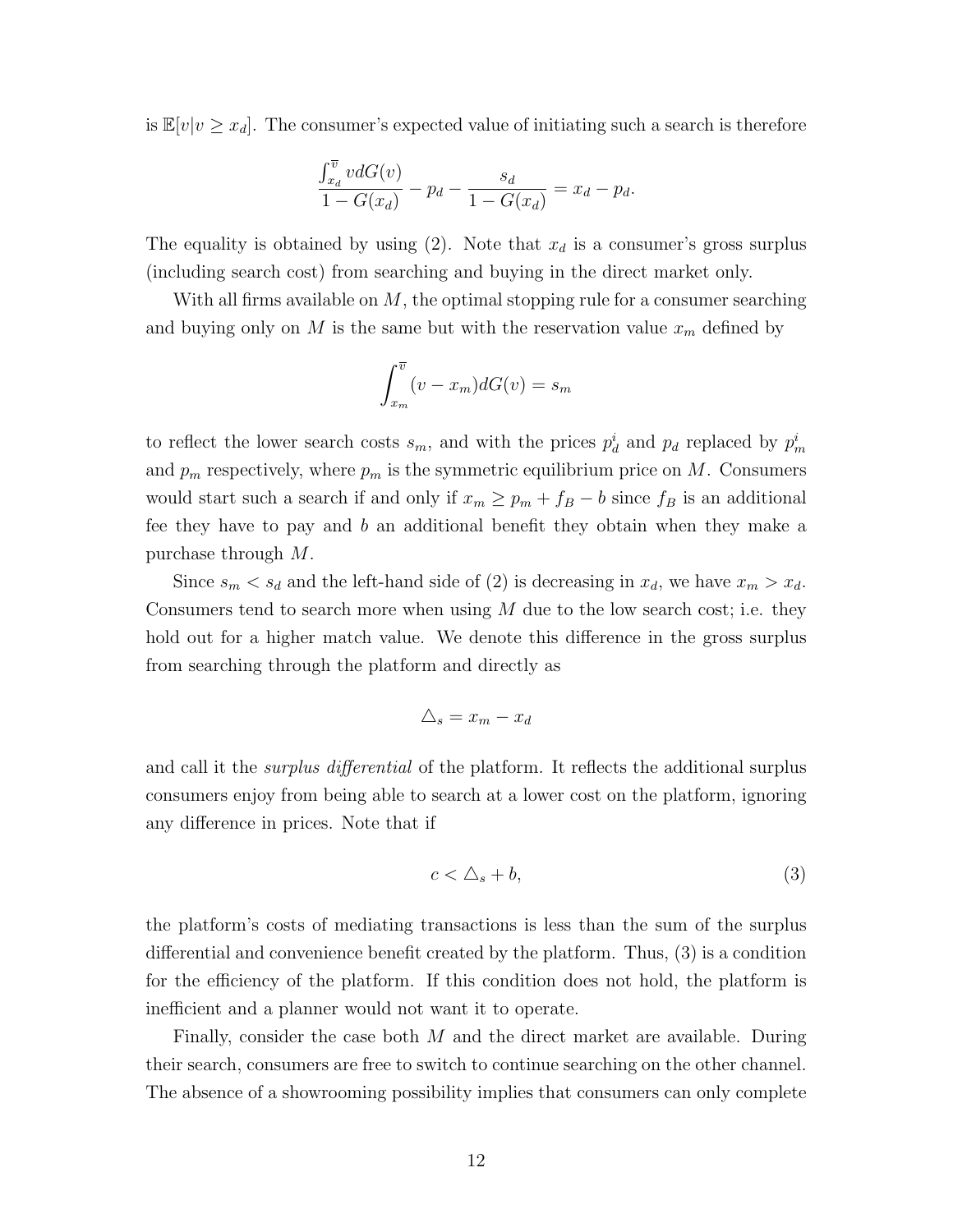a purchase from a particular firm on the channel that they found the firm on. With all firms available for searching on  $M$ , the expected utility (including search cost) that a consumer can get from searching on M only is  $x_m - p_m - f_B + b$ . Similarly, if the consumer only searches directly, her expected utility is  $x_d - p_d$ . Then, regardless of which channel consumers are currently using to search, their reservation value for stopping is the maximum between the reservation value of searching and purchasing in the direct market and the reservation value of searching and purchasing on M. This is  $\max\{x_m-p_m-f_B+b, x_d-p_d\}$ . According to Weitzman (1979), if they search on, they always use the channel which yields this reservation value. Considering which channel to search initially on, consumers will prefer to start their search through the platform provided

<span id="page-12-0"></span>
$$
x_m + b - (p_m + f_B) \ge x_d - p_d. \tag{4}
$$

 $\Box$  **Firms' pricing**. We consider an equilibrium in which all firms join M and set the price  $p_m$  for consumers who purchase through M and the price  $p_d$  for consumers who purchase directly.

Given in our baseline model, consumers are ex-ante identical, in any user subgame consumers will either always all search on the platform or always all search directly. Because of this feature, and that consumers never switch channels in equilibrium, firms' prices (which are set before consumers conduct their search) are only pinned down by equilibrium requirements for the channel consumers search on. For convenience, we pin down the firms' prices for the other channel using the following refinement.

We determine the hypothetical equilibrium prices  $p_j(n)$  in the user subgame in which there is an exogenous positive mass n of consumers that only search and buy through channel j  $(j = d$  if this is the direct channel and  $j = m$  if this is the platform). We then determine  $p_j$  for the channel in which the price is not pinned down by equilibrium requirements to be the limit of  $p_i(n)$  as n goes to zero. This approach, which we also apply throughout the paper, simplifies the analysis that follows, while still making sure our equilibrium satisfies the requirements for a perfect Bayesian equilibrium.

In the [online appendix](https://sites.google.com/site/wrighteconomics/home/research) we show we can obtain our same monopoly results by assuming instead that firms' off-equilibrium prices are set "optimally" (e.g. in the benchmark case, the direct price is set assuming a consumer that searches directly will switch and continue searching on the platform whenever this is optimal for the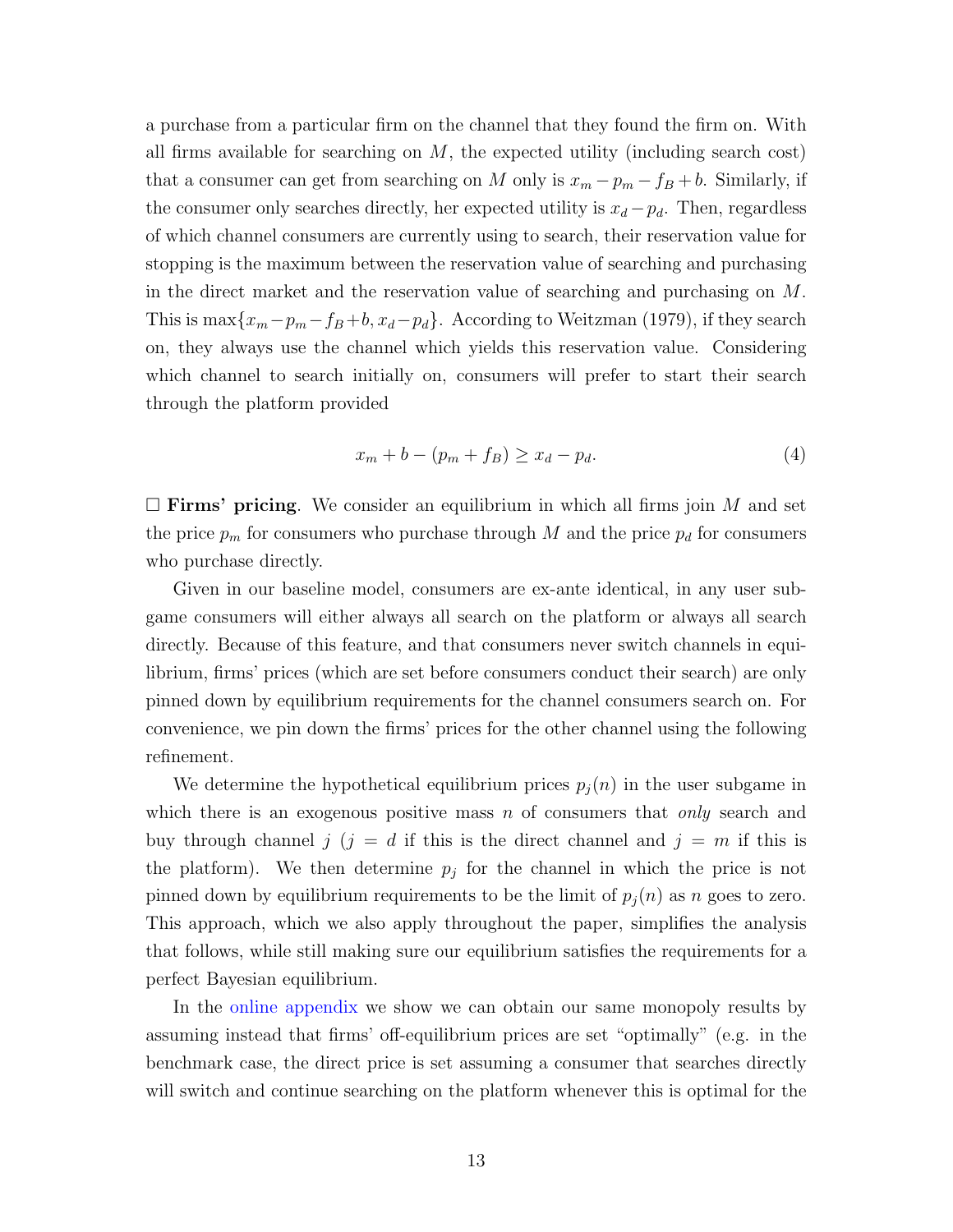consumer). We show that the results in this section still hold with this alternative refinement except that the expressions for off-equilibrium prices and the proofs of our results become more complicated. An alternative approach is to assume consumers can observe a firm's price on all channels after the firm has been searched on one channel (e.g. due to the existence of a metasearch site) so that the existence of positive switching costs does not lead to a hold-up problem. If consumers face heterogenous switching costs when they switch to another channel, then in the resulting equilibrium without a price parity clause all consumers search on M but only those with low switching costs switch to buy directly. This approach enables direct prices to be pinned down without imposing any additional equilibrium selection rule, although in this case the determination of equilibrium fees will be more complicated as it will no longer be constrained by b.

Suppose that  $\max\{x_m - p_m - f_B + b, x_d - p_d\} = x_d - p_d$  and consumers search and complete transactions directly in equilibrium. Consider that a firm  $i$  deviates and sets its direct price to  $p_d^i \neq p_d$ . The limit version of Wolinsky (1986), and more recently, Bar-Isaac *et al.* (2012) consider exactly this case and our argument follows theirs. The probability that a consumer who visits a random non-deviating firm buys from that firm is  $\rho = 1 - G(x_d)$ . This probability is exogenous from the deviator's perspective. The expected number of consumers who visit the deviating firm in the first round is 1. A further  $(1 - \rho)$  consumers visit the firm in the second round after an unsuccessful visit to some other firm, a further  $(1 - \rho)^2$  visit in the third round, and so on. From (ii) in the optimal stopping rule above, consumers buy from the deviating firm i only if  $v^i - p_d^i \ge x_d - p_d$ . Therefore, firm i's expected demand from consumers who search directly is given by

$$
\sum_{z=0}^{\infty} (1 - \rho)^{z} (1 - G(x_d - p_d + p_d^i)) = \frac{(1 - G(x_d - p_d + p_d^i))}{1 - G(x_d)}
$$

and its expected profit from these consumers is given by

<span id="page-13-0"></span>
$$
\pi_d = p_d^i \frac{(1 - G(x_d - p_d + p_d^i))}{1 - G(x_d)}.
$$
\n(5)

We assume the search cost  $s_d$  is sufficiently low so that

<span id="page-13-1"></span>
$$
x_d > \frac{1 - G(x_d)}{g(x_d)}.\tag{6}
$$

,

This ensures that  $x_d > p_d$ . Otherwise, consumers would not expect a positive surplus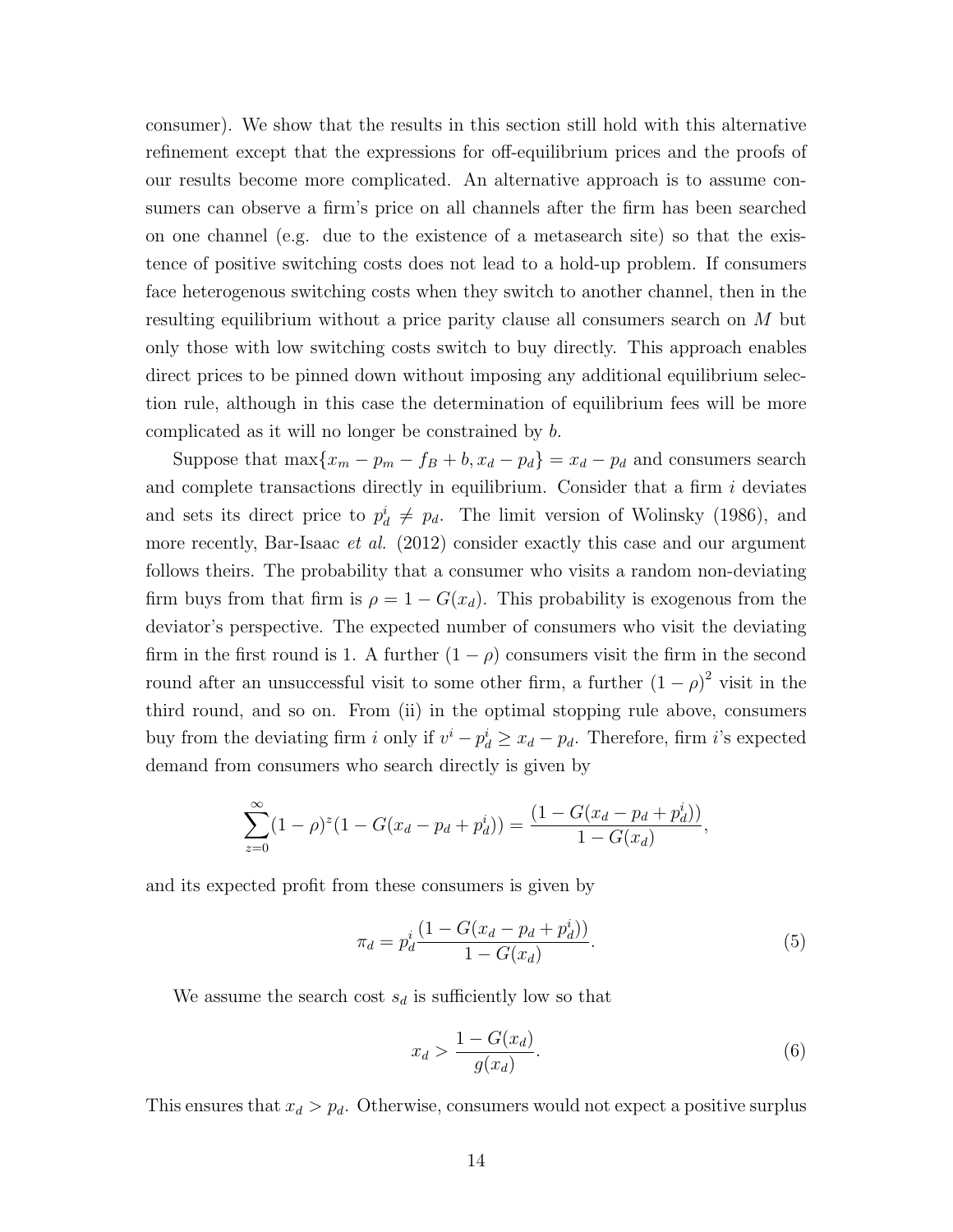from searching in the first place.

The increasing hazard rate property of G ensures the usual first-order condition from differentiating [\(5\)](#page-13-0) with respect to  $p_d^i$  and setting the derivative equal to zero determines the optimal solution. Imposing symmetry on the first order condition, the symmetric equilibrium price for direct sales is

<span id="page-14-2"></span>
$$
p_d(x_d) = \frac{1 - G(x_d)}{g(x_d)},
$$
\n(7)

and the associated expected profit is

$$
\pi_d(x_d) = p_d(x_d) = \frac{(1 - G(x_d))}{g(x_d)}.
$$

Given consumers all search and complete transactions directly in equilibrium, using our refinement for pinning down the off-equilibrium prices implies that the onplatform prices are determined by [\(9\)](#page-14-0) below.

Suppose instead max ${x_m - p_m - f_B + b, x_d - p_d} = x_m - p_m - f_B + b$  and consumers search and complete transactions through  $M$  in equilibrium. Using the same argument as above, a deviating firm's expected demand when charging  $p_m^i$  is given by

$$
\frac{\left(1-G(x_m-p_m+p_m^i)\right)}{1-G(x_m)}.
$$

Since the firm pays  $f_S$  to M for each transaction, its expected profit is given by

<span id="page-14-1"></span>
$$
\pi_m = (p_m^i - f_S) \frac{(1 - G(x_m - p_m + p_m^i))}{1 - G(x_m)}.
$$
\n(8)

Solving the first order condition by differentiating [\(8\)](#page-14-1) with respect to  $p_m^i$  and setting equal to zero, and applying symmetry, the equilibrium price for intermediated search is

<span id="page-14-0"></span>
$$
p_m(x_m, f_S) = f_S + \frac{1 - G(x_m)}{g(x_m)},
$$
\n(9)

and the associated expected profit is given by

<span id="page-14-3"></span>
$$
\pi_m(x_m) = \frac{(1 - G(x_m))}{g(x_m)}.
$$
\n(10)

We define the difference in the inverse hazard rates  $\frac{1-G(x_k)}{g(x_k)}$  evaluated at the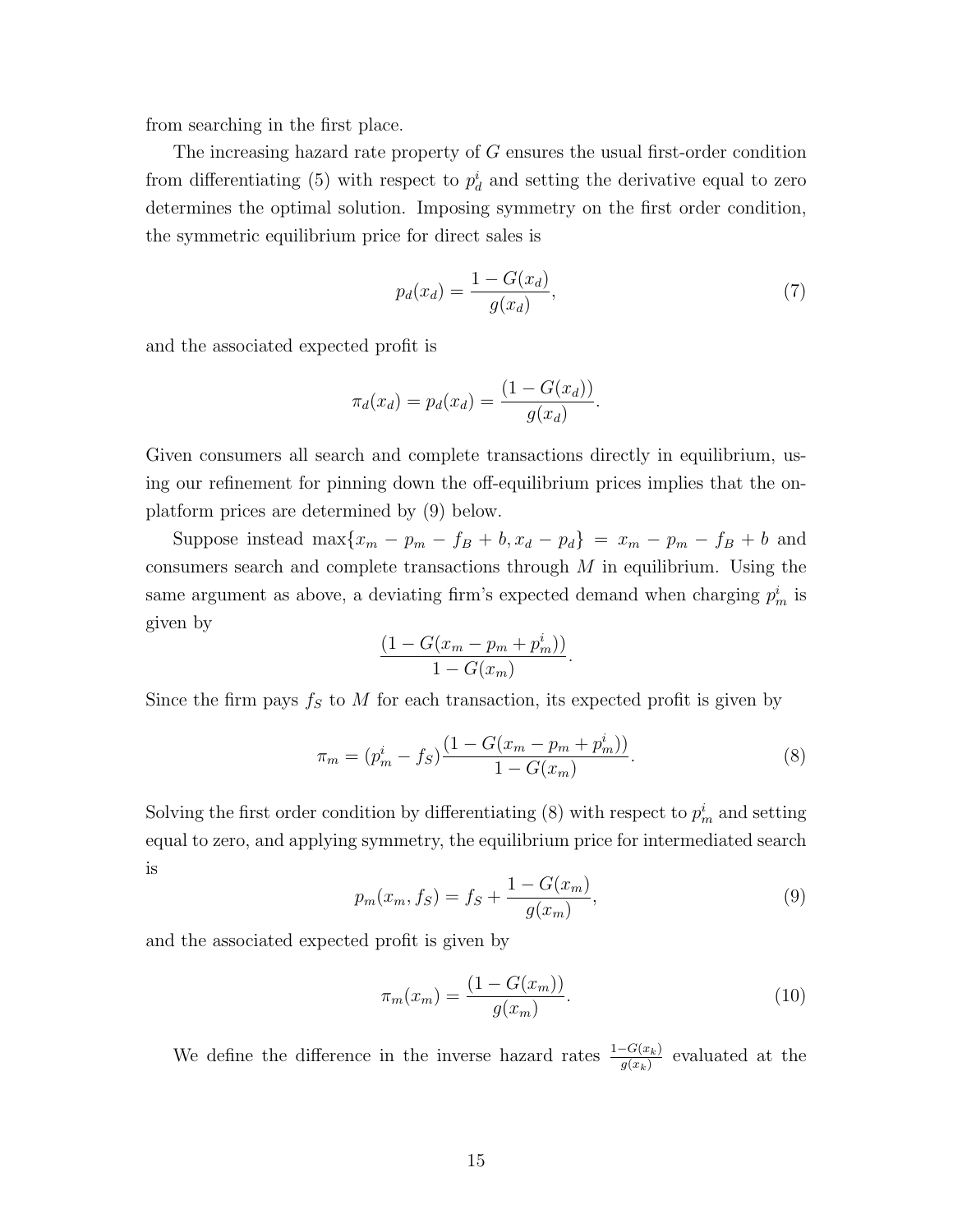respective reservation value  $x_k$  (for  $k = m, d$ ) as

$$
\triangle_m = \frac{1 - G(x_d)}{g(x_d)} - \frac{1 - G(x_m)}{g(x_m)}.
$$

We call this the *markup differential* of the direct market since it captures the difference in the firms' equilibrium markups across the two channels.

Note [\(1\)](#page-7-2) and [\(6\)](#page-13-1) imply

<span id="page-15-1"></span>
$$
x_m + b > c + \frac{1 - G(x_m)}{g(x_m)}.
$$
\n(11)

This means that in the absence of the possibility of switching, a monopoly platform that sets its total fees equal to cost c will always be used given that in this case consumers expect a positive surplus from searching and buying through the platform. Given consumers all search and complete transactions on the platform in equilibrium, using our refinement for pinning down the off-equilibrium prices implies that the direct prices are determined by [\(7\)](#page-14-2) above.

 $\Box$  Platform pricing. The platform can only make a positive profit if consumers choose to use the platform. Consumers compare the expected surplus from using each channel. The platform can influence consumers' expected surplus through its fees  $f_B$  and  $f_S$ . Provided consumers expect all firms to join M, they are better off using the platform to search if [\(4\)](#page-12-0) holds. Whether [\(4\)](#page-12-0) holds depends on the prices firms charge through each channel. Substituting [\(7\)](#page-14-2) and [\(9\)](#page-14-0) into [\(4\)](#page-12-0), consumers will use the platform to search if and only if

<span id="page-15-0"></span>
$$
f_B + f_S \le \Delta_s + \Delta_m + b. \tag{12}
$$

Consumers benefit from the platform due to lower search costs (the surplus differential), intensified competition (the markup differential), and transaction convenience (b). Equation [\(12\)](#page-15-0) says that in order to attract consumers, platform fees cannot exceed the sum of the three benefits the platform provides for consumers. The platform's profit in this case is

$$
\Pi = f_B + f_S - c.
$$

Since M's profit only depends on the total fee  $f_B + f_S$ , M is indifferent between setting fees only to consumers, only to firms, or fees to both, provided the total of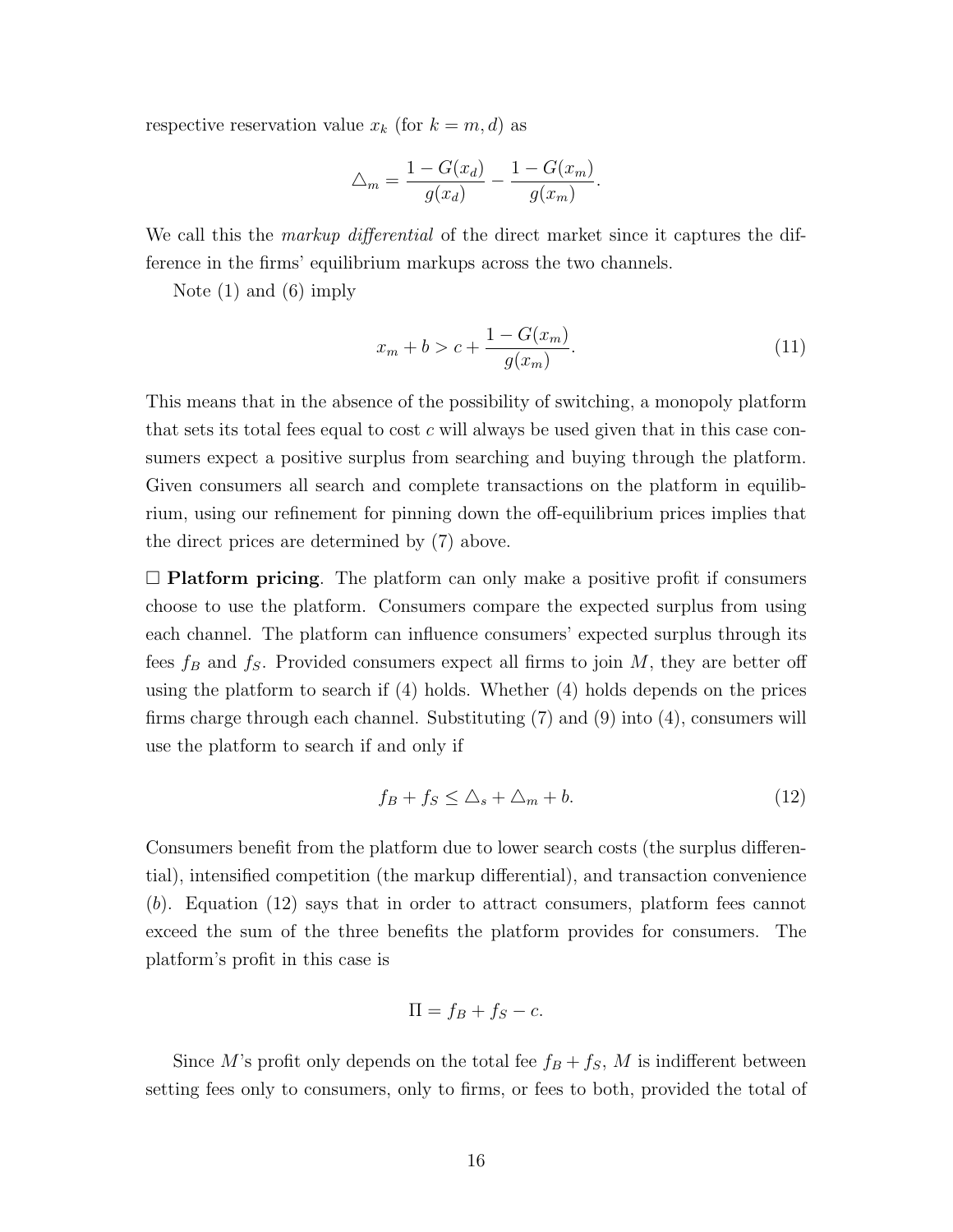the two fees is the same.<sup>[9](#page-16-0)</sup> We therefore normalize  $f_B = 0$ , reflecting that consumer fees are seldom used.<sup>[10](#page-16-1)</sup> Then maximizing  $f_s$  subject to [\(12\)](#page-15-0), M's optimal fee makes the constraint bind. The following proposition summarizes the equilibrium derived above.

#### <span id="page-16-2"></span>Proposition 1. (Benchmark equilibrium)

Stage 1: M operates, and sets the fees  $f_B^* = 0$  and

<span id="page-16-4"></span>
$$
f_S^* = \Delta_s + \Delta_m + b. \tag{13}
$$

Stage 2: Firms' on-platform prices are given by [\(9\)](#page-14-0) and direct prices are given by  $(7).$  $(7).$ 

Since the consumers' equilibrium search strategy was characterized earlier, in Proposition [1](#page-16-2) we just characterize the equilibrium with respect to the platform's and firms' strategies.<sup>[11](#page-16-3)</sup> The resulting equilibrium price on the platform is obtained by substituting [\(13\)](#page-16-4) into [\(9\)](#page-14-0), implying

<span id="page-16-5"></span>
$$
p_m(x_m) = \Delta_s + \frac{1 - G(x_d)}{g(x_d)} + b. \tag{14}
$$

The equilibrium outcome involves all consumers searching and purchasing on M. The platform's profit is  $\Pi^* = \Delta_s + \Delta_m + b - c$ , which given [\(1\)](#page-7-2) is non-negative.

We know without any platform fee, prices would be lower on the platform due to lower search costs making firms price more competitively on the platform. Collectively firms would prefer an equilibrium where all trade happens directly. However, each individual firm strictly prefers to join the platform given consumers are expected to search on the platform. The platform can take advantage of this by increasing its fee so that prices on the platform are equal to direct prices. This is the markup differential term in [\(13\)](#page-16-4). But this is not the end of the story. With equal prices, consumers would still strictly prefer to search on the platform since, at equal prices, lower search costs and convenience benefits mean the expected surplus of going through the platform remains higher than searching directly. This is the surplus

<span id="page-16-1"></span><span id="page-16-0"></span> $9$ This result is consistent with the more general neutrality result of Gans and King (2003).

 $10$ In practice, there may be higher transaction costs associated with collecting fees from consumers rather than from firms.

<span id="page-16-3"></span> $11$  Given our equilibrium selection rule, all firms join the platform whenever it operates. Since firms always join any platforms that operate in the equilibria we characterize, for brevity we do not state this result in our propositions.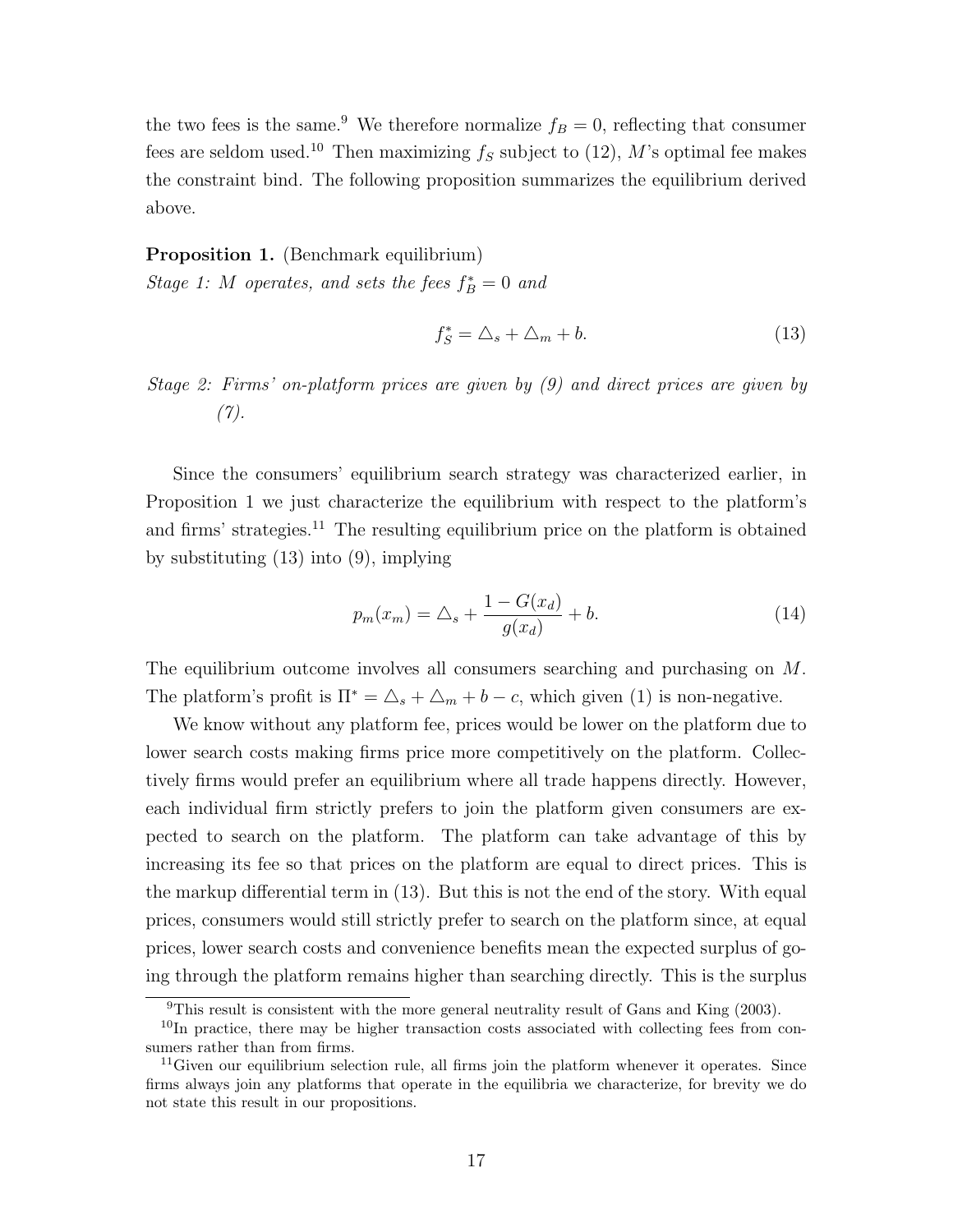differential term and convenience benefit term in [\(13\)](#page-16-4). The platform will increase fees until the higher prices on the platform just offset the sum of surplus differential and transaction convenience, and consumers are indifferent between searching on the platform and searching directly.

## <span id="page-17-0"></span>3.2 Showrooming

Suppose now consumers obtain a firm's identity when they search the firm on the platform. This will enable them to switch to buying directly having found a good match through the platform, potentially at a lower price. For instance, the equilibrium in the previous section in which prices are higher on the platform than off the platform by the amount  $\Delta_s + b$  would not be sustainable. Facing the equilibrium prices [\(7\)](#page-14-2) and [\(14\)](#page-16-5), consumers would search on  $M$  and then switch to purchase directly. As a result, M would obtain no profit, and would want to lower the fee  $f<sub>S</sub>$  it charges firms provided it can still recover its cost c.

The implication of switching is more complicated than this, however, since a firm may want to raise its price on the platform and/or lower its direct price to induce consumers to switch, given the firm can avoid paying the fee  $f<sub>S</sub>$  on any consumer who purchases directly. In this section, we take into account this possibility.

We first characterize consumers' optimal search strategy. Consumers always prefer searching on M to searching directly as  $x_m > x_d$  and switching incurs no cost. But consumers will search on M only if they expect non-negative net surplus, i.e.,

<span id="page-17-1"></span>
$$
x_m - \min\{p_m + f_B - b, p_d\} \ge 0.
$$
 (15)

If  $p_m + f_B - b > p_d$ , consumers will switch and make their purchase directly. If instead  $p_m + f_B - b \leq p_d$  consumers who search on M expect to make their purchase on M. In the standard sequential search model, a consumer at any decision node is comparing the value of immediate stopping and the value of continuing to search. The value of stopping in the current setting is the highest value between purchasing immediately on M and switching to purchase in the direct search market, which is therefore given by

$$
v^i - \min\{p_m^i + f_B - b, p_d^i\}.
$$

The value of continuing to search on the platform is given in [\(15\)](#page-17-1). Using the standard argument, consumers' optimal stopping strategy is therefore:

• if  $v^{i} - \min\{p_{m}^{i} + f_{B} - b, p_{d}^{i}\} < x_{m} - \min\{p_{m} + f_{B} - b, p_{d}\}\text{, continue to search }$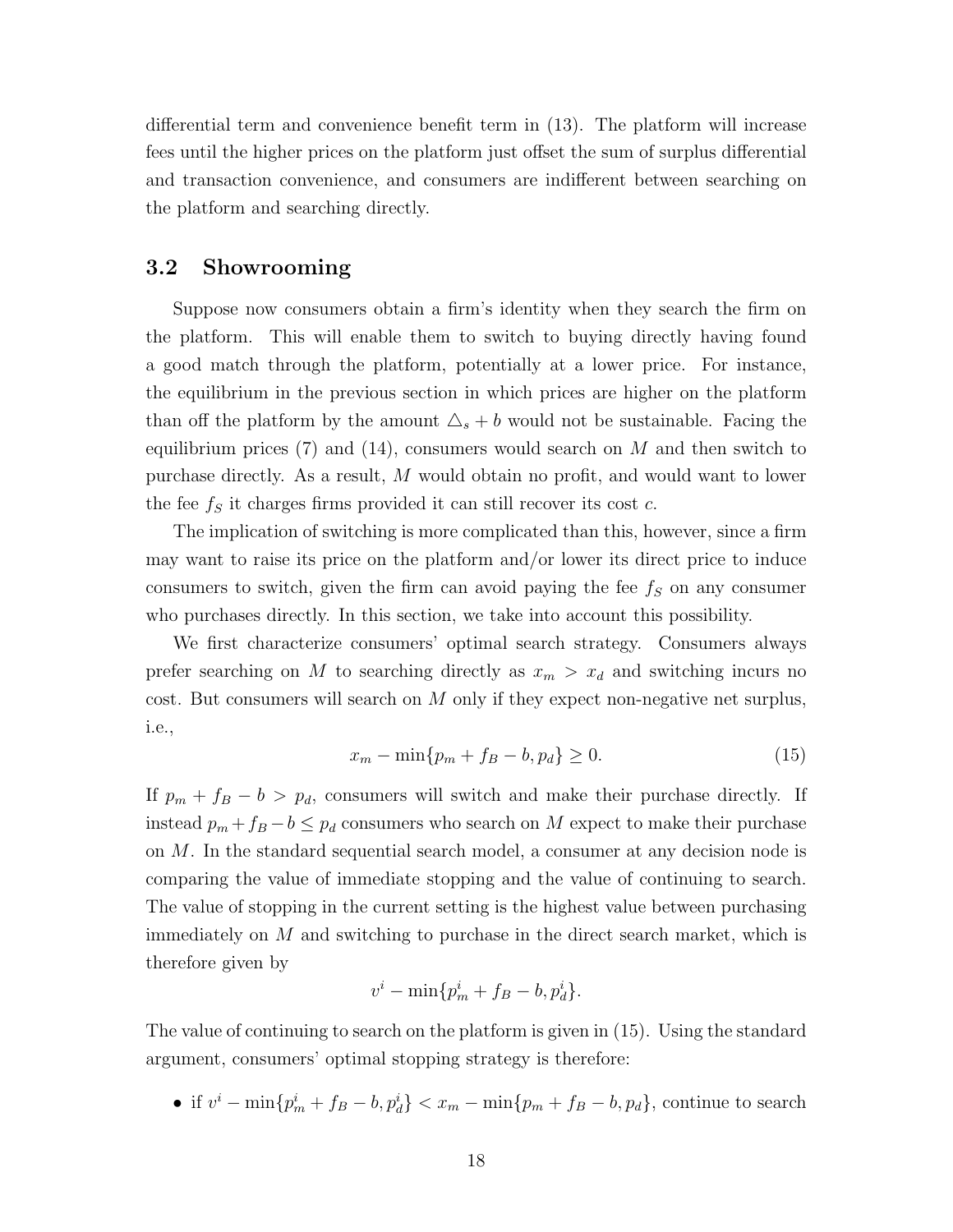on M.

- if  $v^i \min\{p_m^i + f_B b, p_d^i\} \ge x_m \min\{p_m + f_B b, p_d\},\$ 
	- stop and buy on M immediately if  $p_m^i + f_B b \leq p_d^i$ .
	- − stop and switch to purchase from direct search market if  $p_m^i + f_B b > p_d^i$ .

With consumers' optimal strategy specified above, we can now specify the equilibrium when showrooming is possible. The equilibrium outcome involves all consumers searching and purchasing through M whenever M operates. (The proof is in the Appendix, along with other proofs not contained in the text.)

### <span id="page-18-0"></span>Proposition 2. (Showrooming equilibrium)

- Stage 1: (i) Suppose  $c \leq b$ . M operates, and sets the fees  $f_B^* = 0$  and  $f_S^* = b$ . (*ii*) Suppose  $c > b$ . M will not operate.
- Stage 2: If  $f_B + f_S \le b$ , firms' prices are given by [\(7\)](#page-14-2) and [\(9\)](#page-14-0); if instead  $f_B + f_S > b$ , firms' prices are given by  $p_d = \frac{1-G(x_m)}{g(x_m)}$  $\frac{G(x_m)}{g(x_m)}$  and [\(9\)](#page-14-0). If M does not operate, firms' prices are given by [\(7\)](#page-14-2).

Proposition [2](#page-18-0) characterizes the equilibrium when showrooming is possible. When the platform's fees are above b, a firm can do better inducing consumers to switch to buy directly. In the equilibrium that would result, all consumers would search on  $M$  but switch to purchase directly with direct prices determined as if firms competed on  $M$  but without facing any fees. To rule this switching equilibrium out, M has to lower its fees to b. In this case, the total fees that firms and consumers jointly pay is no more than the convenience benefits of using the platform and therefore firms cannot profitably induce consumers to switch. Without any switching in equilibrium, the firms' prices are determined in the same way as before (i.e. without any showrooming). With lower platform fees, prices on the platform will be lower. Consumers will always use the platform to search and complete transactions provided the platform remains feasible.

The next proposition follows directly by comparing the equilibrium outcome implied by Proposition [2](#page-18-0) with that implied by Proposition [1.](#page-16-2)

#### <span id="page-18-1"></span>Proposition 3. (The effect of showrooming)

(i) Low platform costs: Suppose  $c \leq b$ . The possibility of showrooming makes M lower its fees. This decreases consumer prices, increases consumer surplus, leaves firms' profits unchanged, decreases M's profit, and leaves welfare unchanged.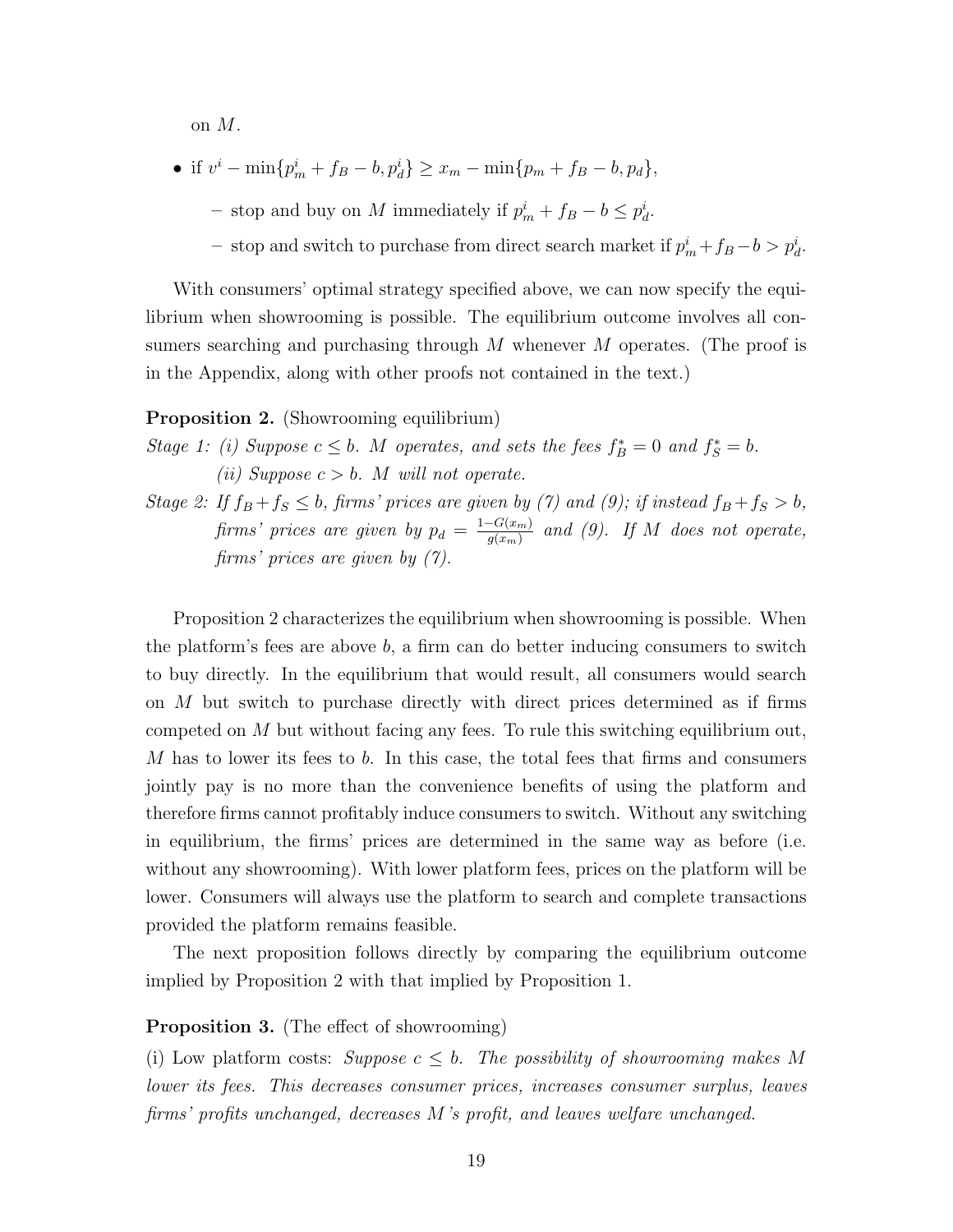(ii) High platform costs: Suppose  $c > b$ . The possibility of showrooming makes M unviable. This decreases consumer prices, leaves consumer surplus unchanged, and decreases welfare if  $c < \Delta_s + b$  (increases welfare if  $c > \Delta_s + b$ ).

Proposition [3](#page-18-1) shows that showrooming can help constrain M's ability to set high fees and so benefit consumers. However, if the convenience benefits of using  $M$  are sufficiently low, this constraint may be too strong, thus making  $M$  unviable. Welfare is only affected when showrooming makes M unviable. This is the only channel by which there is an aggregate demand effect in the baseline model.

## <span id="page-19-0"></span>3.3 Price parity

One way a platform can eliminate showrooming and the constraint it implies for the platform's fees is to use a price parity clause, thereby requiring the price firms charge on the platform be no higher than the price they set for the direct channel. We consider such a price parity clause in this section.<sup>[12](#page-19-1)</sup>

If a firm joins M and thereby accepts price parity, its direct price will be at least as high as its price on the platform. This means provided  $f_B \leq b$ , M can rule out showrooming. However, price parity allows  $M$  to do even better, raising its fee beyond the level it sets without showrooming.

We first characterize the platform's and firms' pricing equilibrium with price parity.

<span id="page-19-2"></span>Proposition 4. (Price parity equilibrium)

Stage 1: M operates, and sets the fees  $f_B^* = 0$  and

<span id="page-19-3"></span>
$$
f_S^* = x_m - \frac{1 - G(x_m)}{g(x_m)} + b.
$$
 (16)

Stage 2: Suppose  $f_B + f_S \leq f_S^*$ . If  $f_B \leq b$ , firms' prices on M are given by [\(9\)](#page-14-0) and the firms' direct prices are given by the maximum of  $(7)$  and  $(9)$ ; if instead  $f_B > b$ , firms set a single price  $p_c = \frac{1-G(x_m)}{g(x_m)}$  $\frac{-G(x_m)}{g(x_m)}$ . If  $f_S > f_S^*$ , firms do not join M and their direct prices are given by [\(7\)](#page-14-2).

Facing the same or lower price but lower search costs, consumers will all search on M. This is true no matter how high M sets  $f<sub>S</sub>$  provided consumers still obtain

<span id="page-19-1"></span> $12$ With a single platform, there is no difference between a wide price parity clause and a narrow price parity clause, and we therefore just refer to "price parity" in this section.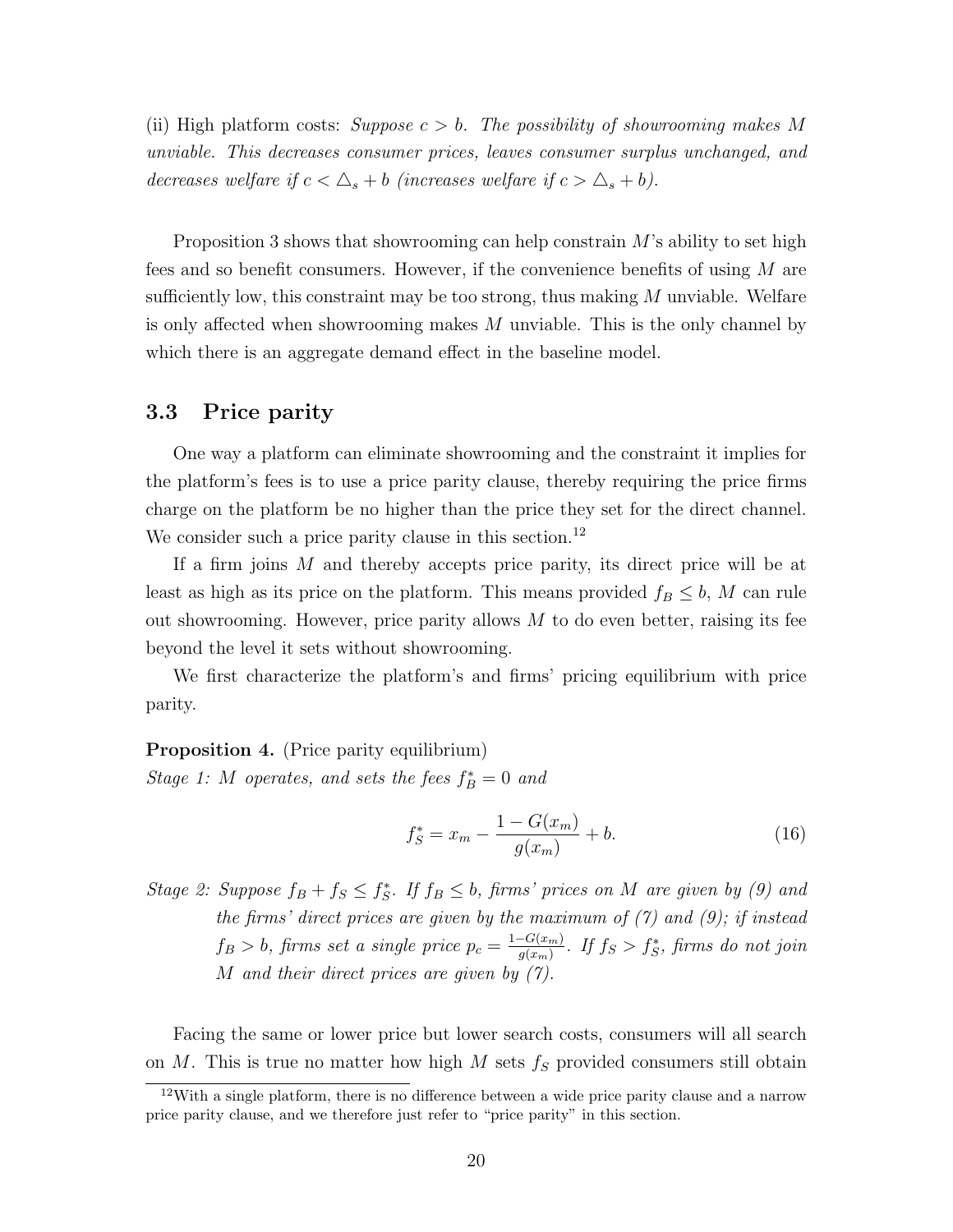non-negative surplus from search. Provided  $f_B \leq b$ , consumers will not switch. For higher  $f_B$  consumers will always switch and buy directly. This would lead firms to price as if they competed on M but without facing any fees. Clearly, M would never want to set  $f_B$  so high. In equilibrium, firms will all participate since if they do not, they will not attract any business given all consumers are searching on M. The optimal fees charged by  $M$  imply firms will set their prices (both through the platform and directly) equal to  $x_m + b$ , so consumers expect zero surplus from search in equilibrium and are just willing to search.

Given we showed that the platform at least covers its cost in the equilibrium in Proposition [1,](#page-16-2) the platform must make a strictly positive profit at these fees. The net surplus consumers expect to obtain from the good itself after taking into account their search costs is fully extracted by  $M$  through its very high seller fee, and through firms' equilibrium markup on this fee. Despite this, consumers do not want to search directly, since this would imply a negative surplus given in equilibrium prices are set equally high regardless of which channel they come through but search costs are higher when they search directly and they would lose b.

The implications of price parity are given in the following proposition, which follows directly by comparing the equilibrium outcome implied by Proposition [4](#page-19-2) with that implied by Proposition [2.](#page-18-0)<sup>[13](#page-20-0)</sup>

#### <span id="page-20-1"></span>Proposition 5. (The effect of price parity)

(i) Low platform costs: Suppose  $c \leq b$ . If price parity is imposed, M sets higher fees. Consumer prices increase, consumer surplus decreases, firms' profit is unchanged, M's profit increases, and welfare is unchanged.

(ii) High platform costs: Suppose  $c > b$ . If price parity is imposed, M becomes viable. Consumer prices increase, consumer surplus decreases, firms' profit decreases, M's profit increases, and welfare decreases if  $c > \Delta_s + b$  (increases if  $c < \Delta_s + b$ ).

As can be seen from Proposition [5,](#page-20-1) price parity leads to higher platform fees, higher consumer prices, and higher platform profits. This is because price parity removes any price advantage to consumers of buying directly when platform fees are high. This ensures consumers prefer to search on  $M$  even when fees and prices are very high. An individual firm cannot do better by abandoning M since consumers are expected to search on  $M$  to take advantage of the lower search costs. The only

<span id="page-20-0"></span><sup>&</sup>lt;sup>13</sup>In case switching is not possible so that the relevant comparison is between Proposition [4](#page-19-2) and Proposition [1,](#page-16-2) the results for case (i) of Proposition [5](#page-20-1) apply.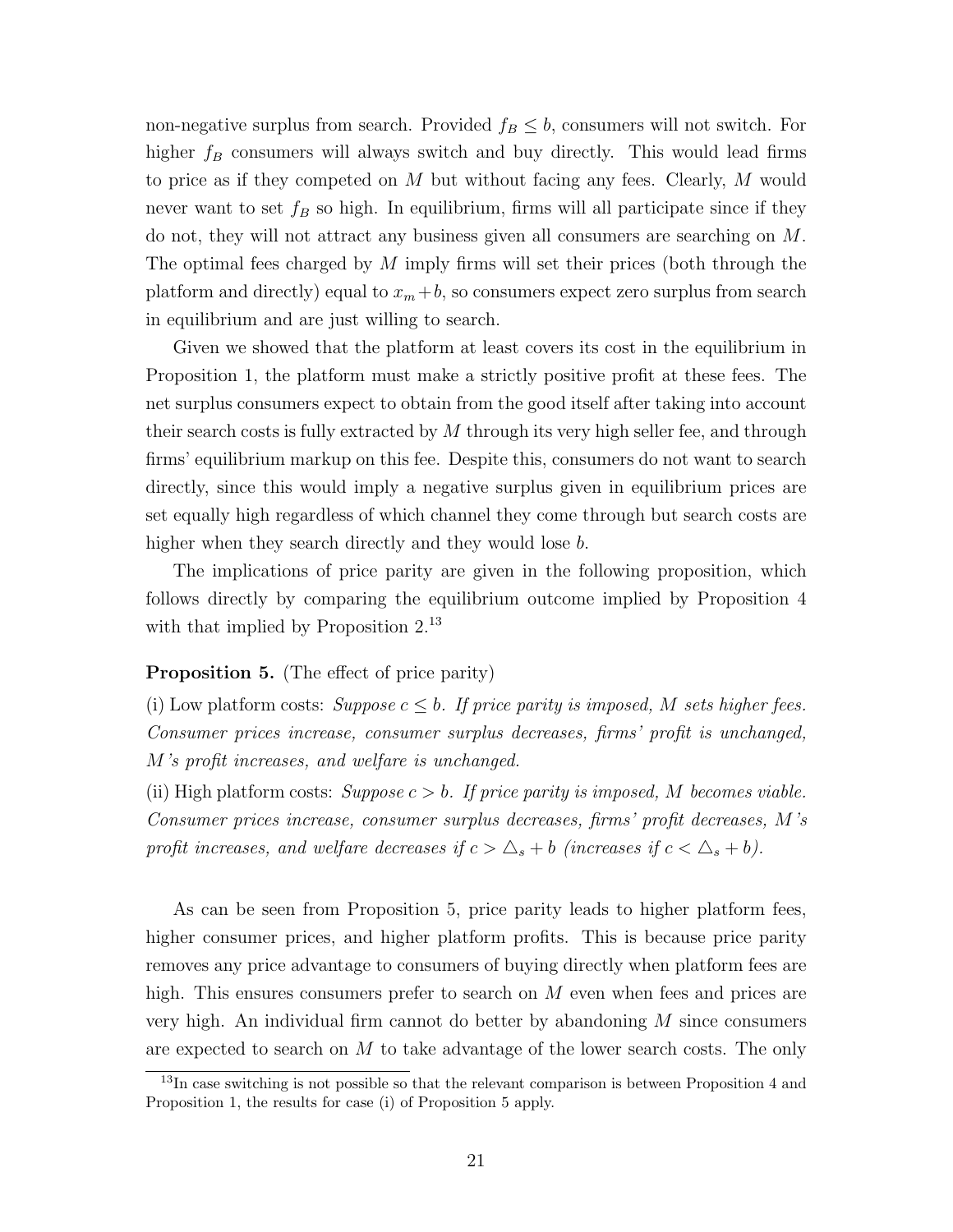thing limiting  $M$ 's fees is that consumers should expect non-negative surplus from searching. The resulting very high fees go beyond the normal monopoly fees set in the benchmark case without price parity, extracting consumers' expected surplus from buying the good itself. These results imply banning a monopoly platform from using price parity is always good for consumers.

Showrooming has been posited as the main reason why platforms need price parity. Proposition [5](#page-20-1) says just because showrooming is a possibility, there is no reason to presume price parity improves consumer surplus or efficiency. Without competition between platforms, Proposition [5](#page-20-1) shows price parity always lowers consumer surplus. The only case where price parity improves welfare is when  $b < c < \Delta_s + b$ . This scenario can arise if showrooming implies M has to set very low fees to prevent switching and it cannot cover its costs despite its costs still being low enough to make it efficiency enhancing. Price parity would allow  $M$  to avoid showrooming in this case, and thus become viable, although consumers would still be worse off as a result.

# <span id="page-21-0"></span>4 Competing platforms

In this section, we consider competition between two platforms,  $M^L$  and  $M^H$ . Both platforms have the same costs and provide the same search service, so the cost per transaction remains c and the search cost remains  $s_m$ . However, platform  $M<sup>H</sup>$  is assumed to be more efficient because it offers a higher convenience benefit of completing transactions than  $M<sup>L</sup>$ . Even when firms sell on both platforms at the same prices, consumers may prefer to complete transactions on one platform over another since it gives them higher convenience benefits (e.g. it may have a better app). Specifically, we assume  $M^j$  offers convenience benefit  $b_j$  with  $b_H \geq b_L$ . Note this includes the case that the convenience benefits are equal across both platforms, although in this case we continue to assume consumers use  $M^H$  in case both platforms have the same fees and firms join both platforms. The inequality in [\(11\)](#page-15-1) is assumed to hold with b replaced by  $b<sub>L</sub>$  since otherwise  $M<sup>L</sup>$  would be irrelevant. The model of platform competition is therefore equivalent to classical asymmetric Bertrand competition.[14](#page-21-1)

We denote the fees charged by  $M^j$  to consumers as  $f^j$  $\mathcal{L}_B^{j}$  and to firms as  $f_S^j$  $^{\cdot \jmath}_S.$ 

<span id="page-21-1"></span><sup>&</sup>lt;sup>14</sup>In this model, consumers will be inactive on the less efficient platform, which helps keep the analysis tractable. With the loss of some tractability, Section [5.1](#page-28-0) considers a setting in which the platforms are horizontally differentiated in their convenience benefits, rather than vertically differentiated as assumed in this section.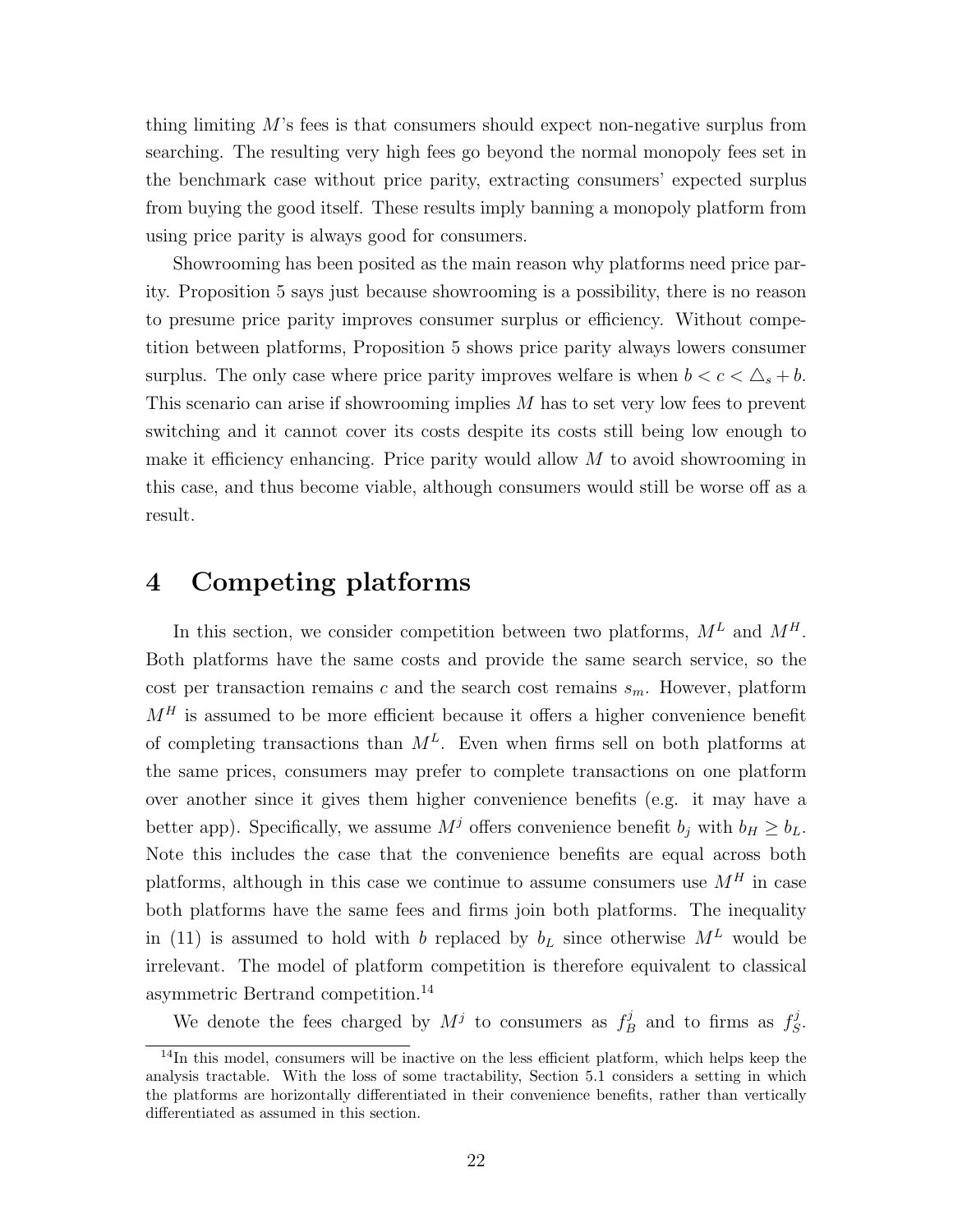Consumers can continue to search on either platform or directly. To avoid the trivial equilibrium without intermediation and equilibria in which competition does not arise because all consumers and firms coordinate on a single platform, we select an equilibrium in the user subgame in which all firms join both platforms whenever both platforms operate and such an equilibrium exists. (In case only a single platform operates, we use the same equilibrium selection rules of Section [2.](#page-5-0)) We continue to focus only on symmetric equilibria, in which all firms charge the same price within the same channel. Finally, we replace our assumption in [\(1\)](#page-7-2) that  $c \leq \Delta_s + \Delta_m + b$ with the corresponding assumption that  $c \leq \Delta_s + \Delta_m + b_H$ . This ensures that the more efficient platform  $M<sup>H</sup>$  can remain viable if it is a monopolist without any showrooming problem.

### 4.1 Benchmark case

We start by considering the benchmark case in which consumers cannot switch between channels. This arises if the firms' identities remain concealed on the platforms. Consumers' search behavior in stage 3 remains the same as before. Since the platforms have identical search technologies and firms are available on both platforms, what matters is the platforms' total fees net of the corresponding convenience benefits. We call these *total net fees*. Consumers will choose to search on the platform which sets lower total net fees in stage 2. If the platforms' total net fees are the same, consumers are assumed to search on the more efficient platform in equilibrium, since otherwise that platform could always undercut the other by an arbitrarily small amount and attract all consumers. The following characterization of the platforms' and firms' equilibrium pricing strategies follows from the usual analysis of asymmetric Bertrand competition.

#### <span id="page-22-0"></span>Proposition 6. (Competing platforms equilibrium)

- Stage 1: (i) Suppose  $c \leq \Delta_s + \Delta_m + b_L$ . Both platforms operate. M<sup>L</sup> sets the fees  $f_{B}^{L*} = 0$  and  $f_{S}^{L*} = c$ , and  $M<sup>H</sup>$  sets the fees  $f_{B}^{H*} = 0$  and  $f_{S}^{H*} = c + b_{H} - b_{L}$ . (ii) Suppose  $c > \Delta_s + \Delta_m + b_L$ . Only  $M^H$  operates.  $M^H$  sets the fees  $f_{B}^{H*} = 0$  and  $f_{S}^{H*} = \Delta_{s} + \Delta_{m} + b_{H}$ .
- Stage 2: Firms' direct prices are given by  $(7)$ . Firms' prices on  $M^j$ , if it operates, are given by [\(9\)](#page-14-0) where  $f_S$  is replaced by  $f_S^j$  $^{\cdot \jmath}_S.$

In the equilibrium in Proposition [6,](#page-22-0) all consumers will search and purchase on  $M<sup>H</sup>$ . In case operating costs are too high so  $M<sup>L</sup>$  cannot cover its costs even if it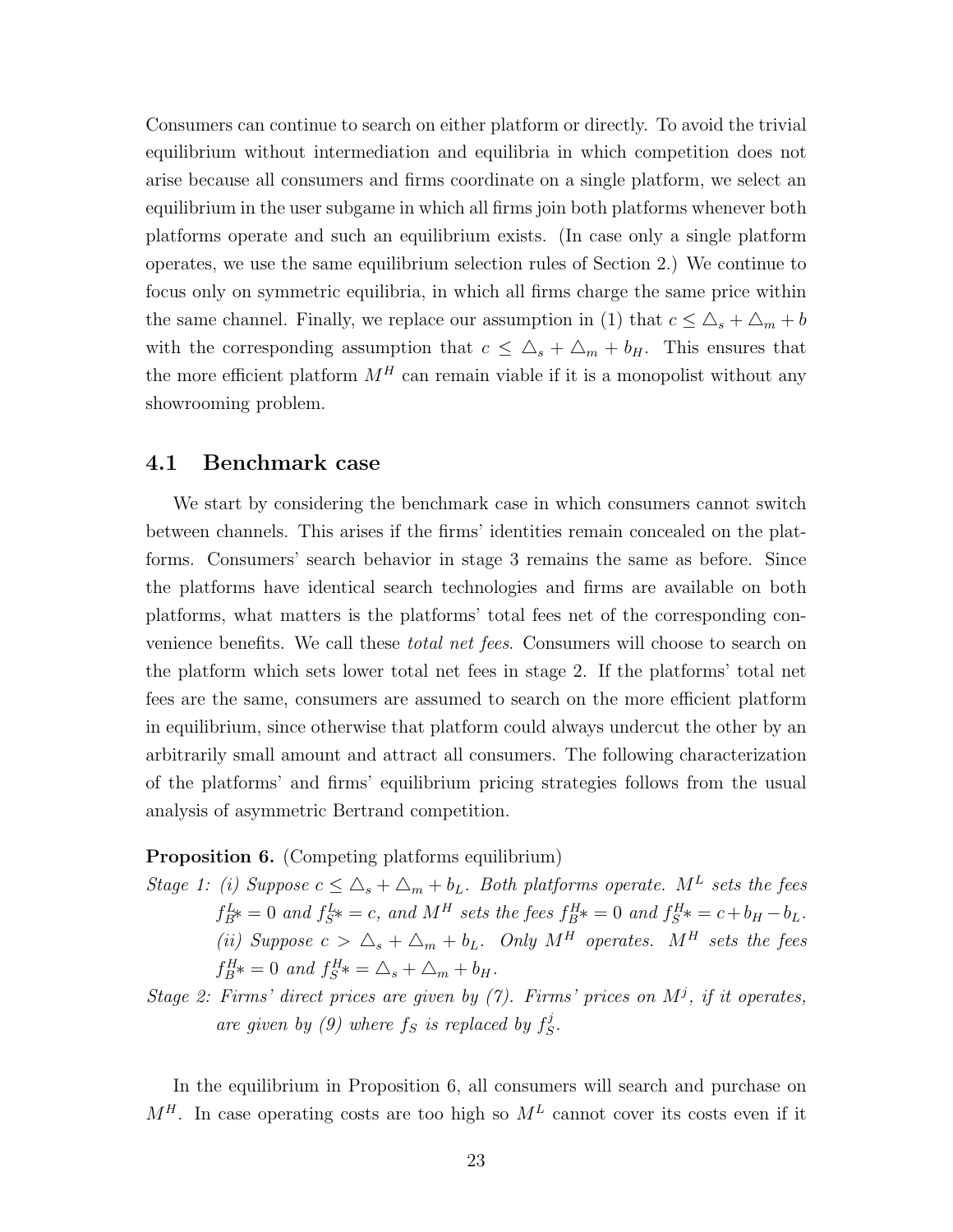charges its monopoly fees (i.e.  $c \geq \Delta_s + \Delta_m + b_L$ ),  $M^L$  will be irrelevant and  $M^H$ will behave the same as a monopoly platform offering the convenience benefit  $b_H$ . Therefore, Proposition [1](#page-16-2) still applies in this case. When costs are not so high as to make  $M^L$  irrelevant (i.e.  $c < \Delta_s + \Delta_m + b_L$ ), platform competition disciplines the fees that  $M^H$  can set, although  $M^L$  does not actually make any sales in equilibrium. This is the main effect of introducing competition between platforms. Competition results in  $M<sup>H</sup>$  setting its platform fees equal to  $c + b_H - b_L$ , which results in lower prices and higher consumer surplus than without platform competition. If  $c+b_H - b_L$ is low enough, the price on the platform will be lower than the direct price.

## 4.2 Showrooming

Suppose that having searched a firm on a particular platform, consumers can switch and buy from the firm directly or through the other platform. The following proposition characterizes the platforms' and firms' equilibrium pricing strategies.

<span id="page-23-0"></span>Proposition 7. (Competing platforms and showrooming equilibrium)

Stage 1: (i) Suppose  $c \leq b_L$ . Both platforms operate.  $M^L$  sets the fees  $f_{B^*}^L = 0$  and  $f_{S}^{L} \ast = c$ , and  $M^{H}$  sets the fees  $f_{B}^{H} \ast = 0$  and  $f_{S}^{H} \ast = c + b_{H} - b_{L}$ . (ii) Suppose  $b_L < c \leq b_H$ . Only  $M^H$  operates.  $M^H$  sets the fees  $f_B^H$  = 0 and  $f_S^H* = b_H$ .

(iii) Suppose  $c > b_H$ . Neither platform operates.

Stage 2: Firms' direct prices are given by [\(7\)](#page-14-2) if (a)  $M<sup>L</sup>$  operates and sets  $f<sup>L</sup><sub>B</sub>$  +  $f_S^L \leq b_L$ , (b)  $M^H$  operates and sets  $f_B^H + f_S^H \leq b_H$  or (c) neither platform operates; otherwise they are given by  $p_d = \frac{1-G(x_m)}{g(x_m)}$  $\frac{G(x_m)}{g(x_m)}$ . Firms' prices on  $M^j$ , if it operates, are given by [\(9\)](#page-14-0) where  $f_S$  is replaced by  $f_S^j$  $^{\cdot \jmath}_S.$ 

When c is too high, neither platform will operate since setting fees to recover a platform's costs would lead firms to induce consumers to switch to buy directly. If costs are lower but still higher than  $b_L$ ,  $M^L$  does not constrain the fees set by  $M<sup>H</sup>$ , and the analysis just corresponds to the case of a monopoly platform with showrooming, as given in Proposition [2.](#page-18-0) When c is low enough, then  $M<sup>L</sup>$  constrains the fees that  $M<sup>H</sup>$  can set below that implied by the showrooming constraint.

<span id="page-23-1"></span>The next proposition follows by comparing the equilibrium outcome implied by Proposition [7](#page-23-0) with that implied by Proposition [6.](#page-22-0) Since the comparisons are not immediate, we have included the proof in the Appendix.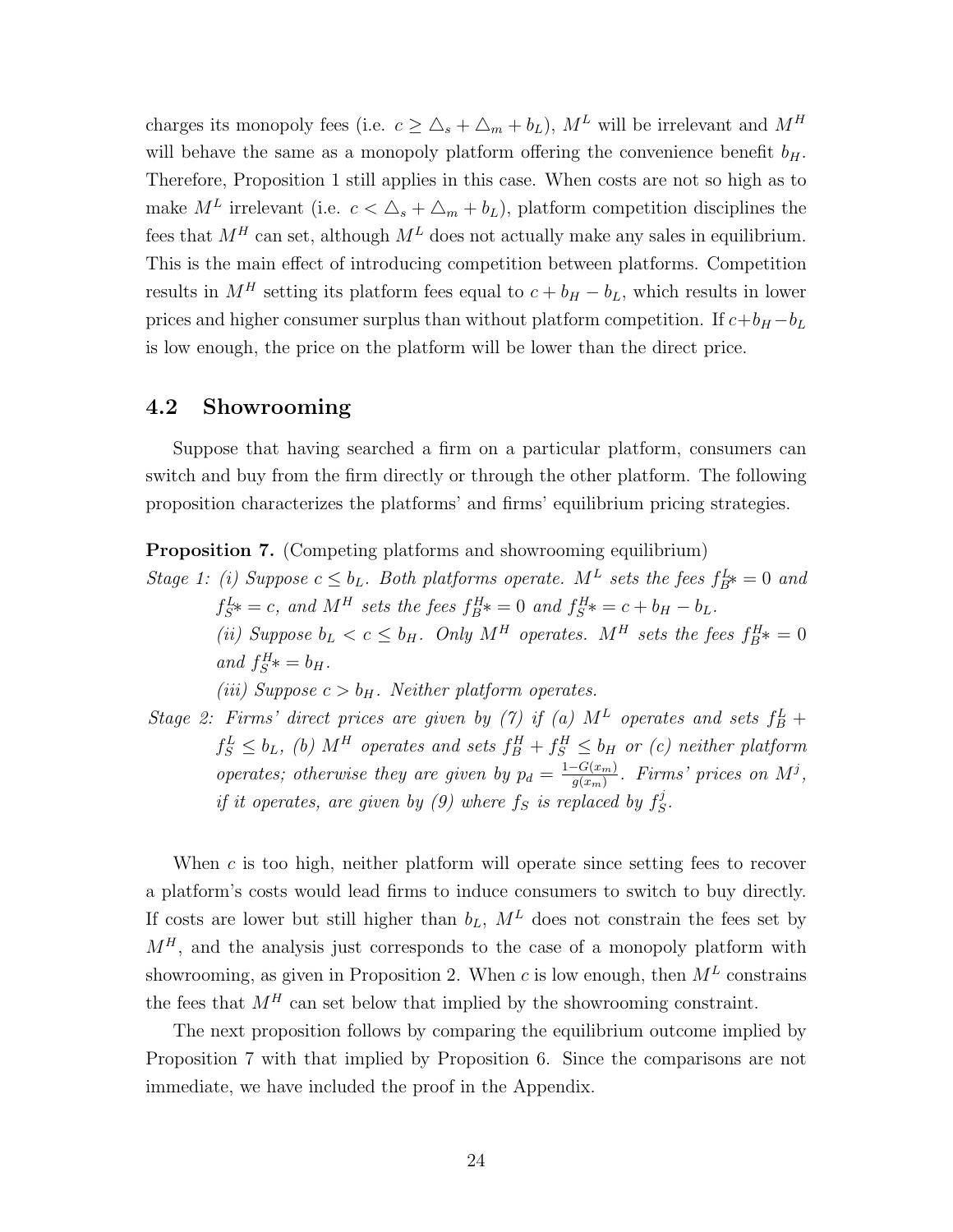**Proposition 8.** (The effect of showrooming when there are competing platforms) (i) Low platform cost: Suppose  $c \leq b_L$ . The possibility of showrooming is irrelevant. (ii) Moderate platform cost: Suppose  $b_L < c \leq b_H$ . The possibility of showrooming decreases consumer prices, increases consumer surplus, leaves firms' profits unchanged, decreases the profit of  $M^H$ , and leaves welfare unchanged.

(iii) High platform cost: Suppose  $c > b_H$ . The possibility of showrooming causes  $M^H$ to no longer operate. This increases the profit of firms and decreases the profit of  $M^H$ . Showrooming decreases consumer surplus if  $c \leq \Delta_s + \Delta_m + b_L$ . Showrooming decreases prices and leaves consumer surplus unchanged if  $c > \Delta_s + \Delta_m + b_L$ . It decreases welfare if  $c < \Delta_s + b_H$  and increases welfare if  $c > \Delta_s + b_H$ .

Showrooming has similar effects in this setting with competing platforms as it did in the case with a single platform, as can be seen by comparing Proposition [8](#page-23-1) with Proposition [3.](#page-18-1) The main difference arises when platform competition constrains fees in the absence of showrooming and showrooming causes  $M<sup>H</sup>$  to stop operating. In this case, showrooming can cause prices to be higher and consumer surplus to decrease by making (competitive) platforms unviable. This provides one scenario whereby eliminating showrooming is actually good for consumers. However, it remains to be determined if doing so using price parity clauses benefits consumers.

## 4.3 Price parity

In this section, we consider the possibility platforms can use price parity clauses in stage 1 as part of their contract with firms.

#### <span id="page-24-2"></span>4.3.1 Wide price parity

We characterize an equilibrium in which both platforms use a wide price parity clause. Since firms that join a platform cannot set lower prices through other channels, this eliminates showrooming in equilibrium given  $M^L$  and  $M^H$  can always set their fees to consumers below  $b<sub>L</sub>$  and  $b<sub>H</sub>$  respectively. Facing the same (or lower) prices and lower search costs, consumers will all search on the platform offering the lowest  $f_B^j - b_j$  in stage 2. If this expression is equal across the two platforms, we assume consumers search on the more efficient platform.

We first characterize the platforms' and firms' pricing in an equilibrium in which both platforms operate and use a wide price parity clause.<sup>[15](#page-24-0)</sup>

<span id="page-24-1"></span><span id="page-24-0"></span> $15$ For brevity, in Propositions [9](#page-24-1) and [10](#page-26-0) we do not characterize all the different user subgames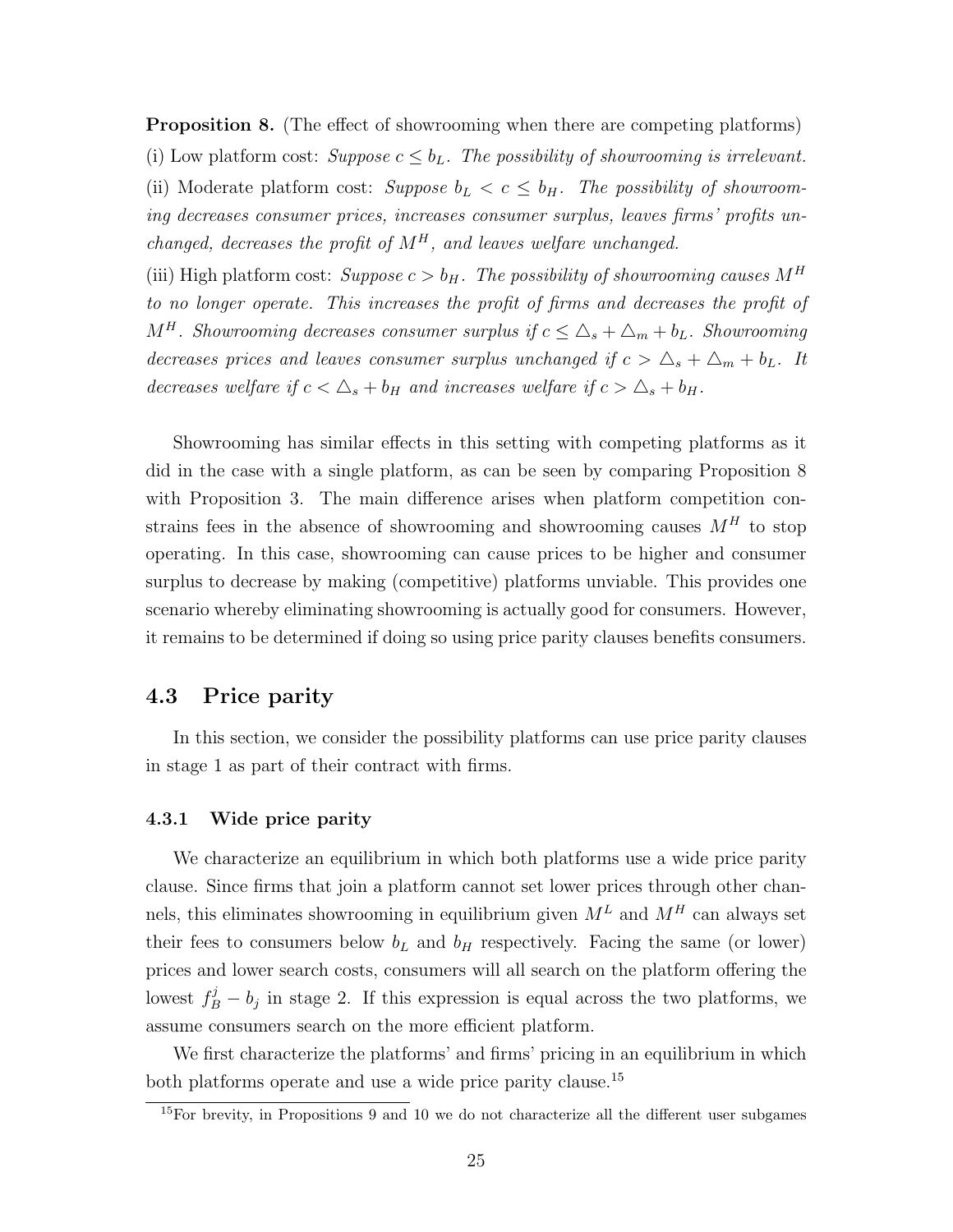**Proposition 9.** (Competing platforms and wide price parity equilibrium)

Stage 1: Platforms operate and use a wide price parity clause, setting the fees  $f_{B}^{L_{*}} =$  $f_B^H* = 0$  and

<span id="page-25-0"></span>
$$
f_{S}^{j*} = x_m - \frac{1 - G(x_m)}{g(x_m)} + b_j, j = L, H.
$$
 (17)

Stage 2: Firms' prices on  $M^i$  and  $M^j$  are given by [\(9\)](#page-14-0), where  $f_S$  is replaced by  $\max(f^i_S, f^j_S)$ ; firms' direct prices are given by the maximum of [\(9\)](#page-14-0) evaluated at  $\max(f_S^i, f_S^j)$  and [\(7\)](#page-14-2).

Given all consumers are searching on  $M<sup>H</sup>$ , firms all join  $M<sup>H</sup>$  in equilibrium. They obtain their standard profit [\(10\)](#page-14-3). Firms are indifferent about joining  $M<sup>L</sup>$  and given our equilibrium selection criteria, we assume they do. Consumers prefer to search and buy on  $M^H$  given  $b_H \geq b_L$  and equilibrium prices are the same regardless of how they search. The fees set by  $M^H$  imply that the common price is  $p_c = x_m + b_H$ and ensure that consumers expect zero surplus from search in equilibrium, so they cannot do better by not searching. The outcome is essentially the same as the case with a single platform imposing price parity (see Proposition [4\)](#page-19-2). As we show in the proof of the proposition,  $M<sup>H</sup>$  strictly prefers to use a wide price parity clause and  $M<sup>L</sup>$  prefers to do so in a weak sense.

How does the use of a wide price parity clause affect outcomes? The qualitative effects are the same as with a single platform. Specifically, Proposition [5](#page-20-1) continues to hold, except b is replaced by  $b_H$ . Price parity continues to benefit  $M^H$  and lower consumer surplus in all cases. The only difference with the earlier results is that the increase in prices due to wide price parity can be larger when platforms compete. This reflects that competition can help lower fees without wide price parity but has no effect on fees with wide price parity.

Competition with  $M<sup>L</sup>$  is ineffective when  $M<sup>H</sup>$  uses a wide price parity clause. To understand why this is the case, consider what would happen if  $M<sup>L</sup>$  lowered  $f_S<sup>L</sup>$ below  $f_S^H - (b_H - b_L)$ . Previously, this lower fee would be passed through into lower prices on  $M^L$ , and this would cause consumers to search and buy on  $M^L$  instead, thereby disciplining the fees  $M<sup>H</sup>$  can charge. Wide price parity shuts down this competitive mechanism since firms cannot lower their price on  $M<sup>L</sup>$  below the price they charge on  $M<sup>H</sup>$ . In the face of a lower  $f_S^L$ , an alternative for firms is to abandon  $M<sup>H</sup>$  and take advantage of lower fees from  $M<sup>L</sup>$ . Whether this works depends on

in which one or both platforms do not operate, do not use a price parity clause, set  $f_B^L > b_L$  or  $f_B^H > b_H$ , or set fees to firms above those in [\(17\)](#page-25-0) in stage 1. These are considered in the respective proofs.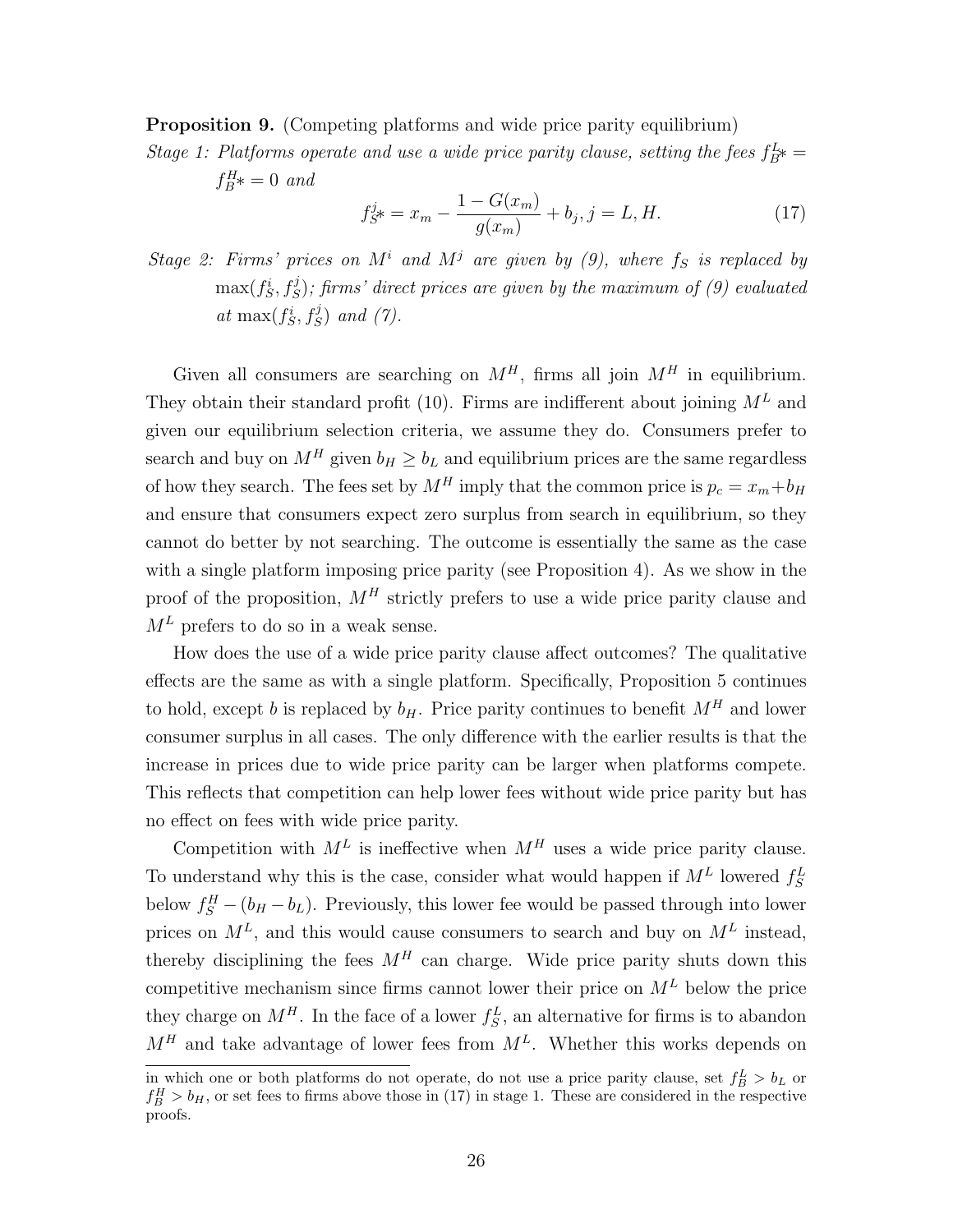how equilibria are selected. We have assumed that firms will continue to join both platforms whenever that is an equilibrium in the user subgame. It is an equilibrium here since individual consumers prefer to search through  $M<sup>H</sup>$  and given they do, individual firms would be worse off if they abandoned  $M<sup>H</sup>$  since they would no longer attract any consumers.<sup>[16](#page-26-1)</sup>

#### <span id="page-26-3"></span>4.3.2 Narrow price parity

Recently, under pressure from competition authorities, the two largest hotel booking platforms in Europe have each removed price parity clauses with respect to their competitors but have kept a price parity clause with respect to hotels selling directly online. This would seem to give the best of both worlds, since competition between platforms can constrain fees, while price parity with respect to direct online sales can prevent showrooming from undermining the ability of platforms to cover their costs.<sup>[17](#page-26-2)</sup> The following proposition describes the equilibrium that arises when platforms are not allowed to use wide price parity clauses, and platforms use a narrow price parity clause instead. We continue to assume consumers can identify firms that they have searched and so switch channels if they want to.

#### <span id="page-26-0"></span>Proposition 10. (Competing platforms and narrow price parity equilibrium)

Stage 1: Platforms operate and use a narrow price parity clause.  $M<sup>L</sup>$  sets the fees  $f_{B}^{L*} = 0$  and  $f_{S}^{L*} = c$ , and  $M<sup>H</sup>$  sets the fees  $f_{B}^{H*} = 0$  and  $f_{S}^{H*} = c + b_{H} - b_{L}$ .

Stage 2: Firms' prices on  $M^j$  are given by [\(9\)](#page-14-0) where  $f_S$  is replaced by  $f_S^j$  $S^j$ . Firms<sup>:</sup> direct price is the maximum of the price on  $M^L$ , the price on  $M^H$ , and the price in [\(7\)](#page-14-2).

Narrow price parity rules out that consumers would switch to buy directly (i.e. showrooming) or that they would prefer to search and buy directly in the first place. This implies platforms fees are always pinned down by platform competition, in the same way as in part (i) of Proposition [6.](#page-22-0)

<span id="page-26-1"></span><sup>&</sup>lt;sup>16</sup>Even if such a firm could still sell to half of consumers because  $b_H = b_L$  and consumers split equally between the two platforms in equilibrium, a firm may not be willing to give up on the other half of consumers so as to enjoy a lower fee from  $M<sup>L</sup>$ . This possibility, in which the equilibrium fees in Proposition [9](#page-24-1) still apply, is shown in Section [5.1](#page-28-0) for the case with horizontally differentiated platforms.

<span id="page-26-2"></span><sup>&</sup>lt;sup>17</sup>In principle, the removal of wide but not narrow price parity could allow a firm to set up its own "platform" so that it can offer a lower price without violating narrow price parity. We assume that this would not work because it would be treated by existing platforms as equivalent to firms selling directly.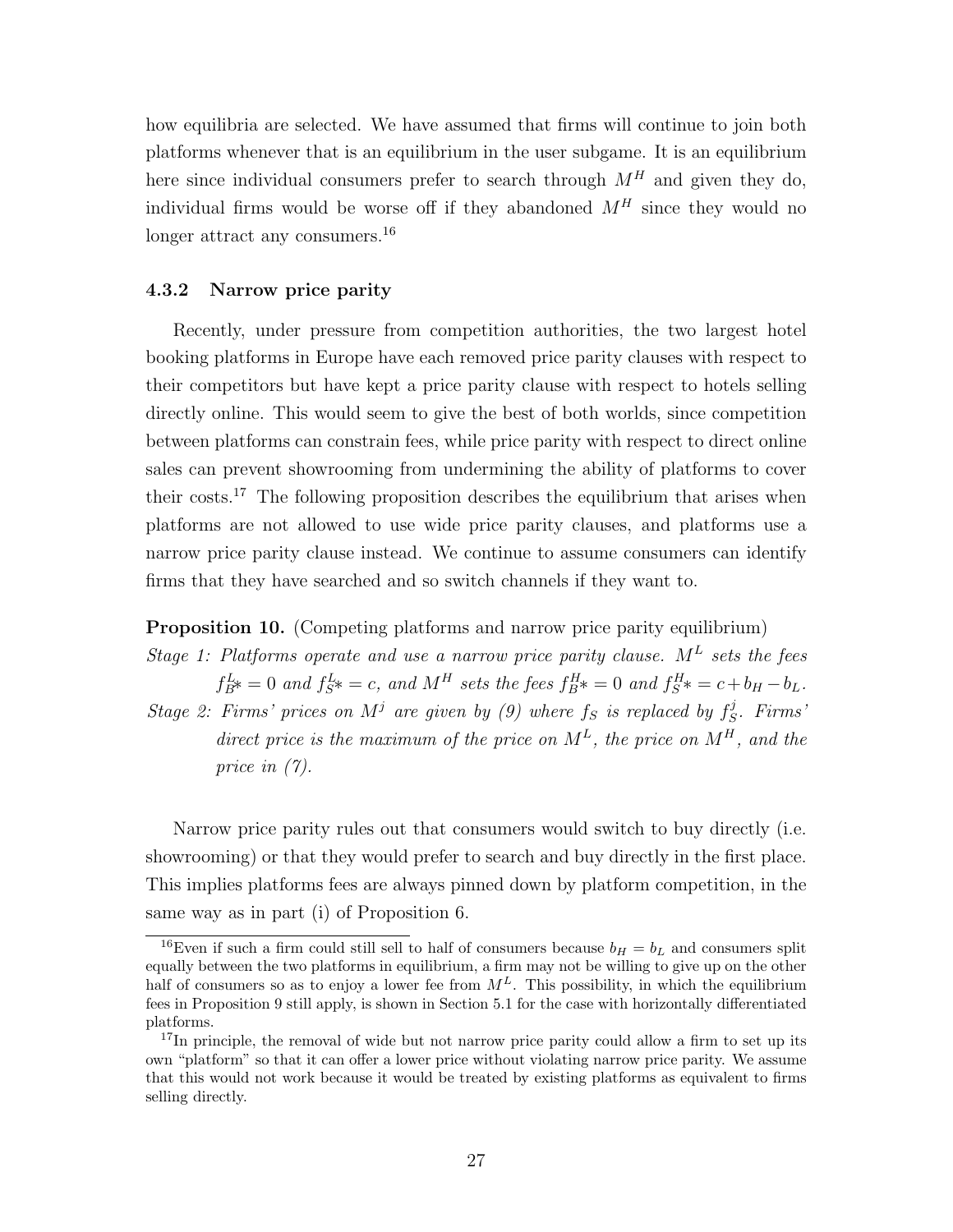The implications of allowing narrow price parity can be found by directly comparing the outcomes in Proposition [10](#page-26-0) with Proposition [7.](#page-23-0)

#### <span id="page-27-0"></span>Proposition 11. (Implication of narrow price parity)

(i) Low platform cost: Suppose  $c \leq b_L$ . Narrow price parity is irrelevant.

(ii) Moderate platform cost: Suppose  $b_L < c \leq b_H$ . Imposition of narrow price parity increases consumer prices, decreases consumer surplus, leaves firms' profits unchanged, increases the profit of  $M<sup>H</sup>$ , leaves welfare unchanged.

(iii) High platform cost: Suppose  $c > b_H$ . Imposition of narrow price parity results in platforms becoming viable. It increases the profit of  $M<sup>H</sup>$  and decreases firms' profit. Consumer prices decrease iff  $c < \Delta_m + b_L - b_H$ , consumer surplus increases iff  $c < \Delta_s + \Delta_m + b_L$ , and welfare increases iff  $c < \Delta_s + b_H$ .

The three different cases in Proposition [11](#page-27-0) reflect the different constraints acting on platform fees in the absence of price parity clauses.

If platform costs are low relative to the convenience benefits created by platforms, both platforms will operate and compete regardless of whether price parity is imposed. Thus, platform competition constrains their fees, and narrow price parity which just eliminates any constraint from direct sales, is irrelevant. In this case, narrow price parity does not help platforms and nor does it harm consumers.

With moderate platform costs, in the absence of any price parity clauses, the binding constraint is the possibility of consumers searching on  $M<sup>H</sup>$  and switching to buy directly, since the less efficient platform provides a weaker constraint on the dominant platform's fees. In this case, narrow price parity removes the constraint implied by showrooming but leaves the weaker constraint implied by competition from the less efficient platform. This implies higher fees  $(b_H + c - b_L$  instead of  $b_H$ , where  $b_L < c \leq b_H$ , and as a result higher prices and lower consumer surplus.

With high platform costs, in the absence of any price parity clauses, neither platform is viable given the possibility of consumers switching to buying directly. As a result, prices are determined in the direct search market. Narrow price parity removes this showrooming constraint, making platforms viable with fees constrained by platform competition. This results in lower prices, higher consumer surplus and welfare provided platform competition is sufficiently strong so that fees are constrained to sufficiently low levels.

In summary, a narrow price parity clause removes the constraints arising from the direct channel (showrooming and the comparison with direct prices), so fees are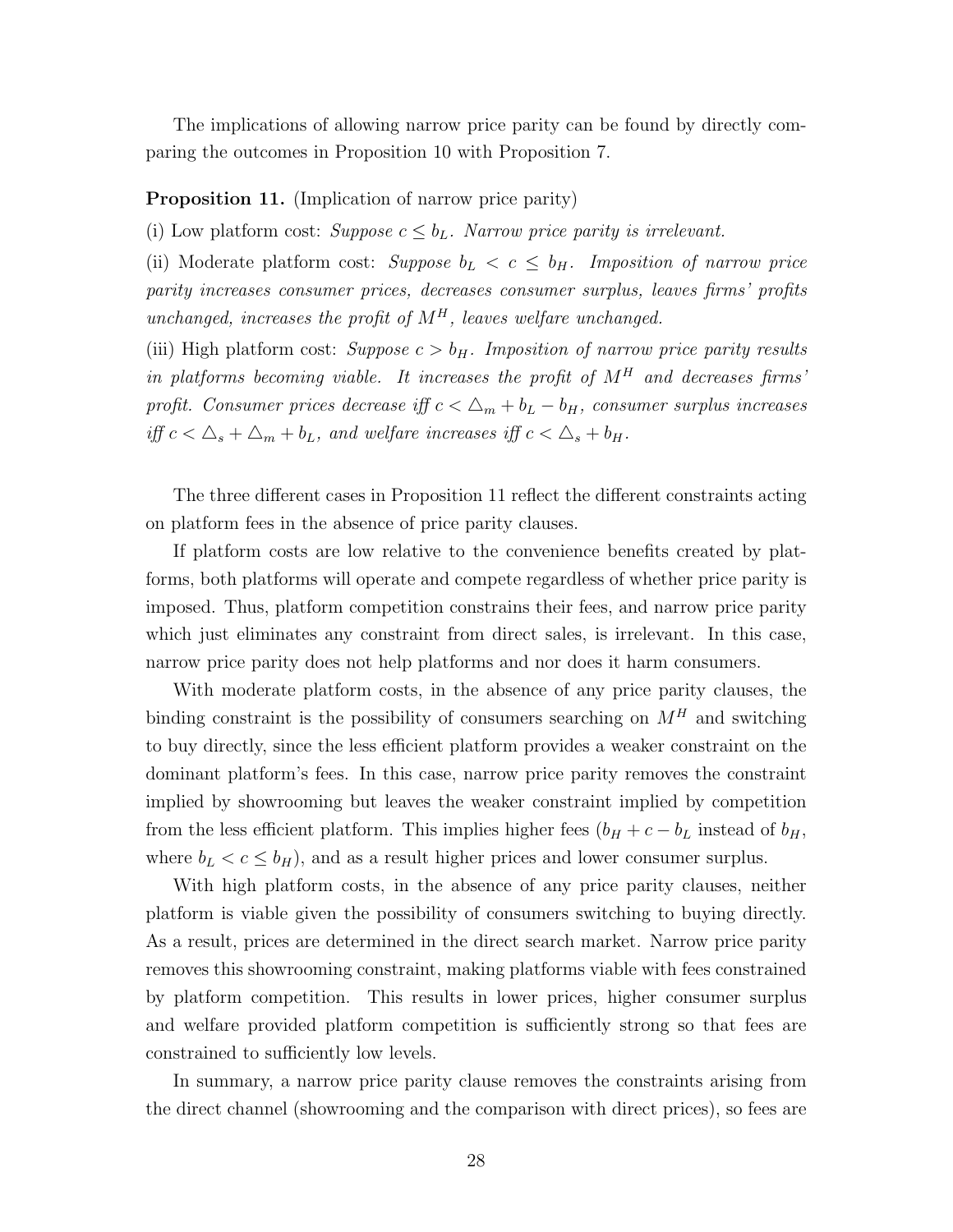only constrained by platform competition. This can be good or bad for consumers. It is good if narrow price parity is required for platform viability and platform competition provides a sufficiently strong constraint on fees. Compared to the outcome under a wide price parity clause, narrow price parity always leads to lower prices, higher consumer surplus and lower platform profits.

## 5 Extensions

In this section, we briefly discuss four extensions. The full details and formal proofs for the results in this section are contained in the [online appendix.](https://sites.google.com/site/wrighteconomics/home/research)

## <span id="page-28-0"></span>5.1 Horizontally differentiated platforms

In our platform competition model of Section [4,](#page-21-0) consumers all viewed  $M<sup>H</sup>$  as offering superior convenience benefits compared to  $M<sup>L</sup>$ . We can instead consider the case that the two platforms are symmetric but horizontally differentiated in their convenience benefits. This generates a setting in which both platforms can make positive profits in equilibrium, which also allows us to accommodate the possibility that platforms face a positive fixed cost of operating.

Specifically, consider the following model. There are two platforms  $M^1$  and  $M^2$ , each of which faces a fixed cost  $c$  of operating. They decide sequentially whether to operate. Active platforms then set fees simultaneously, and the rest of the game unfolds as before. The platform's marginal cost of handling each intermediated transaction is set to zero. To model differentiation between platforms, we assume that before deciding which platform to search on, each consumer obtains an individualspecific random shock a, which is drawn from a common distribution  $F(a)$  on  $[0, b]$ . Half of the consumers obtain convenience benefit b from buying on  $M^1$  and  $b - a$ from buying on  $M^2$ . The other half of the consumers obtain convenience benefit b from buying on  $M^2$  and  $b - a$  from buying on  $M^1$ . Since  $a \in [0, b]$ , consumers always obtain non-negative convenience benefits when completing purchases on a platform. This specification allows platforms to be differentiated across consumers in a way that does not distort consumers' choice between their preferred platform and buying directly.

With this model of platform competition, the competitive fees without showrooming or price parity considerations equal  $\frac{1}{F'(0)}$ , while showrooming constrains platform fees to  $\min\{b, \frac{1}{F'(0)}\}$ . When both platforms remain viable even with show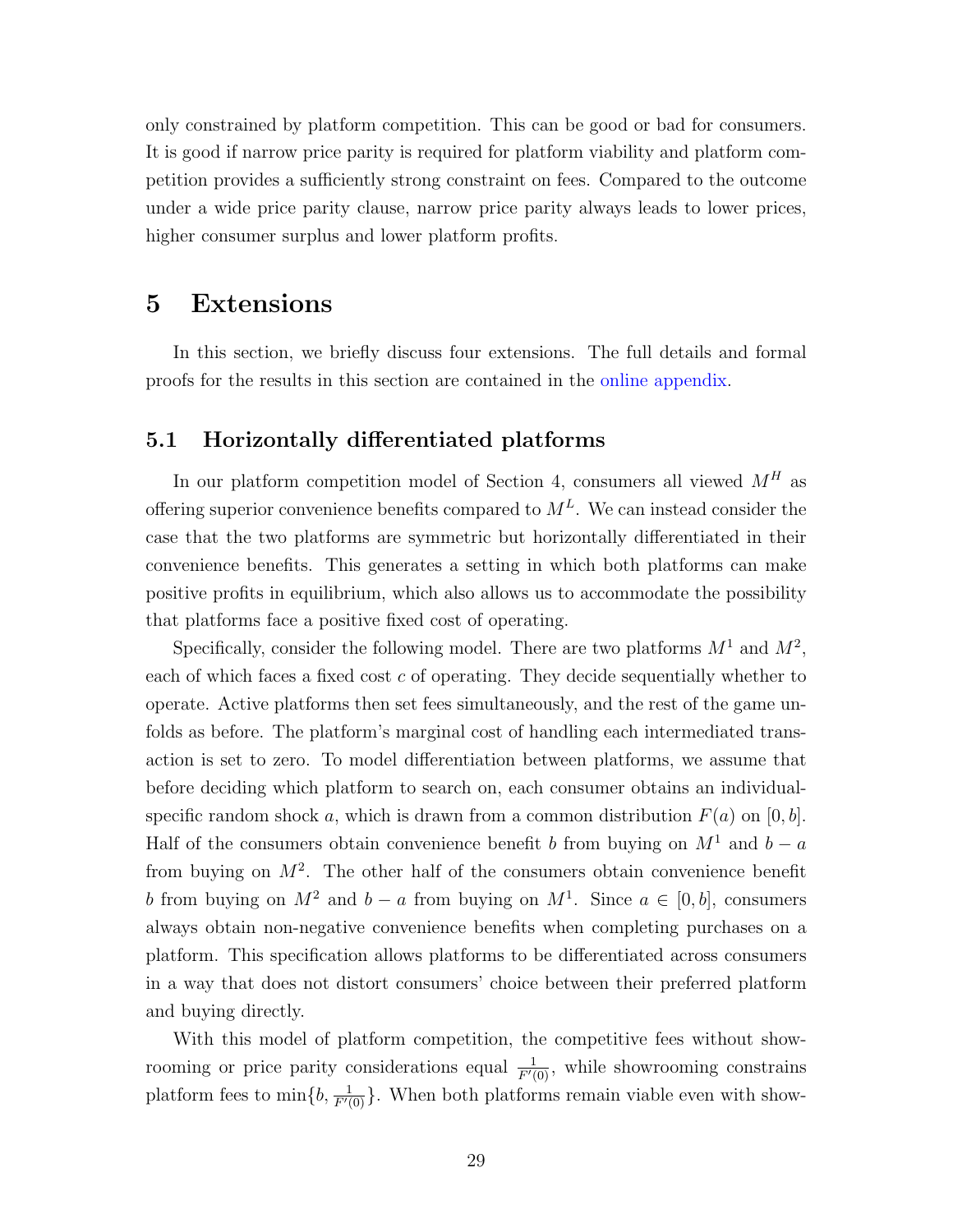rooming, narrow price parity weakly increases fees and prices, by removing the constraints implied by the direct market. On the other hand, if the platforms' viability depends on removing the constraint from showrooming, then provided platform competition is effective in the absence of showrooming, narrow price parity is beneficial for consumers. These findings replicate the qualitative results of Section [4.3.2.](#page-26-3)

Next consider the implications of wide price parity. We show that under reasonable conditions, provided b is not too large, an equilibrium similar to that in Section [4.3.1](#page-24-2) still arises, in which platforms fully extract consumer surplus. However, for higher b, we find this zero surplus market-sharing equilibrium no longer exists as the platform fees are so high that each platform has an incentive to set a lower fee that can attract firms to join it exclusively. This works because each firm will prefer to drop the rival platform even if it expects other firms not to do so, knowing it can still sell to the deviating platform's consumers but optimizing its price to these consumers given it faces a much lower fee and is not subject to the rival platform's wide price parity clause. In this case, we characterize an equilibrium in which platforms leave consumers positive surplus despite the use of wide price parity clauses. However, provided  $b$  is not too large, the resulting lower equilibrium fee level is still higher than that arising when wide price parity is absent, in which showrooming constrains fees to at or below b. This implies that, provided price parity is not needed for the viability of platforms, wide price parity increases price and thus harms consumers. On the other hand, when platform viability depends on removing the constraint from showrooming and yet  $b$  is sufficiently high, the effect of wide price parity on consumer surplus becomes ambiguous, reflecting that under wide price parity fees are also constrained by the ability of each platform to undercut the other in order to attract firms exclusively. Even in this case, plausible parameter restrictions suggest wide price parity clauses reduce consumer surplus.

## 5.2 Investment in search cost reduction

We now return to our benchmark model with a monopoly platform and suppose instead that M can reduce search cost by  $\Delta s_m$  or equivalently increase the consumers' expected (gross) match value by  $\Delta x_m$ . We assume  $c = 0$  so M is always viable but focus instead on how showrooming and price parity affect M's investment incentives. M's corresponding investment cost is assumed to be  $C(\Delta x_m)$  with  $C(\cdot)$  strictly increasing and convex. We also assume that the inverse hazard rate  $1 - G(v)/g(v)$  is not too concave in v so that the first order conditions discussed in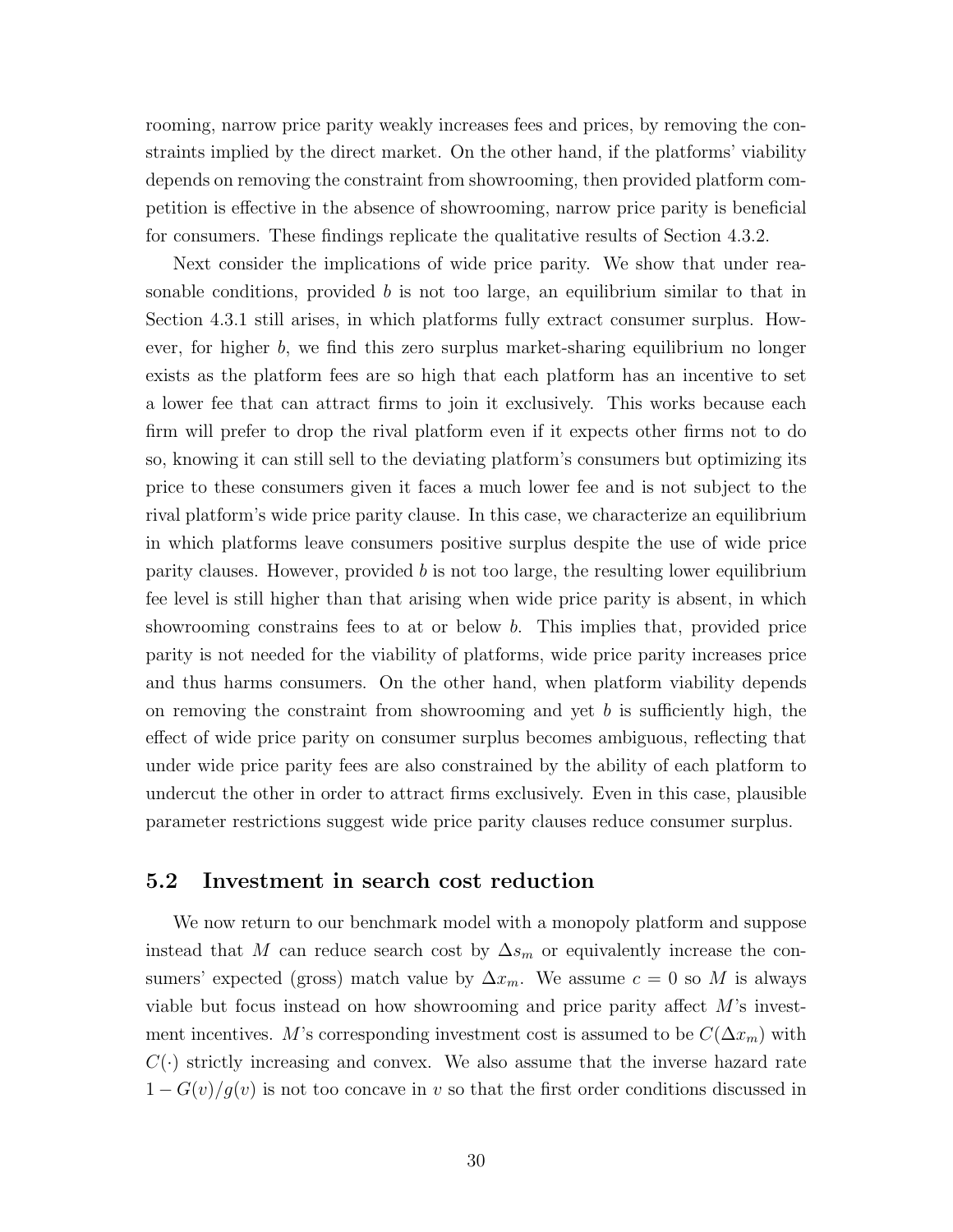this section characterize a maximum. Note welfare maximization involves setting  $\Delta x_m$  to maximize  $\Delta x_m - C(\Delta x_m)$ , which yields the efficient investment level  $\Delta x_m^e$ implied by  $C'(\Delta x_m^e) = 1$ .

We know from Section [3.2](#page-17-0) that M's total fee  $f_B + f_S$  has to be constrained below b as otherwise firms will profitably induce consumers to switch. Obviously, investing in reducing search costs and thus increasing expected surplus has no impact on this constraint. M therefore invests nothing in reducing search costs under showrooming.

A platform's incentive to invest in reducing search costs will be restored when it imposes a price parity clause. For given  $s_m$ , we know a price parity clause enables M to set the fees  $f_B^* = 0$  and  $f_S^* = x_m - \frac{1 - G(x_m)}{g(x_m)} + b$ . Under price parity, M therefore invests in search so as to maximize  $f_S^*$ , or equivalently it chooses  $\Delta x_m$  to maximize

$$
x_m + \Delta x_m - \frac{1 - G(x_m + \Delta x_m)}{g(x_m + \Delta x_m)} + b - C(\Delta x_m).
$$

This leads to  $\Delta x_m$  being determined by the first-order condition

<span id="page-30-0"></span>
$$
C'(\Delta x_m^*) = 1 - \frac{d}{d\Delta x_m} \left[ \frac{1 - G(x_m + \Delta x_m^*)}{g(x_m + \Delta x_m^*)} \right].
$$
 (18)

The (weakly) increasing hazard rate assumption implies the right-hand side of [\(18\)](#page-30-0) is no lower than 1. Thus, compared to the efficient investment level, we find that with a price parity clause,  $M$  over-invests in search cost reduction. This is because  $M$  can extract not only the increase in  $\Delta_s$  (the additional value to consumers from improved matching generated by the lowered search cost) but also the increase in  $\Delta_m$  (the additional value to consumers from intensified competition on M generated by the lowered search cost). This leads to excessive investment given welfare maximization requires only  $\Delta s$  be considered.

A price parity clause therefore increases welfare if and only if  $\Delta x_m^* > C(\Delta x_m^*),$ so the overall effect on welfare is ambiguous. This mirrors the welfare result from our baseline model, that the effect of price parity on welfare depends on whether it is needed for viability. As before, the monopolist's price parity clause unambiguously lowers consumer surplus given it leads to zero consumer surplus.

In summary, our results support the platform's defense that in the presence of showrooming, price parity clauses can indeed be used to increase investment incentives. Yet our results imply investment incentives are actually excessive under price parity clauses, so welfare is not unambiguously improved. Moreover, under price parity clauses, the consumer benefits from this increased investment are fully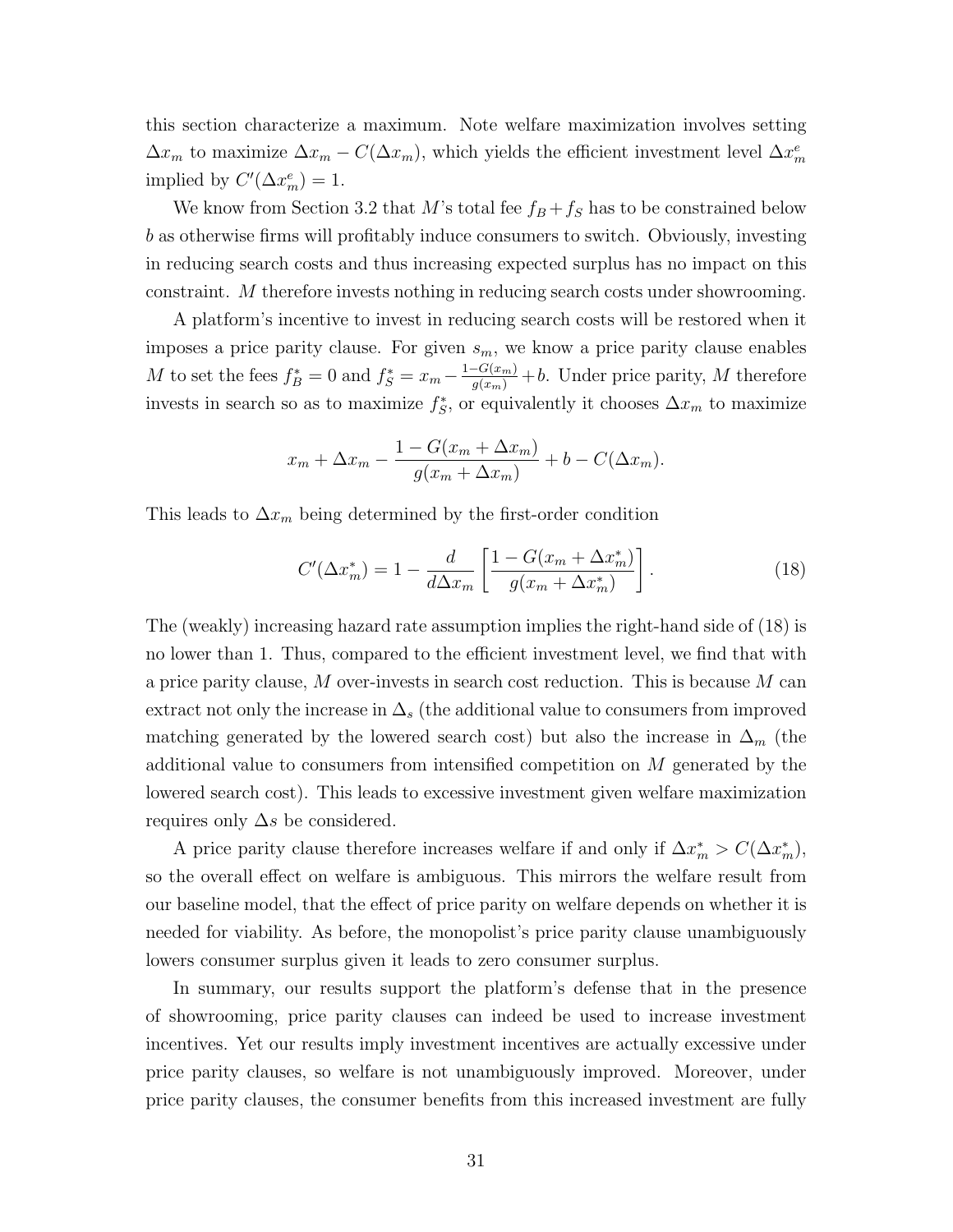offset through higher fees charged to firms, and so higher consumer prices.

## <span id="page-31-0"></span>5.3 Alternative contracting tools

We have assumed that platforms only use per-transaction fees. This is based on the fact that the platforms we are studying (those where price parity clauses have been used) rely on fees that only arise when transactions are completed. Given pertransaction fees get passed through into firms' prices in equilibrium, firms still make positive profits when selling over the platform, provided search costs are positive. This raises the question of why platforms do not charge registration fees to extract some of this profit, and what are the consequences for our analysis if they did?<sup>[18](#page-31-1)</sup>

In the case of a monopoly platform, the platform could do better by also charging a registration fee to extract the firms' equilibrium profit provided all firms still join. This would shift profit from firms to  $M$ , but would not change the consumer harm generated by price parity clauses.<sup>[19](#page-31-2)</sup> This assumes firms continue to believe all consumers and firms will use the platform (i.e. they coordinate on the equilibrium in which they use the platform). This seems less likely when  $M$  uses registration fees, because registration fees lower firms' profits from joining (zero in the case registration fees are used to extract all their profit). In realistic situations in which firms are heterogeneous and platforms do not know firms' expected profits, registration fees would cause some firms to no longer join, which through cross-group network effects, could lead to a downward spiral of reduced consumer and firm participation. The same logic explains why platforms would not likely be able to do better by adding registration fees on the consumer side. This is captured in our equilibrium analysis by our implicit assumption that positive registration fees would cause consumers and firms to coordinate on the trivial equilibrium in which  $M$  does not intermediate any transactions. This coordination on the platform that does not charge users registration fees seems particularly compelling in the case of competing platforms.

Suppose instead that registration fees are actually feasible and profitable. This implies that the removal of price parity clauses would not threaten the viability of platforms. Without price parity clauses, a monopoly platform that could use reg-

<span id="page-31-1"></span><sup>18</sup>Amazon charges a small monthly fee for professional sellers but this comes with offsetting benefits, and seems to be used more as a way to screen out small individual sellers that are not active.

<span id="page-31-2"></span><sup>&</sup>lt;sup>19</sup>Per-transaction fees would still be set in exactly the same way since these were set to maximize  $M$ 's profit without affecting the firms' profit that can be extracted, given that firms pass them through into their prices in equilibrium. The only change is that  $M$  would become viable even if  $c > b$  and consumers can showroom, as we discuss below.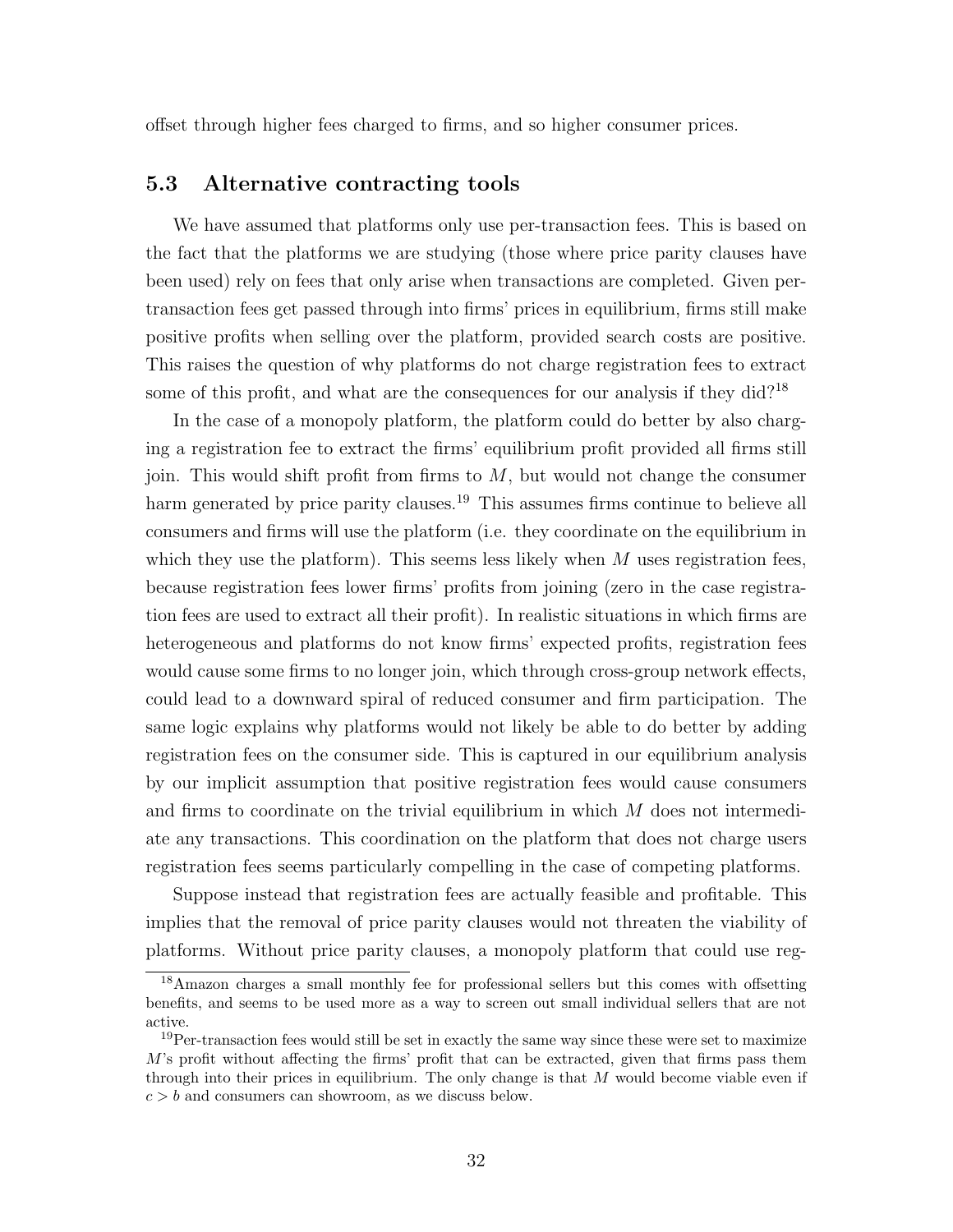istration fees would limit (or eliminate) per-transaction fee to ensure showrooming does not arise and extract surplus through registration fees. Thus, the possibility of using registration fees provides an additional argument against price parity clauses (their only purpose becomes to raise prices and so the surplus that can be extracted).

Other possible fees that could be used are per-click fees or referral fees. In our context, a per-click fee is a fee a firm incurs each time a consumer clicks on its "page" on the platform to view its details. Because a per-click fee is incurred regardless of whether the firm makes a sale on the platform, this would lead to a similar outcome to the use of a registration fee, when used as an additional instrument to extract the equilibrium profit left with firms. In contrast, a referral fee is a fee that is only charged when consumers click on the firm's page on the platform and then purchase from the firm directly. The use of cookies and random monitoring by platforms may make this feasible. In our model, such a fee would eliminate the incentive of firms to set a lower direct price to encourage consumers to switch to buy directly. In this case, a referral fee would be an alternative way to rule out showrooming while preserving the constraint on fees implied by the direct alternative (i.e. consumers considering whether to search directly instead). In this case, imposing (narrow or wide) price parity does not provide any consumer or welfare benefit. Indeed, wide price parity always increases platform profits and lowers consumer surplus by removing the constraint implied by the direct alternative, and narrow price parity does likewise unless referral fees are constrained by competition between platforms rather than the direct alternative.

## 5.4 Loyal consumers

In our benchmark setting, we have assumed consumers are homogeneous prior to search. As a result, all consumers either search on the platform or none do. In this section, we allow for consumer heterogeneity by considering what happens when some consumers do not value searching on the platform because they already know which firm they want to buy from. This leads to several new results.

Consider the case of a monopoly platform and suppose a fraction  $1 - n_m$  of consumers only value the product offered by a particular firm. These "loyal" consumers are assumed to be equally distributed across the firms and can costlessly observe the match value and price of their local firm. The consumers are otherwise the same, drawing a match value  $v_l^i$  from the same distribution G still. Firms cannot directly distinguish these loyal consumers from regular consumers. Initially, we assume loyal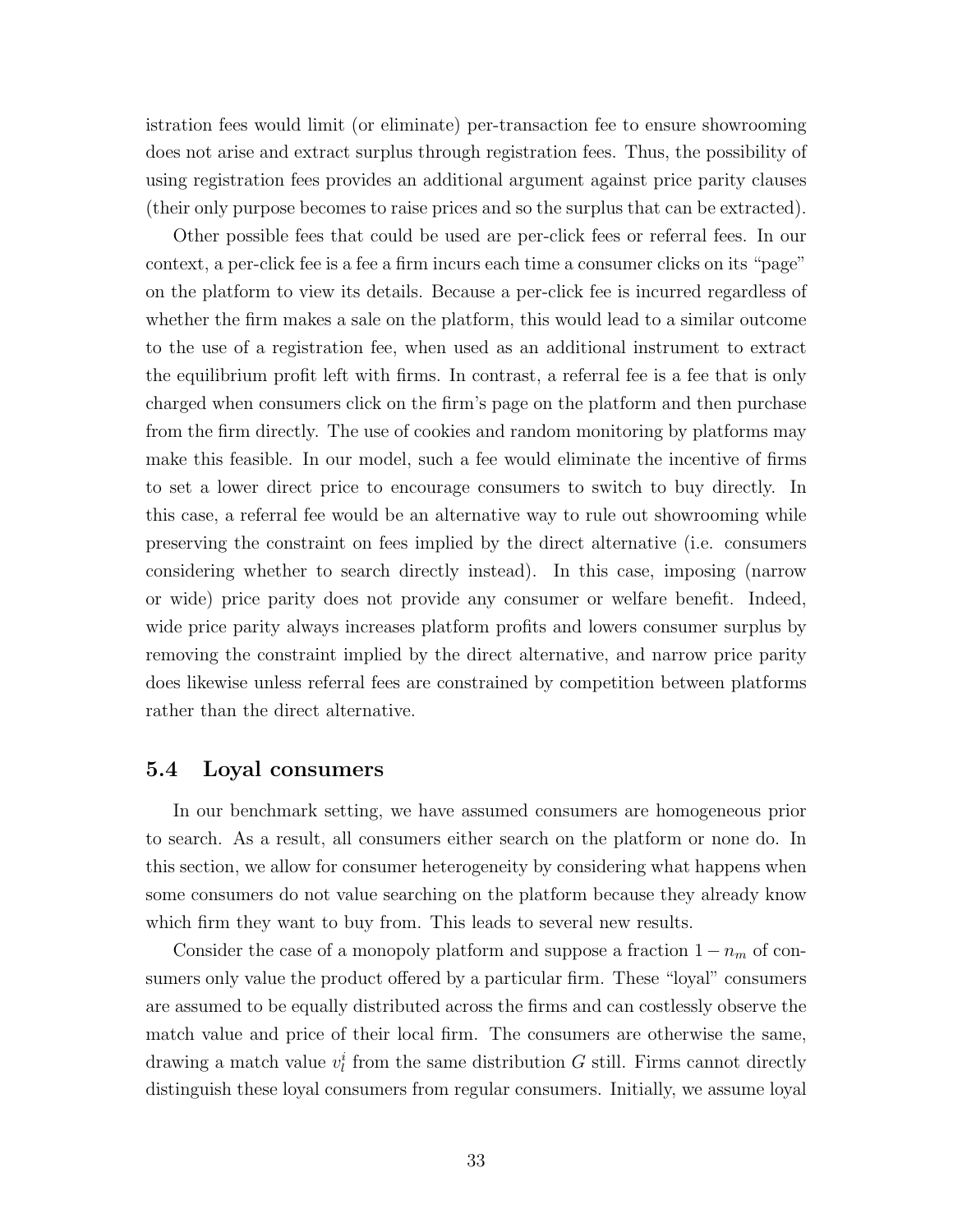consumers only buy directly.

The existence of some loyal consumers implies that firms are less willing to lower their prices below those in [\(7\)](#page-14-2) in order to attract consumers who are searching on M to switch and buy directly. That is,  $f_B + f_S > b$  is no longer sufficient for firm i to want to reduce its price to induce consumers to switch. This is because firms that lower their direct price to attract consumers to switch from buying through M have to now accept a lower profit from the loyal consumers who will buy directly anyway. Therefore, M can set higher fees and still remain viable in the face of showrooming if some consumers are loyal. Indeed, even if M provides no convenience benefit, it can still sustain positive fees in the face of showrooming due to a firm's opportunity cost of lowering its direct price implied by loyal consumers. However, the possibility of showrooming still helps to constrain fees and prices, and may therefore still threaten the viability of the platform.

With a price parity clause imposed, M will increase its fees knowing that since a firm's direct price cannot be lower than its price on  $M$ , the  $n_m$  consumers will have no incentive to search directly or switch to purchase directly after searching on M. In the resulting equilibrium, the price on  $M$  and the direct price will be the same, and will exceed the monopoly price for loyal consumers  $p^* = \arg \max_p p(1 - G(p)).$ This implies a new source of deadweight loss from price parity—that there will be fewer sales to loyal consumers.

How do our earlier findings with platform competition change as a result of the introduction of some loyal consumers? The existence of loyal consumers adds an additional welfare loss from wide price parity as some loyal consumers stop buying due to the higher price in the direct market, but otherwise the results are unchanged. For narrow price parity, the different cases in Proposition [11](#page-27-0) and the logic behind them continue to apply.

If loyal consumers can also buy from their preferred firm over a platform, our results change in an important way—narrow price parity may lead to the same outcome as under wide price parity. To see why, suppose a wide price parity clause is removed and replaced by a narrow price parity clause.  $M<sup>L</sup>$ , which previously did not attract any transactions, is willing to reduce its fee  $f_S^L$  (potentially down to c) to attract transactions. Despite this, no firm may be willing to lower its price on  $M<sup>L</sup>$ . If firm i lowers its price on  $M^L$ , it will attract consumers on  $M^H$  to switch to buy through  $M^L$ , saving the difference in fees  $f_S^H - f_S^L$  on each transaction. However, it will also attract loyal consumers to buy through  $M<sup>L</sup>$ , incurring the new fee  $f_S^L$ on each transaction. If there are sufficiently many loyal consumers and  $f_S^L$  is high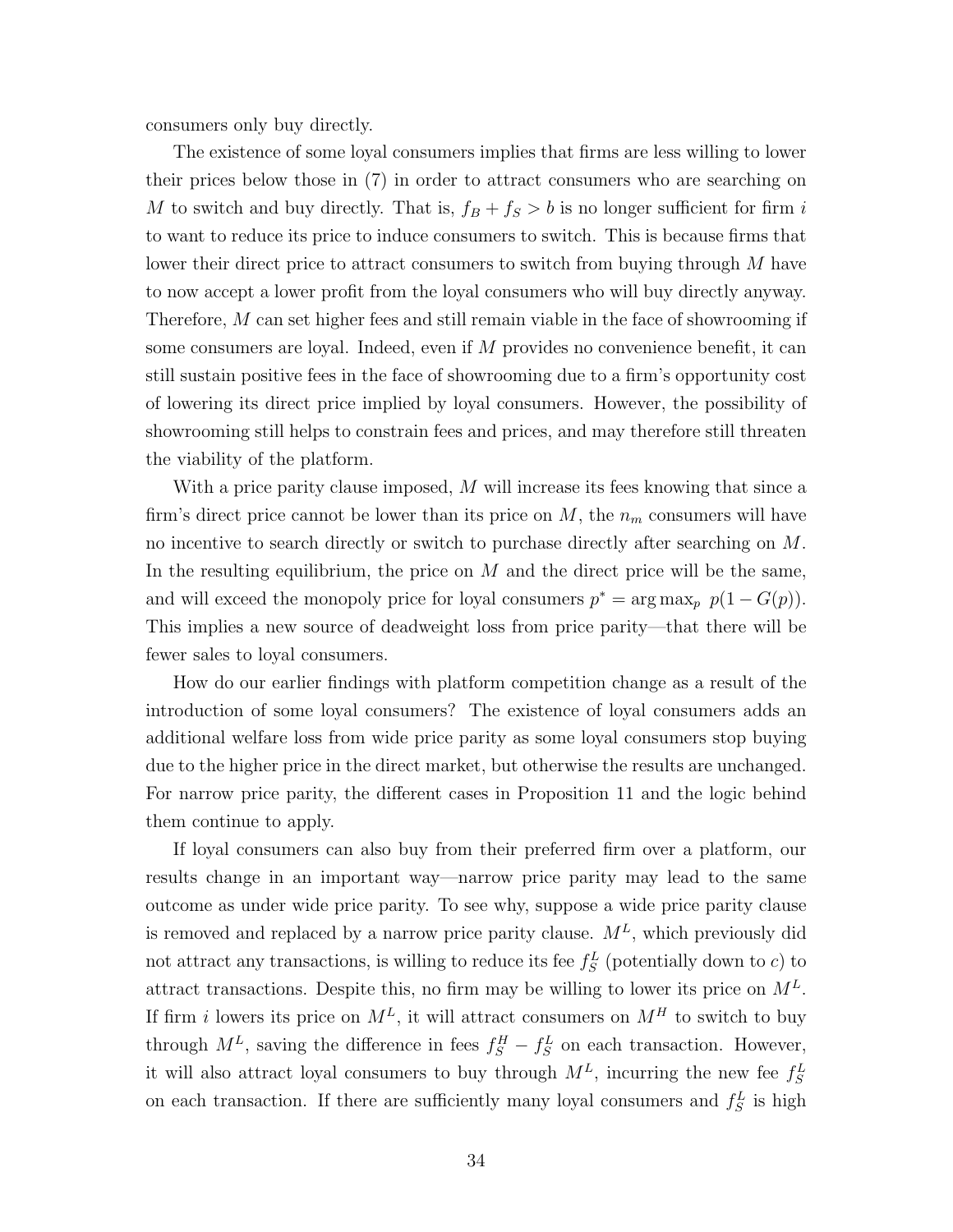enough, firm  $i$  will be worse off in this case. Indeed, firm  $i$  may not want to reduce its price on  $M^L$  even if  $M^L$ 's fee is reduced to c. If this is the case,  $M^L$  does not have any incentive to reduce fees and therefore replacing wide price parity by narrow price parity has no effect. This could be a possible explanation for why the hotel booking platforms Expedia and Booking.com do not seem to have reduced their fees even after they agreed to remove wide price parity clauses (but keep narrow price parity clauses) in Europe.

# 6 Policy implications and conclusion

This paper has shown that a monopoly platform that lowers search costs for consumers can end up making consumers pay higher prices, which happens because of the fees it charges to firms. This naturally gives rise to the possibility of showrooming, given firms would like to avoid paying these fees by selling to consumers directly at lower prices. We found showrooming helps constrain the platform's fees and is good for consumers provided the platform remains viable. Thus, showrooming is not necessarily a legitimate justification for the use of price parity clauses by platforms, although it can be.

Based on our analysis, price parity clauses have several anticompetitive effects. Firstly, narrow or wide price parity clauses suppress price competition between a platform and firms that sell directly. Without a price parity clause, the prices that firms set when selling directly constrain the fees that a monopoly platform can charge these firms. If a monopoly platform sets high fees, firms will have an incentive to set low direct prices to induce consumers to switch and buy directly, thereby avoiding these fees. The elimination of this constraint together with the constraint implied by consumers choosing whether to search directly or through the platform causes the fees charged to firms (and consumer prices) to increase under price parity. Note this should not be thought of as a type of price-fixing agreement between the firms and the platform. Firms are never made better off due to price parity clauses. Rather, a price parity clause should properly be viewed as a vertical restraint that the platform imposes to suppress disintermediation, and therefore the constraint that direct search puts on its fees.

Competition between platforms over the fees they charge firms can ensure the benefits platforms create from lowering search costs and providing transaction convenience are captured by consumers. A wide price parity clause that applies across all channels distorts such platform competition. It eliminates the incentive compet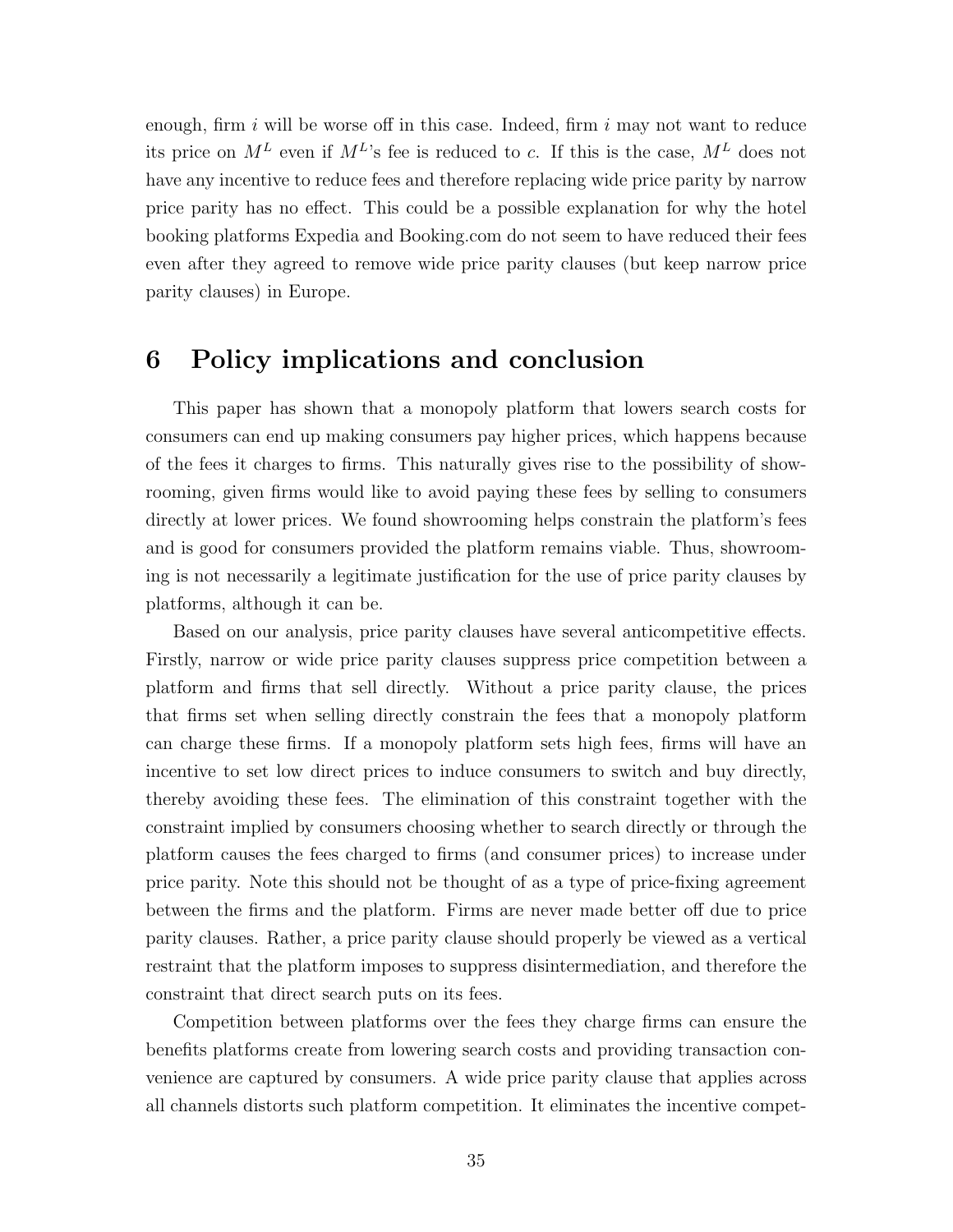ing platforms would otherwise have to lower their fees to firms, as lower fees by one platform cannot be passed on to consumers by way of lower prices. Platforms may compete away their excess profits by offering costly rewards and other consumer benefits in an attempt to attract consumers exclusively to their platform. However, such expenditures would represent a distortion in the nature of price competition that otherwise would operate in the absence of wide price parity. For instance, wide price parity would prevent entry by a platform that invests efficiently in consumerside benefits and charges lower fees to firms. Since firms cannot pass on these lower fees into lower prices, consumers will have no reason to switch to such a platform. And without consumers switching, firms will not be willing to abandon the platform using a wide price parity clause.

Banning wide price parity clauses will remove these competition distortions and our theory predicts it will benefit consumers under many circumstances. We show the benefit to consumers of banning a wide price parity clause continues to arise even if platforms become unviable due to a showrooming problem. In this case, consumers benefit from the lower prices that would arise without wide price parity and high fees, which more than offsets the higher search costs and loss of convenience benefits consumers face from only being able to buy directly.

Rather than banning price parity clauses altogether, banning wide price parity but still allowing narrow price parity is an alternative that has received considerable attention recently. We show price parity applied only with respect to direct sales can lead to desirable outcomes if competition between platforms is sufficiently effective and if showrooming would otherwise lead platforms to be unviable. By allowing platforms to use narrow price parity, platforms can rule out such showrooming, while their fees can still be competed down through platform competition. However, our modeling suggests some caution needs to be applied to this conclusion. Narrow price parity may not lead to more competitive outcomes than wide price parity when there are sufficient loyal consumers. Moreover, platforms may be able to use other less restrictive contracting instruments to avoid showrooming in case price parity clauses are removed. How effective platform competition actually is in practice in these markets is an empirical question, as is whether price parity clauses are really needed to ensure platforms are viable. Amazon has remained viable in Europe despite removing its price parity rule in 2013. It remains to be seen what are the effects of the recent removal of wide price parity clauses by hotel booking platforms across Europe, and the removal of narrow price parity clauses as well in selected European countries.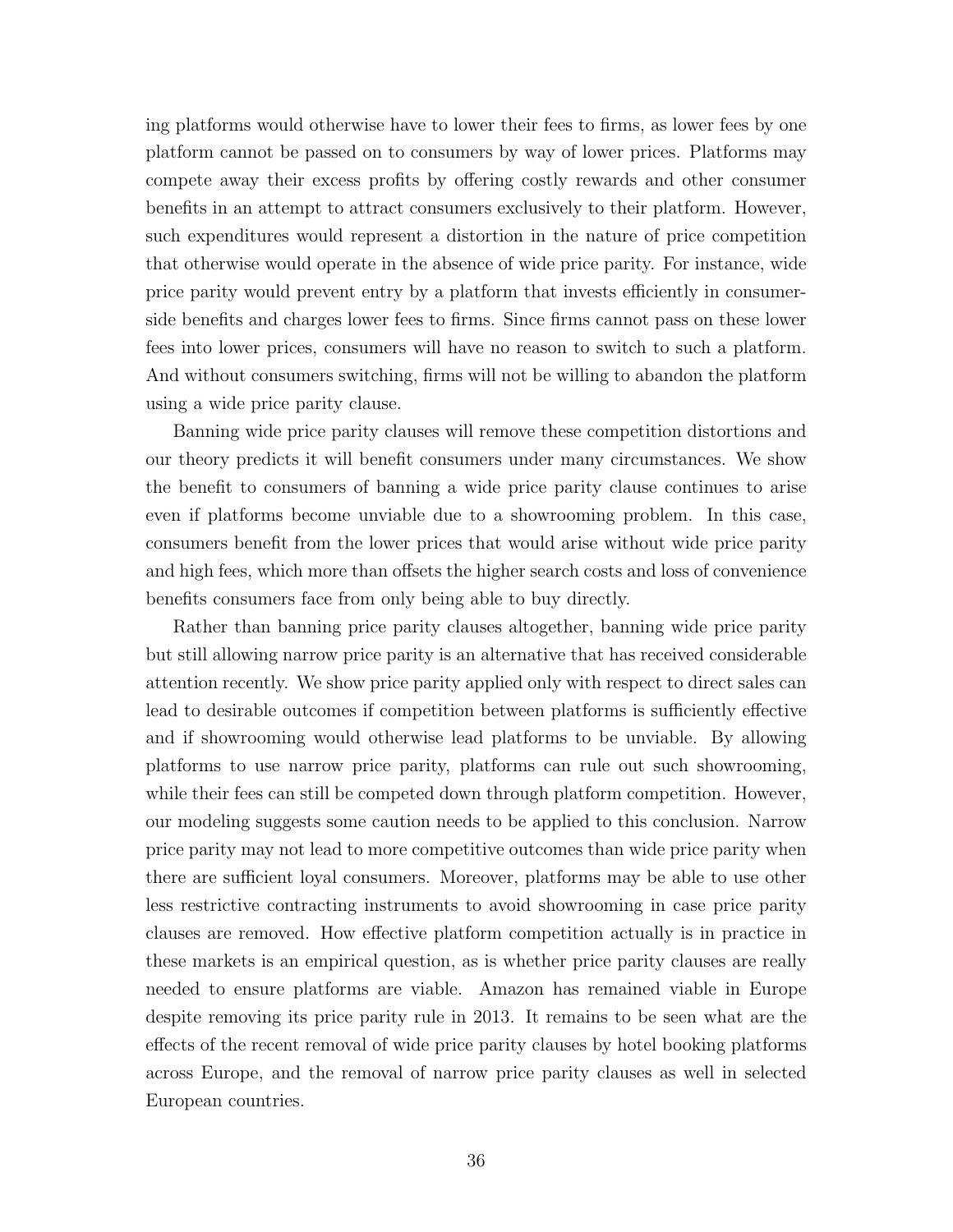One reason why the removal of price parity clauses may not affect the viability of platforms is that a platform can still steer consumers away from firms that do not offer their best prices on the platform (e.g. by making the firm less prominent on the platform) as a way of limiting deviations from price parity. This could be done in a seemingly innocuous way by ranking firms based on the revenue they generate or on conversion rates. This would ensure firms that induce consumers to switch to buy directly with discounted direct prices will appear lower in the search order, which may limit the extent of any discounts and consumer switching in equilibrium. Thus, a constraint on direct prices similar to price parity may remain a relevant concern even when formal price parity clauses are removed. This suggests an important direction for future research—to model how search platforms' ranking mechanisms can direct consumers to firms that do not charge lower prices on other channels, and to use such a framework to see whether the implications of such mechanisms are similar to the price parity rules we have studied.

## References

- [1] Anderson, Simon and Regis Renault (1999): "Pricing, Product Diversity, and Search Costs: A Bertrand-Chamberlin-Diamond Model," RAND Journal of Economics, 30(4), 719-735.
- [2] Armstrong, Mark (2006) "Competition in two-sided markets," RAND Journal of Economics, 37(3), 668-691.
- [3] Athey, Susan and Glenn Ellison (2011) "Position Auctions with Consumer Search," Quarterly Journal of Economics, 126(3), 1213-1270.
- [4] Bar-Isaac, Heski, Guillermo Caruana and Vincente Cunat (2012) "Search, Design, and Market Structure," American Economic Review, 102(2), 1140-1160.
- [5] Baye, Michael and John Morgan (2001) "Information Gatekeepers on the Internet and the Competitiveness of Homogeneous Product Markets," American Economic Review, 91(3), 454-474.
- [6] Bedre-Defolie, Ozlem and Emilio Calvano (2013) "Pricing Payment Cards," ¨ American Economic Journal: Microeconomics, 5(3), 206-231.
- [7] Belleflamme, Paul and Martin Peitz (2010) "Platform Competition and Seller Investment Incentives," European Economic Review, 54(8), 1059-1076.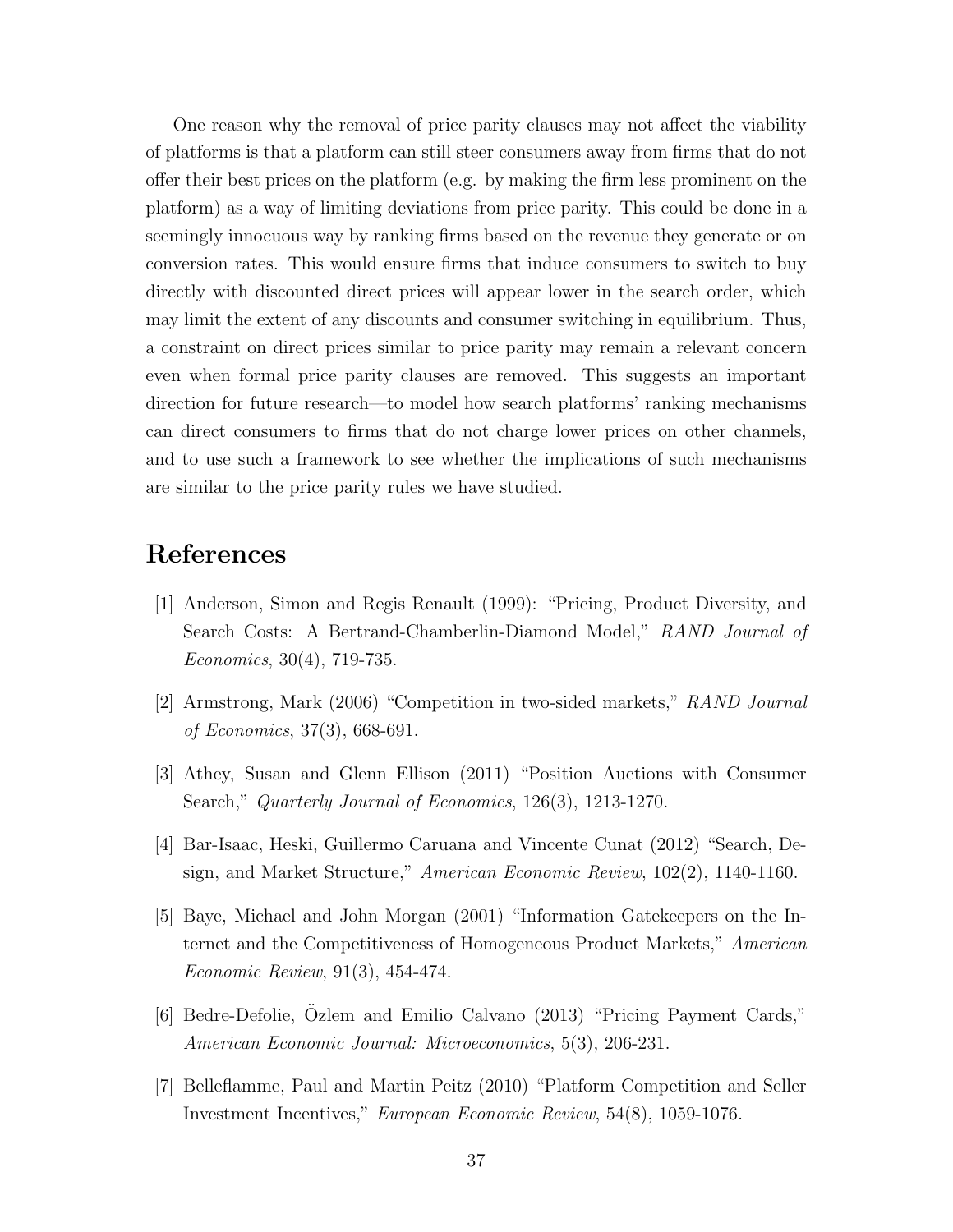- [8] Boik, Andre and Kenneth S. Corts (2016) "The Effects of Platform Most-Favored-Nation Clauses on Competition and Entry," Journal of Law and Economics, 59(1), 105-134.
- [9] Caillaud, Bernard and Bruno Jullien (2003) "Chicken and Egg: Competition among Intermediation Service Providers," RAND Journal of Economics, 34(2), 309-328.
- [10] de Corniére, Alexandre (2016) "Search Advertising," American Economic Journal: Microeconomics, forthcoming.
- [11] Edelman, Benjamin and Julian Wright (2015) "Price Coherence and Excessive Intermediation," Quarterly Journal of Economics, 130(3), 1283-1328.
- [12] Eliaz, Kfir and Ran Spiegler (2011) "A Simple Model of Search Engine Pricing," Economic Journal, 121, 329-339.
- [13] Gans, Joshua and Stephen King (2003) "The Neutrality of Interchange Fees in Payment Systems" B.E. Journal of Economic Analysis and Policy, 3(1), 1-16.
- [14] Galeotti, Andrea and José Luis Moraga-González (2009) "Platform Intermediation in a Market for Differentiated Products," European Economic Review, 53(4), 417-428.
- [15] Gomes, Renato (2014) "Optimal Auction Design in Two-Sided Markets," Rand Journal of Economics, 45(2), 248-272.
- [16] Hagiu, Andrei (2009) "Two-Sided Platforms: Product Variety and Pricing Structures," Journal of Economics and Management Strategy, 18(4), 1011-1043.
- [17] Hagiu, Andrei and Bruno Jullien (2011) "Why do Intermediaries Divert Search?" RAND Journal of Economics, 42(2), 337-362.
- [18] Hviid, Morten (2015) "Vertical Agreements between Suppliers and Retailers that Specify a Relative Price Relationship between Competing Products or Competing Retailers" Paper prepared for OECD, DAF/COMP(2015)6.
- [19] Johnson, Justin (2016) "The Agency Model and MFN Clauses," The Review of Economic Studies, forthcoming.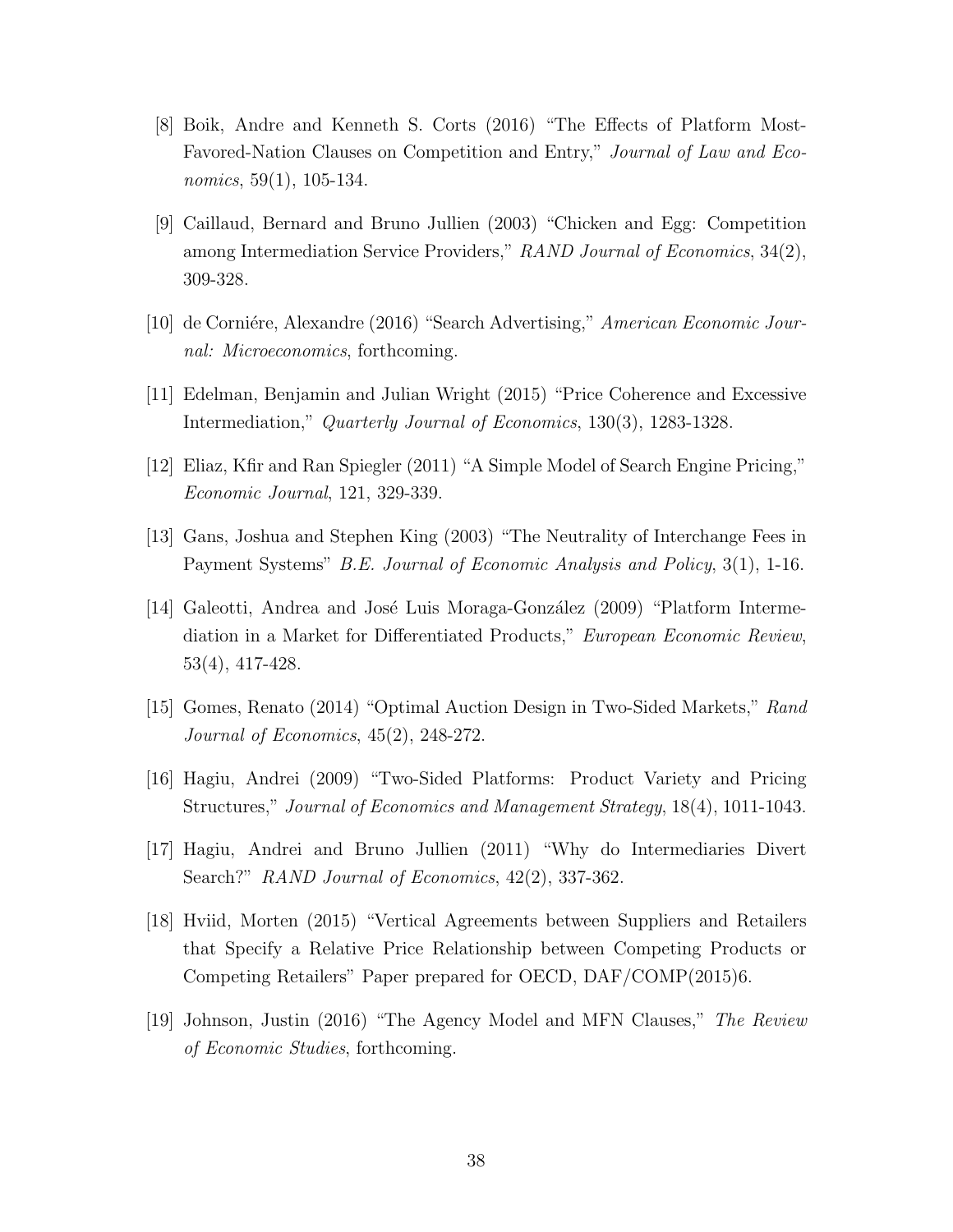- [20] Karle, Heiko, Martin Peitz and Markus Reisinger (2016) "Segmentation or Agglomeration: Competition between Platforms with Competitive Sellers," Working paper, Frankfurt School of Finance and Management.
- [21] Kohn, Meir and Steven Shavell (1974) "The Theory of Search" Journal of Economic Theory, 9(2), 93-123.
- [22] Moraga-González, José Luis and Matthijs Wildenbeest (2012) "Comparison Sites," The Oxford Handbook of the Digital Economy, Oxford University Press.
- [23] Renault, Regis (2014): "Platform Contents," Working paper, Universite Paris Dauphine.
- [24] Rochet,Jean-Charles and Jean Tirole (2003) "Platform Competition in Two-Sided markets," Journal of the European Economic Association, 1(4), 990-1029.
- [25] Wolinsky, Asher (1986) "True Monopolistic Competition as a Result of Imperfect Information," Quarterly Journal of Economics, 101(3), 493-512.
- [26] Weitzman, Martin (1979) "Optimal Search for the Best Alternative," Econometrica, 47(3), 641-654.
- [27] Wright, Julian (2012) "Why payment card fees are biased against retailers," RAND Journal of Economics, 43(4), 761-780.

# Appendix: Proof of Propositions

Proof of Proposition [2.](#page-18-0) We first establish the equilibrium pricing rules in stage 2. There are two user subgames we need to distinguish.

■ The user subgame following  $f_B + f_S \leq b$ : First, note,  $f_B + f_S \leq b$  implies  $f_B$  –  $b + f_S + \frac{1 - G(x_m)}{g(x_m)} \leq \frac{1 - G(x_d)}{g(x_d)}$  $\frac{-G(x_d)}{g(x_d)}$  as  $\frac{1-G(x_m)}{g(x_m)} \leq \frac{1-G(x_d)}{g(x_d)}$  $\frac{-G(x_d)}{g(x_d)}$ . This implies  $p_m + f_B - b \leq p_d$  given the proposed equilibrium pricing strategies. That is, in the proposed equilibrium, consumers will make purchases on M rather than switching.

Consider a unilateral deviation by firm  $i$  designed to induce switching. (Note any deviation that does not induce switching can be ruled out for the same reason as in the benchmark case). This deviation requires  $p_m^i + f_B - b > p_d^i$ . This is always possible as firm i can manipulate  $p_m^i$  and  $p_d^i$  simultaneously. In this case, consumers who want to buy from  $i$  will switch to buy from firm  $i$  directly. Consumers who visit firm *i* through  $M(1/(1-G(x_m))$  of them) will choose to continue to search through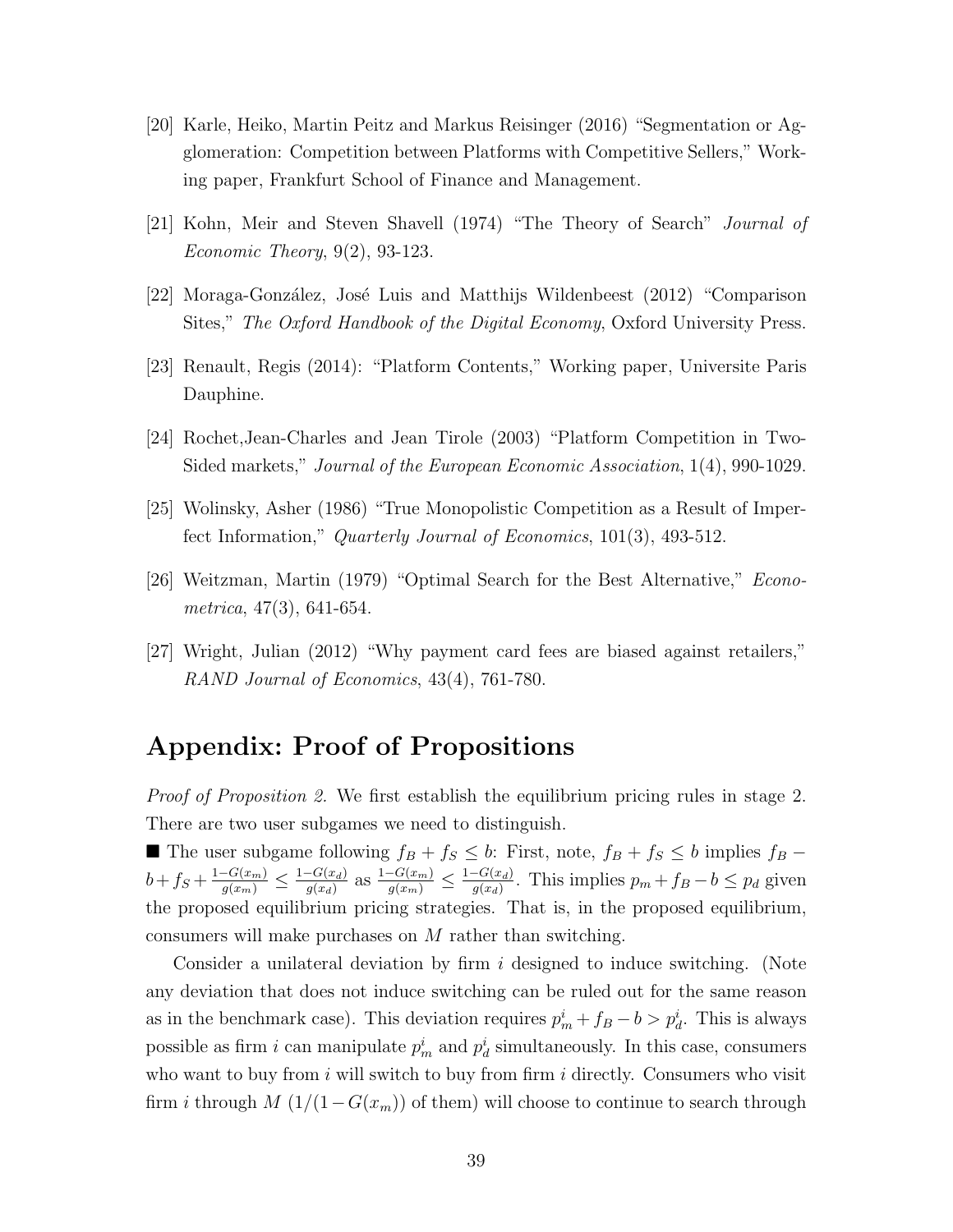M if they do not buy from firm *i*. Only consumers with  $v^{i} - p_{d}^{i} \geq x_{m} - (p_{m} + f_{B} - b)$ will buy from firm  $i$ . Therefore, firm  $i$ 's maximization problem is given by

$$
\max_{p_d^i} p_d^i \left[ \frac{1 - G(x_m - (p_m + f_B - b) + p_d^i)}{1 - G(x_m)} \right].
$$
\n(19)

Then note

$$
\max_{p_d^i} p_d^i \left[ \frac{1 - G(x_m - (p_m + f_B - b) + p_d^i)}{1 - G(x_m)} \right]
$$
  
= 
$$
\max_{p_d^i} p_d^i \left[ \frac{1 - G(x_m - (f_B - b + f_S + \frac{1 - G(x_m)}{g(x_m)}) + p_d^i)}{1 - G(x_m)} \right]
$$
  

$$
\leq \max_{p_d^i} p_d^i \left[ \frac{1 - G(x_m - \frac{1 - G(x_m)}{g(x_m)} + p_d^i)}{1 - G(x_m)} \right]
$$
  
= 
$$
\frac{1 - G(x_m)}{g(x_m)}
$$
.

The first equality follows from the definition of  $p_m$  in the equilibrium pricing strategy. The first inequality follows from our assumption that  $f_B + f_S \leq b$ . The second equality follows since  $p_d^i = \frac{1-G(x_m)}{q(x_m)}$  $\frac{G(x_m)}{g(x_m)}$  is the argument maximizing the expression. Since  $\frac{1-G(x_m)}{g(x_m)}$  is firm i's profit in the proposed equilibrium, the inequality above shows that firm  $i$  cannot make a profitable deviation from the proposed equilibrium when  $f_B + f_S \leq b$ . Note that if  $f_B + f_S > b$  then the inequality is reversed, and there is a profitable deviation that induces consumers to switch.

The user subgame following  $f_B + f_S > b$ : First, note,  $f_B + f_S > b$  implies  $f_B - b + f_S + \frac{1 - G(x_m)}{g(x_m)} > \frac{1 - G(x_m)}{g(x_m)}$  $\frac{q(x_m)}{q(x_m)}$ . This implies  $p_m + f_B - b > p_d$  given the proposed equilibrium pricing strategies. That is, in the proposed equilibrium, consumers will always switch to buy directly after searching on M.

Consider a unilateral deviation by firm i. If firm i deviates such that  $p_d^i$  <  $p_m^i + f_B - b$ , firm i's sales are still all through direct purchases. In this case, firm i cannot be better off by choosing a price different from  $p_d^i = \frac{1-G(x_m)}{q(x_m)}$  $\frac{G(x_m)}{g(x_m)}$ , given all other firms are choosing this direct price. This is because when all other firms are charging  $p_d = \frac{1-G(x_m)}{q(x_m)}$  $\frac{q - G(x_m)}{g(x_m)}$  and  $p_d < p_m + f_B - b$ , consumers expect to use the platform as a showroom and make purchases directly. If the deviation is such that  $p_d^i$   $\lt p_m^i + f_B - b$  and firm i expects consumers to buy from it directly, a consumer who visits firm i will buy from firm i directly only if  $v^i - p_d^i \ge x_m - p_d$ . Firm i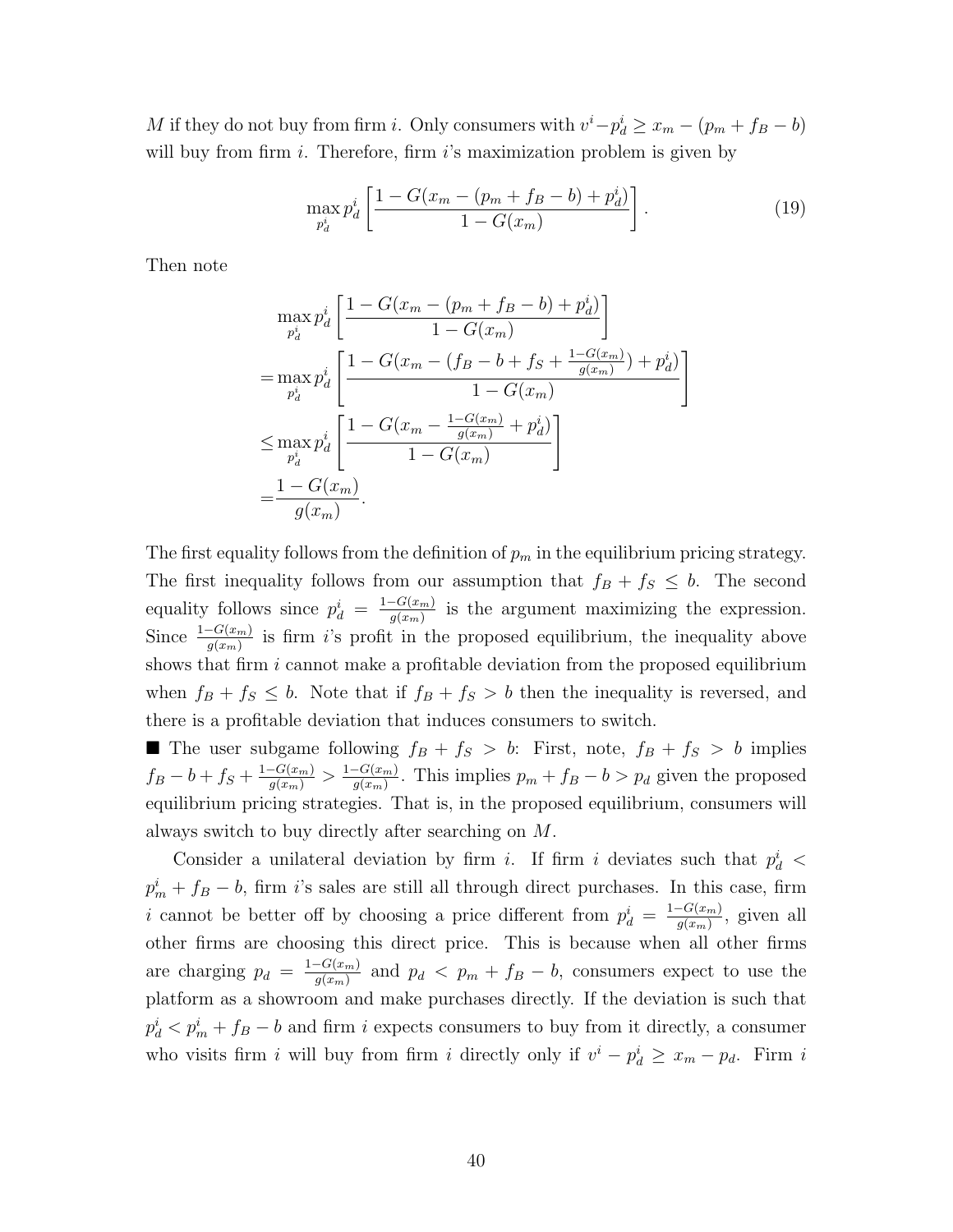chooses  $p_d^i$  to maximize

$$
p_d^i \left[ \frac{1 - G(x_m - \frac{1 - G(x_m)}{g(x_m)} - p_d^i)}{1 - G(x_m)} \right].
$$

So firm *i*'s best response is indeed exactly  $p_d^i = \frac{1 - G(x_m)}{q(x_m)}$  $\frac{-G(x_m)}{g(x_m)}$ .

Now consider a unilateral deviation by firm i such that  $p_d^i \geq p_m^i + f_B - b$  so as to induce consumers not to switch. Consumers buy from firm  $i$  through  $M$  only if  $v_i - (p_m^i + f_B - b) \ge x_m - p_d$ . Firm i's maximization is

$$
\max_{p_m^i} (p_m^i - f_S) \left[ \frac{1 - G(x_m - p_d + p_m^i + f_B - b)}{1 - G(x_m)} \right]
$$
  
\n
$$
= \max_{p_m^i} (p_m^i - f_S) \left[ \frac{1 - G(x_m - \frac{1 - G(x_m)}{g(x_m)} + p_m^i + f_B - b)}{1 - G(x_m)} \right]
$$
  
\n
$$
< \max_{p_m^i} (p_m^i - f_S) \left[ \frac{1 - G(x_m - \frac{1 - G(x_m)}{g(x_m)} + p_m^i - f_S)}{1 - G(x_m)} \right]
$$
  
\n
$$
= \frac{1 - G(x_m)}{g(x_m)}.
$$

The first equality follows from the definition of  $p_d$  in the equilibrium pricing strategy. The first inequality follows from our assumption that  $f_B + f_S > b$ . The second equality follows since  $p_m^i = \frac{1-G(x_m)}{q(x_m)}$  $\frac{G(x_m)}{g(x_m)}$  is the argument maximizing the expression. Since  $\frac{1-G(x_m)}{g(x_m)}$  is firm is profit in the proposed equilibrium, the inequality above shows that firm  $i$  cannot make a profitable deviation from the proposed equilibrium when  $f_B + f_S > b$ .

 $\blacksquare$  M's strategy in stage 1: Given the firms' pricing equilibrium in stage 2 (and consumers' corresponding optimal search behavior as described in the text), we can now work out M's optimal fees. In stage 1, the platform therefore chooses  $f_B$  and  $f_S$  to maximize  $f_B + f_S - c$  subject to  $f_B + f_S \leq b$  (since otherwise all consumers will switch to buying directly) and also subject to consumers choosing to search on M in the first place. The latter condition requires  $x_m + b - p_m - f_B \ge 0$  or  $f_B + f_S \le$  $x_m + b - \frac{1 - G(x_m)}{g(x_m)}$  $\frac{G(x_m)}{g(x_m)}$ . Normalizing  $f_B^* = 0$  without loss of generality, the two constraints imply  $f_S^* = \min \left\{ b, x_m + b - \frac{1 - G(x_m)}{q(x_m)} \right\}$ } = b as  $x_m - \frac{1 - G(x_m)}{g(x_m)} > x_d - \frac{1 - G(x_d)}{g(x_d)} > 0$  from  $g(x_m)$ [\(6\)](#page-13-1). Thus, if  $c \leq b$ , then M operates and sets  $f_S^* = b$ . Alternatively, if  $c > b$ , even if M sets  $f_S = c$  it will attract no transactions. Based on our tie-breaking rule, M  $\Box$ will not operate.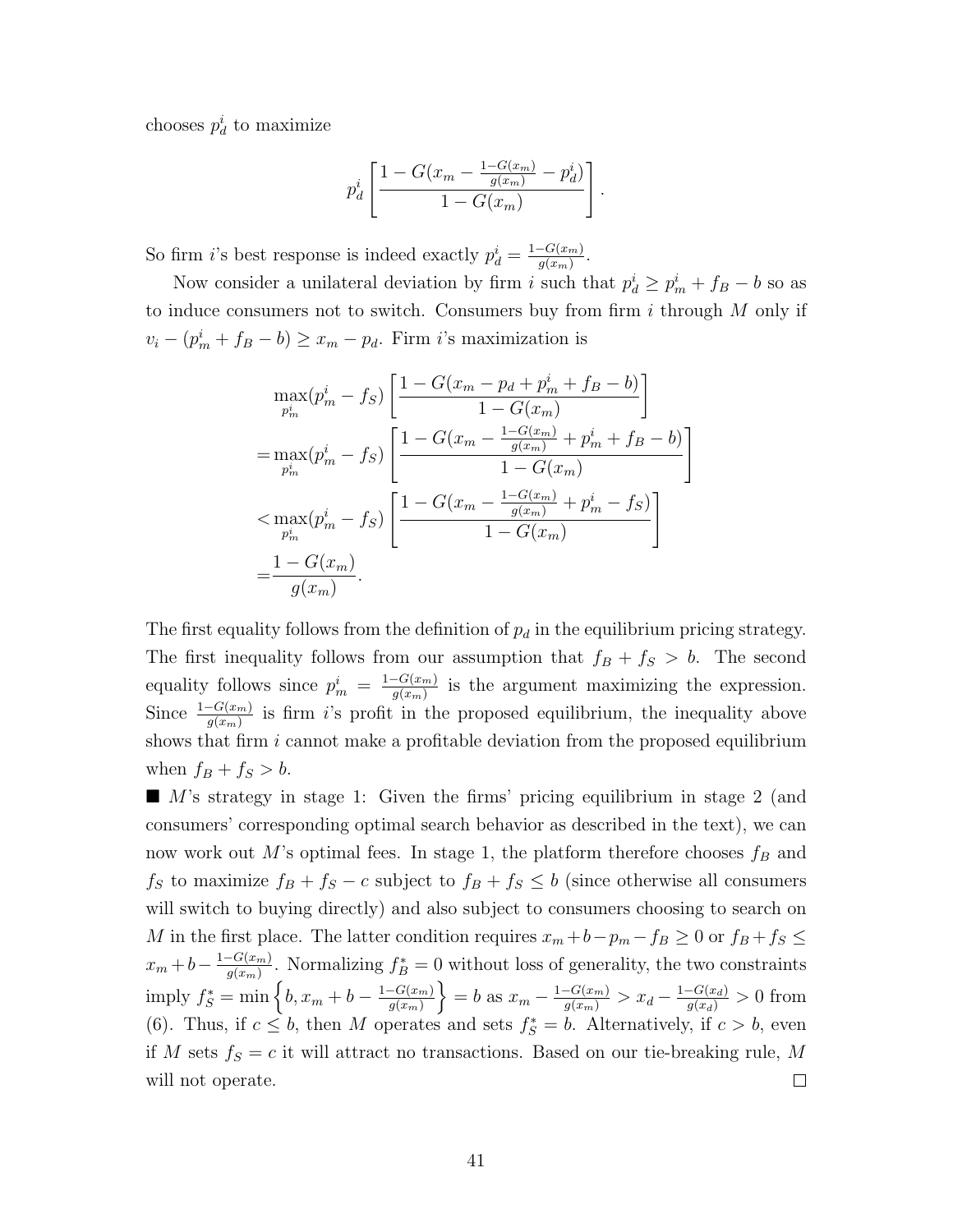Proof of Proposition [4.](#page-19-2) We first establish the equilibrium pricing rules in stage 2. There are two user subgames we need to distinguish.

■ The user subgame following  $f_B \leq b$ : Provided  $f_B \leq b$ , consumers will never want to switch to buying directly. Given consumers search only through  $M$ , prices on M are determined by [\(9\)](#page-14-0) following the same argument as in the benchmark case. Direct price have to be at least as high as these. A firm cannot do better by not joining since then it will get zero profit given all consumers are searching on M. Because of the price parity clause, firm i is also unable to deviate by raising  $p_m^i$  and lowering  $p_d^i$  to induce consumers to switch.

**The user subgame following**  $f_B > b$ : Facing a common price and  $f_B > b$ , consumers will all want to search through  $M$  and switch to buying directly. The firms' pricing equilibrium is then determined by the same analysis as in case (ii) in Propo-sition [2](#page-18-0) when  $f_B + f_S > b$ , such that all consumers search on M but purchase directly. An individual firm i cannot make strictly more profit by increasing  $p_d^i$ , or decreasing  $p_m^i$ , or doing both simultaneously given all other firms charge  $p_c$  on both channels. A firm cannot do better by not joining since then it will get zero profit given all consumers are searching on M.

 $\blacksquare$  M's strategy in stage 1: If  $f_B > b$ , M obtains no profit. It will therefore want to set  $f_B \leq b$  and intermediate all transactions. Consumers will prefer to search through M in the first place provided  $f_B \leq \Delta_s + b$ . In addition, consumers must expect a non-negative surplus from searching and buying on  $M$ , which requires

<span id="page-41-0"></span>
$$
x_m + b - (p_c + f_B) \ge 0.
$$
 (20)

Substituting [\(9\)](#page-14-0) into [\(20\)](#page-41-0), we have that

<span id="page-41-1"></span>
$$
f_B + f_S \le x_m + b - \frac{1 - G(x_m)}{g(x_m)}.
$$
\n(21)

As before, only the total fee matters and we can normalize  $f_B^* = 0$  which ensures the required constraint on  $f_B$  holds. Then the platform maximizes its profit by setting  $f<sub>S</sub>$  to make [\(21\)](#page-41-1) hold with equality which gives [\(16\)](#page-19-3).  $\Box$ 

*Proof of Proposition [6.](#page-22-0)* Given a firm can always set high prices, it will always be willing to join any platform that operates. Given consumers cannot switch, the firms' pricing problem on each platform and in the direct market is identical to that in Proposition [1.](#page-16-2) Applying the same refinement as in Section [3.1](#page-10-0) to the firms' pricing for channels in which no consumers search in equilibrium, firm  $i$  charges the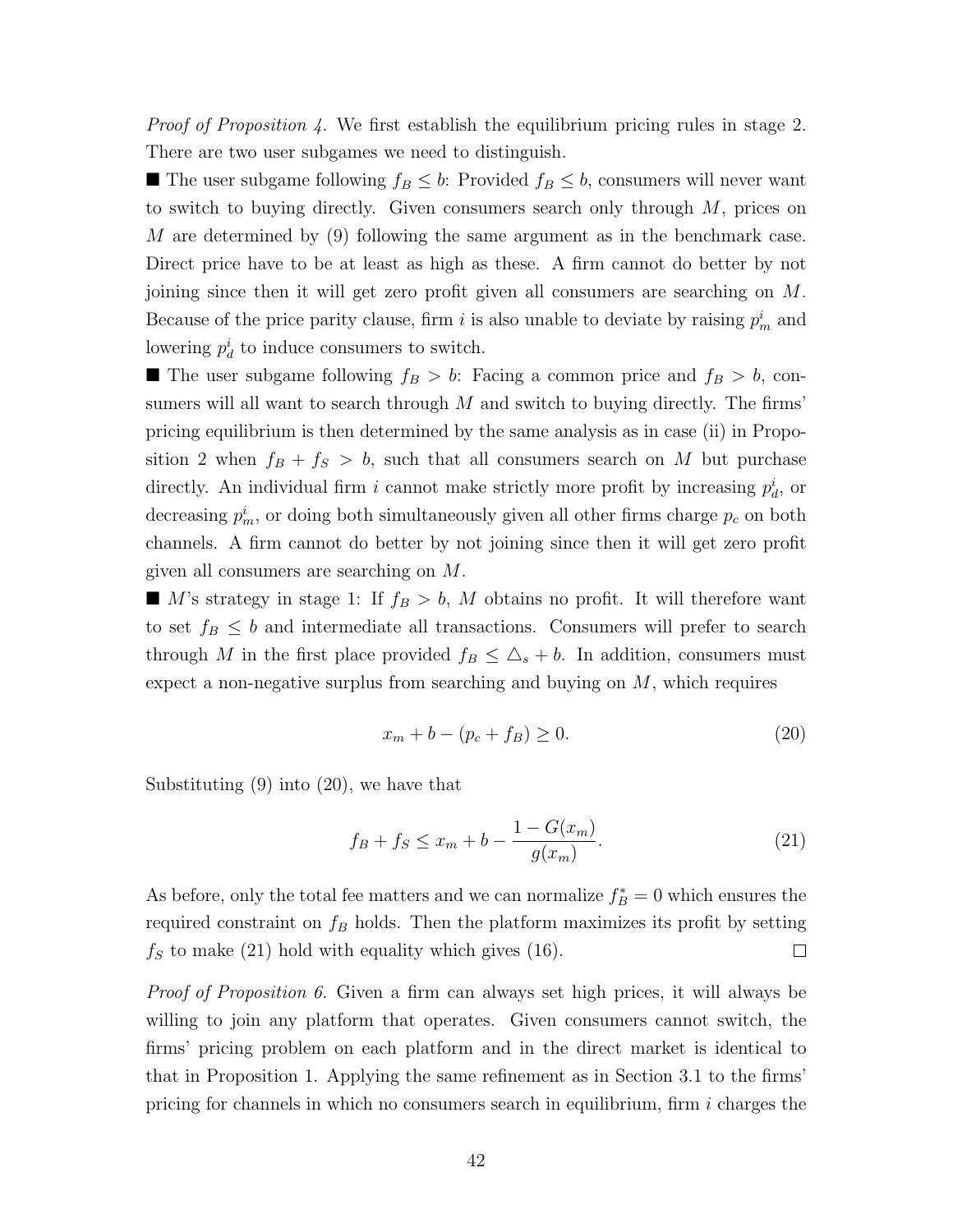equilibrium price  $f_S^j + \frac{1-G(x_m)}{q(x_m)}$  $\frac{G(x_m)}{g(x_m)}$  on  $M^j$  if  $M^j$  operates.

Now consider the platforms' stage 1 decisions. Consumers will search on the platform with the lowest total net fee  $f_B^j + f_S^j - b_j$  provided this does not exceed  $\Delta_s + \Delta_m$ . Since only total fees matter, the buyer fee  $f_E^j$  $B_B^j$  can be normalized to zero for  $j = L, H$ . Asymmetric Bertrand competition implies  $M<sup>L</sup>$  will choose the lowest possible  $f_S^L$  subject to  $f_S^L \ge c$ .  $M^H$  will set  $f_S^H$  so consumers are indifferent between the two platforms given indifferent consumers will search on  $M<sup>H</sup>$ . This implies  $f_S^H = f_S^L + b_H - b_L$ .

We only need to consider two cases.

Assume  $c \leq \Delta_s + \Delta_m + b_L$ : The above conditions imply the platforms set  $f_{B^*}^L =$  $f_{S}^{L*} = 0, f_{S}^{L*} = c$  and  $f_{S}^{H*} = c + b_H - b_L$  with consumers searching and buying on  $M^H$  since  $f_B^H * + f_S^H * = c + b_H - b_L \leq \Delta_s + \Delta_m + b_H$ .

Assume  $c > \Delta_s + \Delta_m + b_L$ : These conditions imply  $M^L$  would set  $f_{B^*}^L = 0$  and  $f_{S}^{L*} = c > \Delta_s + \Delta_m + b_L$  if it operated. As a result, consumers always prefer to search directly rather than search on  $M^L$ , so  $M^L$  could not attract any demand at cost-recovery fees, even in the absence of competition. Therefore, based on our tie-breaking rule,  $M^L$  would not operate.  $M^H$ 's optimal fees are determined by Proposition [1](#page-16-2) where b is replaced by  $b_H$ , which proves case (ii) in Proposition [6.](#page-22-0)  $\Box$ 

Proof of Proposition [7.](#page-23-0) Consider the user subgame first. Note consumers will not switch from one platform to another given both platforms have the same search costs. If one platform has lower total net fees than the other, consumers will (weakly) prefer to search on that platform in the first place and firms will have no incentive to induce consumers to switch to the platform with higher net fees. The only question is whether firms want to induce consumers to switch to buying directly. They will only do so if the platform with the lowest total net fees has total fees that exceed the corresponding convenience benefits (i.e. so total net fees are positive). The logic is the same as in the proof of Proposition [2,](#page-18-0) as is the resulting direct price equilibrium.

Now consider the platforms' stage 1 decisions. Since only total fees matter, the buyer fee  $f_F^j$  $B_B^j$   $(j = L, H)$  can be normalized to zero. Since consumers search on the platform with the lowest total fees net of convenience benefits, asymmetric Bertrand competition implies  $M^L$  will choose the lowest possible  $f_S^L$  subject to  $f_S^L \geq c$ .

We only need to consider two cases.

Assume  $c \leq b_L$ : Then  $f_{B}^L = f_{B}^H = 0$ ,  $f_{S}^L = c$  and  $f_{S}^H = c + b_H - b_L$  with consumers searching and buying on  $M^H$  since  $f_B^H * + f_S^H * = c + b_H - b_L \le b_H$ .

Assume  $c > b_L$ : These conditions imply  $M^L$  would set  $f_{B^*}^L = 0$  and  $f_{S^*}^L = c > b_L$  if it operated. As a result, consumers would switch to buying directly after searching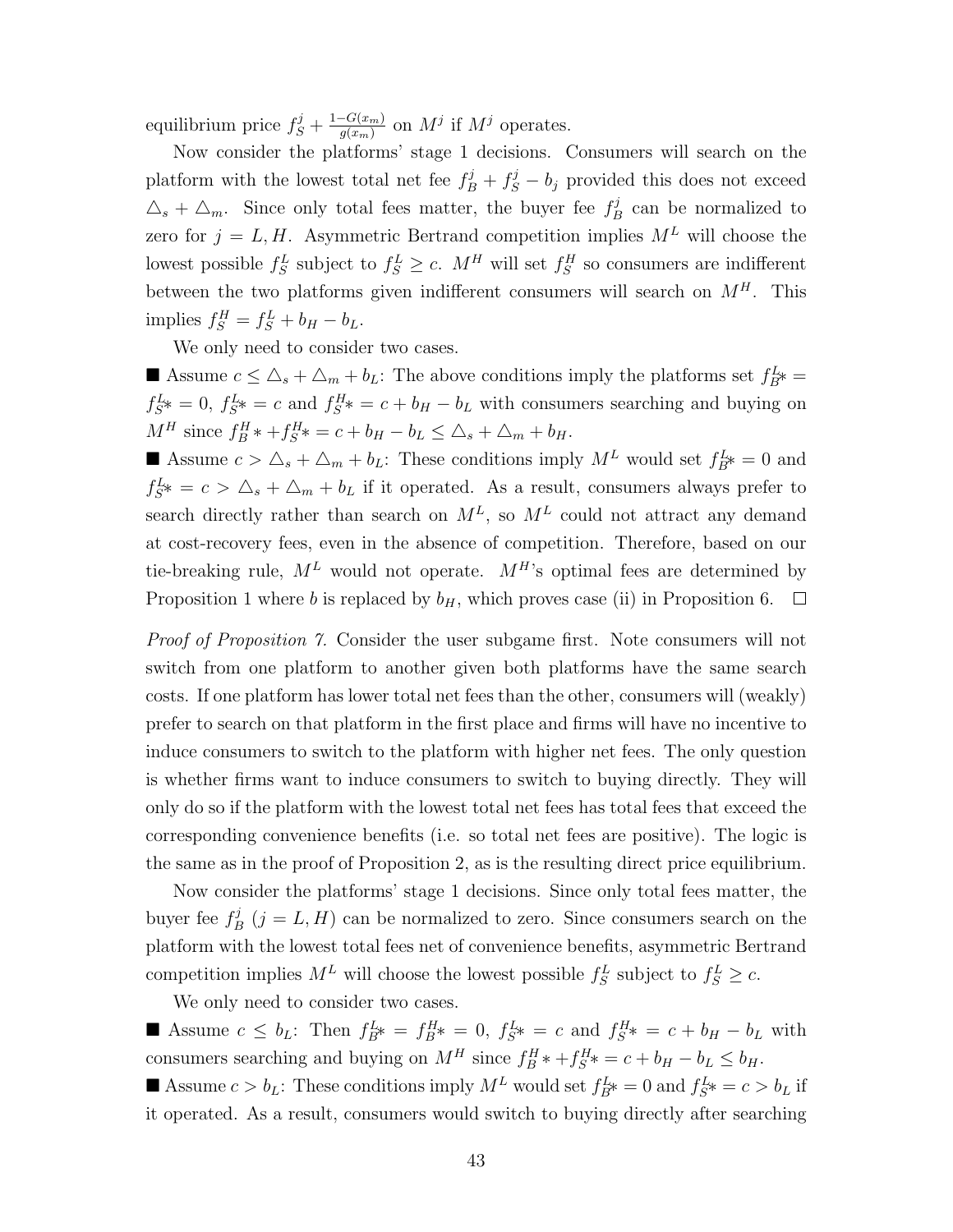on  $M^L$ , so  $M^L$  could not attract any demand at cost-recovery fees, even in the absence of competition. Therefore, based on our tie-breaking rule,  $M<sup>L</sup>$  would not operate.  $M^H$ 's optimal fees are determined by Proposition [2](#page-18-0) where b is replaced by  $b_H$ , which proves case (ii) in Proposition [7.](#page-23-0)  $\Box$ 

*Proof of Proposition [8.](#page-23-1)* Consider case (i). If  $c \leq b_L$ , then consumers buy through  $M^H$ , with  $f_{B}^H$  = 0 and  $f_{S}^H$  =  $c + b_H - b_L$  in both Proposition [6](#page-22-0) (without showrooming) and [7](#page-23-0) (with showrooming). Thus, showrooming does not affect the equilibrium outcome.

Consider case (ii). If  $b_L < c \leq b_H$ , then we can either be in case (i) or (ii) of Proposition [6.](#page-22-0) In case (i) of Proposition [6,](#page-22-0) consumers buy through  $M<sup>H</sup>$ , with  $f_{B^*}^H = 0$  and  $f_{S^*}^H = c + b_H - b_L$ . In Proposition [7,](#page-23-0) consumers buy through  $M^H$ , with  $f_B^H$  = 0 and  $f_S^H$  =  $b_H$ . Since  $c > b_L$ , fees are higher without showrooming. In case (ii) of Proposition [6,](#page-22-0) consumers buy through  $M^H$ , with  $f_B^H$  = 0 and  $f_S^H$  =  $\Delta_s + \Delta_m + b_H$ . Since  $\Delta_s + \Delta_m > 0$ , fees are again higher without showrooming. Thus, showrooming lowers prices and raises consumer surplus.

Consider case (iii). If  $c > b_H$ , then we can again either be in case (i) or (ii) of Proposition [6.](#page-22-0) Consider case (i) of Proposition [6](#page-22-0) first. Then the price is  $c + b$ H −  $b_L + \frac{1-G(x_m)}{g(x_m)}$  without showrooming and  $\frac{1-G(x_d)}{g(x_d)}$  with showrooming. The change in price is  $\Delta_m - c - (b_H - b_L)$ , which can be positive or negative. Consumer surplus is  $x_m - \left(c + b_H - b_L + \frac{1 - G(x_m)}{a(x_m)}\right)$  $g(x_m)$  $+ b_H = x_m - c + b_L - \frac{1 - G(x_m)}{g(x_m)}$  without showrooming and  $x_d - \frac{1 - G(x_d)}{g(x_d)}$  with showrooming. The change in consumer surplus is  $c - (\Delta_s +$  $\Delta_m + b_L$ ). Since  $c \leq \Delta_s + \Delta_m + b_L$  in case (i) of Proposition [6,](#page-22-0) showrooming lowers consumer surplus. Consider case (ii) of Proposition [6.](#page-22-0) The price is  $\Delta_s$  +  $\Delta_m + b_H + \frac{1-G(x_m)}{g(x_m)} = \Delta_s + b_H + \frac{1-G(x_d)}{g(x_d)}$  without showrooming and  $\frac{1-G(x_d)}{g(x_d)}$  with showrooming. Since  $\Delta_s + b_H > 0$ , showrooming lowers prices. Consumer surplus is  $x_m - \left(\triangle_s + b_H + \frac{1-G(x_d)}{g(x_d)}\right)$  $g(x_d)$  $+ b_H = x_d - \frac{1-G(x_d)}{g(x_d)}$  without showrooming and  $x_d - \frac{1-G(x_d)}{g(x_d)}$  $g(x_d)$ with showrooming. Showrooming does not change consumer surplus.

Proof of Proposition [9.](#page-24-1) The proof follows the same logic as the proof of Proposition [4.](#page-19-2) We just have to show that it is an equilibrium for both platforms to operate, to use the wide price parity clause, to set  $f_B^j \leq b^j$ , and to set  $f_S^j \leq f_S^j$  $s^3$ \*. Note in equilibrium,  $M^H$  makes a positive profit and  $M^L$  makes a zero profit.

If one platform does not operate, then that platform will make zero profit and the analysis of the user subgame is identical to the monopoly case. If  $M<sup>H</sup>$  deviates and drops the price parity clause but tries to maintain such high fees, firms will want to set direct prices according to [\(7\)](#page-14-2), and knowing this, consumers would only